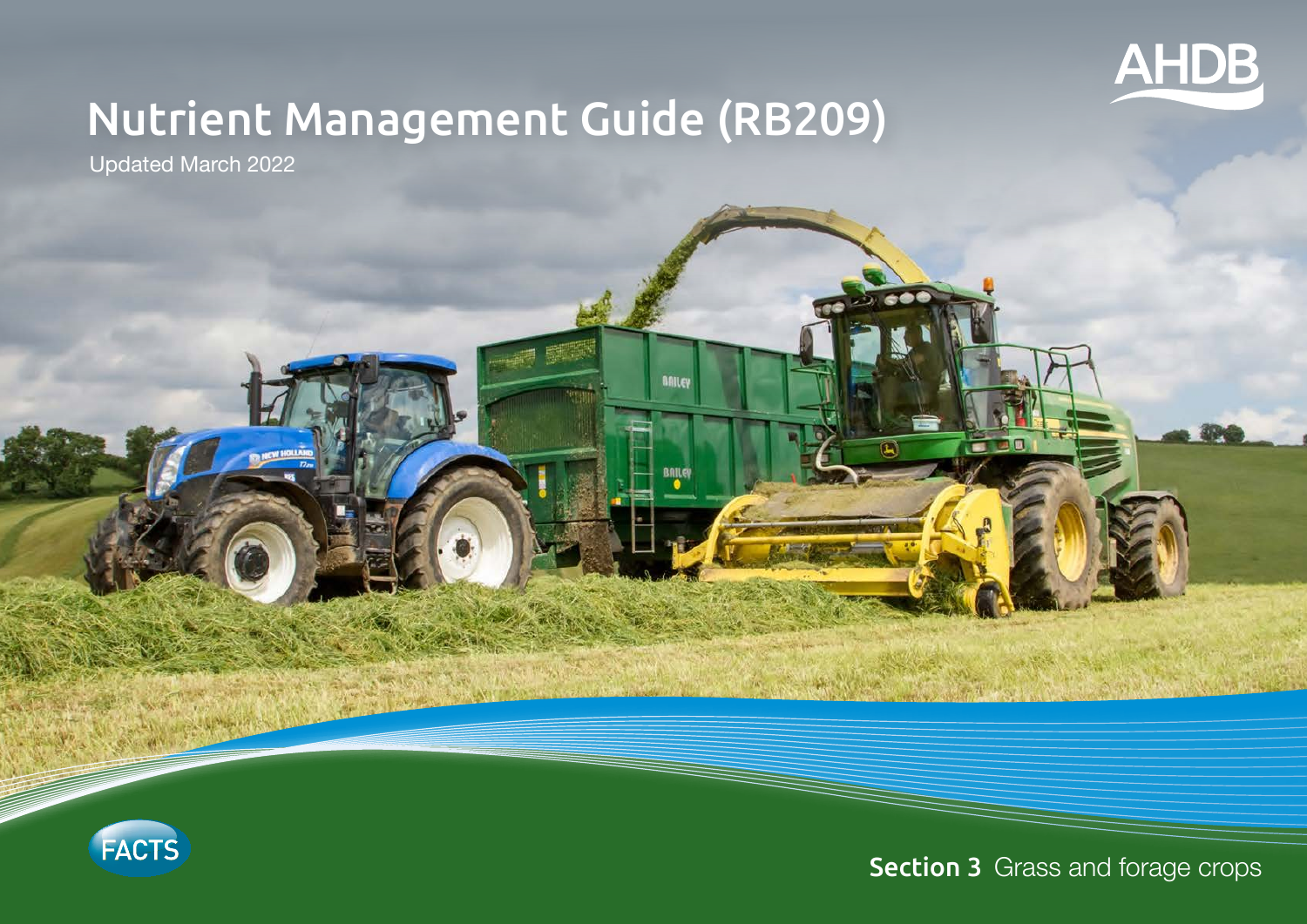### **Acknowledgements**

Funding for the production of this section of the Nutrient Management Guide (RB209) is provided by AHDB.



Revision of the Fertiliser Manual (RB209) to create the Nutrient Management Guide (RB209) has been overseen by the UK Partnership for Crop Nutrient Management, which is led by AHDB.

AHDB wishes to thank all those who freely give their time to serve on the Steering Group, as well as the Arable, Horticulture and Livestock Technical Working Groups. AHDB also wishes to thank the numerous farmers and growers across the country who host trials.

#### **Livestock Technical Working Group:**

Agrisearch, AHDB, British Grassland Society, British Society of Plant Breeders, Bunn Fertiliser Ltd, CF Fertilisers UK Ltd, Creedy Associates, DAERA, Defra, FACTS, Frontier Agriculture Ltd, George Fisher (Independent Consultant), HCC (Meat Promotion Wales), Potash Development Association, Scottish Government, Welsh Government and Yara UK Ltd.

#### **Steering Group:**

AHDB, Agricultural Industries Confederation, Association of Independent Crop Consultants, BBRO, Catchment Sensitive Farming, DAERA, Defra, FACTS, PGRO, Professional Nutrient Management Group, Scottish Government and Welsh Government.

#### **Funding for trials was provided by:**



#### **Research providers:**

The revision of this section of the Nutrient Management Guide (RB209) was carried out by ADAS, Bangor University and Reading Agricultural Consultants.



#### **Greenhouse Gas Action Plan:**

The industry-wide Greenhouse Gas Action Plan (GHGAP) for agriculture focuses on improving resource use efficiency in order to enhance business performance while reducing GHG emissions from farming.



Nutrient Management Guide (RB209) contains public-sector information licensed under the Open Government Licence (OGL) v3.0

**[nationalarchives.gov.uk/doc/open-government-licence/](http://nationalarchives.gov.uk/doc/open-government-licence/version/3) [version/3](http://nationalarchives.gov.uk/doc/open-government-licence/version/3)**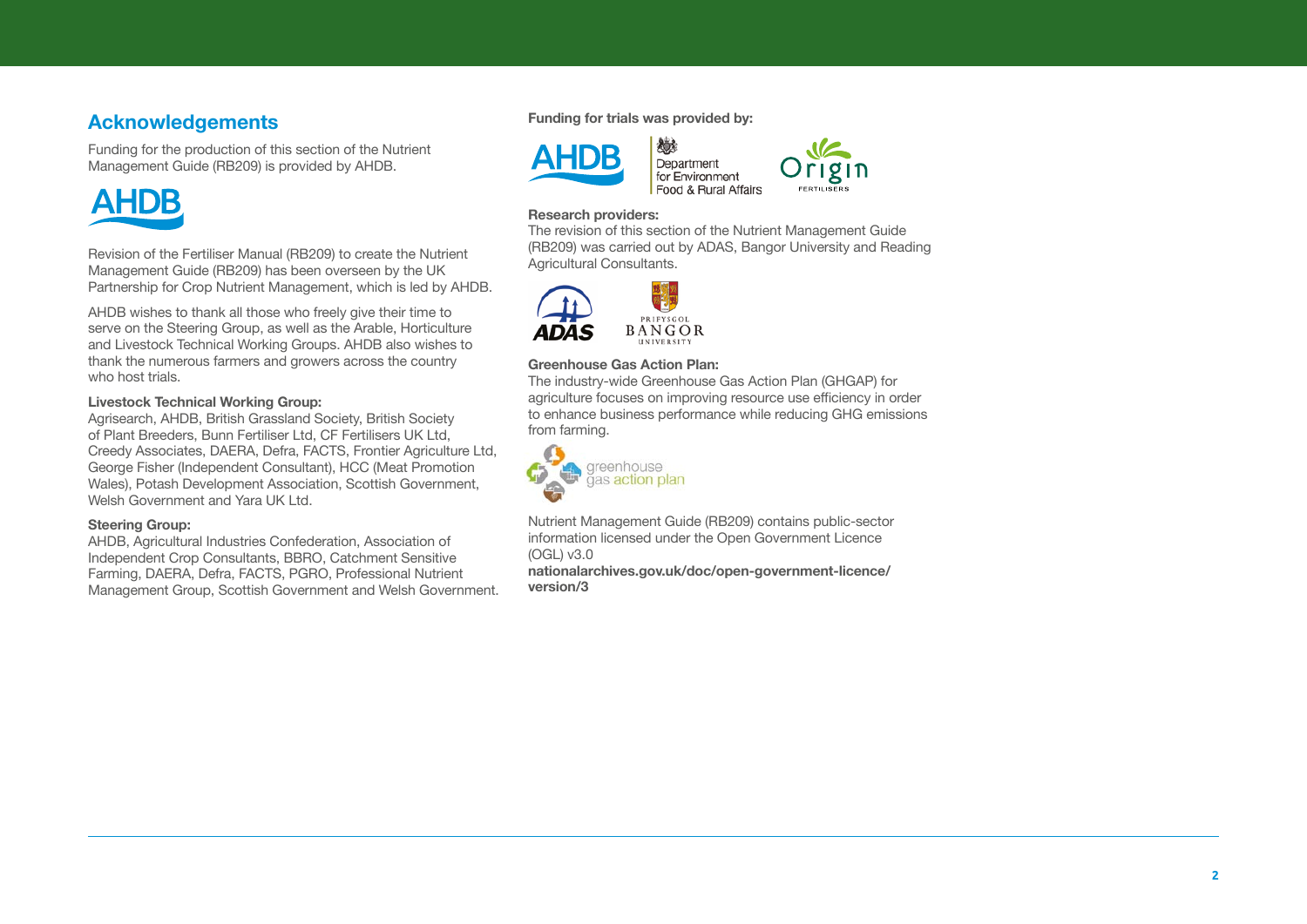### **Using the Nutrient Management Guide (RB209)**

The Nutrient Management Guide (RB209) helps you make the most of organic materials and balance the benefits of fertiliser use against the costs – both economic and environmental. The guide outlines the value of nutrients and soil, and explains why good nutrient management is about more than just fertilisers. It can save you money as well as help protect the environment.

AHDB first published the Nutrient Management Guide (RB209) in May 2017. Since its publication, recommendations have been revised, with the latest independent research funded by AHDB and its partners. A list of updates is available at **[ahdb.org.uk/rb209](http://ahdb.org.uk/rb209)**

To improve the accessibility and relevance of the recommendations and information, the Nutrient Management Guide (RB209) is published as seven sections that are updated individually.

### *Further information*

The Nutrient Management Guide (RB209) will be updated regularly. Please email your contact details to **comms@ahdb.org.u**k so that we can send you notifications of when they are published.

### $\circ$  RB209: Nutrient Management

Download the app for Apple or Android devices to access the current version of the guide. With quick and easy access to videos, information and recommendations, it is practical for use in the field.

|    |                           | Section 1 Principles of nutrient management and fertiliser use |
|----|---------------------------|----------------------------------------------------------------|
| ic |                           | Section 2 Organic materials                                    |
|    |                           | Section 3 Grass and forage crops                               |
|    |                           | Section 4 Arable crops                                         |
|    |                           | <b>Cereals</b>                                                 |
|    |                           | <b>Oilseeds</b>                                                |
|    |                           | <b>Sugar beet</b>                                              |
|    |                           | Peas and beans                                                 |
|    |                           | <b>Biomass crops</b>                                           |
|    | <b>Section 5 Potatoes</b> |                                                                |
|    |                           | Section 6 Vegetables and bulbs                                 |
|    |                           |                                                                |

Section 7 Fruit, vines and hops

This section provides guidance for grass and forage crops (in situ grazing or ensiling) and should be read in conjunction with Sections 1 and 2. For each crop, recommendations for nitrogen (N), phosphate ( $\mathsf{P}_2\mathsf{O}_5$ ) and potash (K<sub>2</sub>O) are given in kilograms per hectare (kg/ha). Magnesium (MgO), sulphur (as  $\mathrm{SO}_3\text{)}$ and sodium (as Na<sub>2</sub>O) recommendations, also in kg/ha, are given where these nutrients are needed.

Recommendations are given for the rate and timing of nutrient application. The recommendations are based on the nutrient requirements of the crop being grown, while allowing for the nutrients supplied by the soil.

*Always consider your local conditions and consult a FACTS Qualified Adviser if necessary.*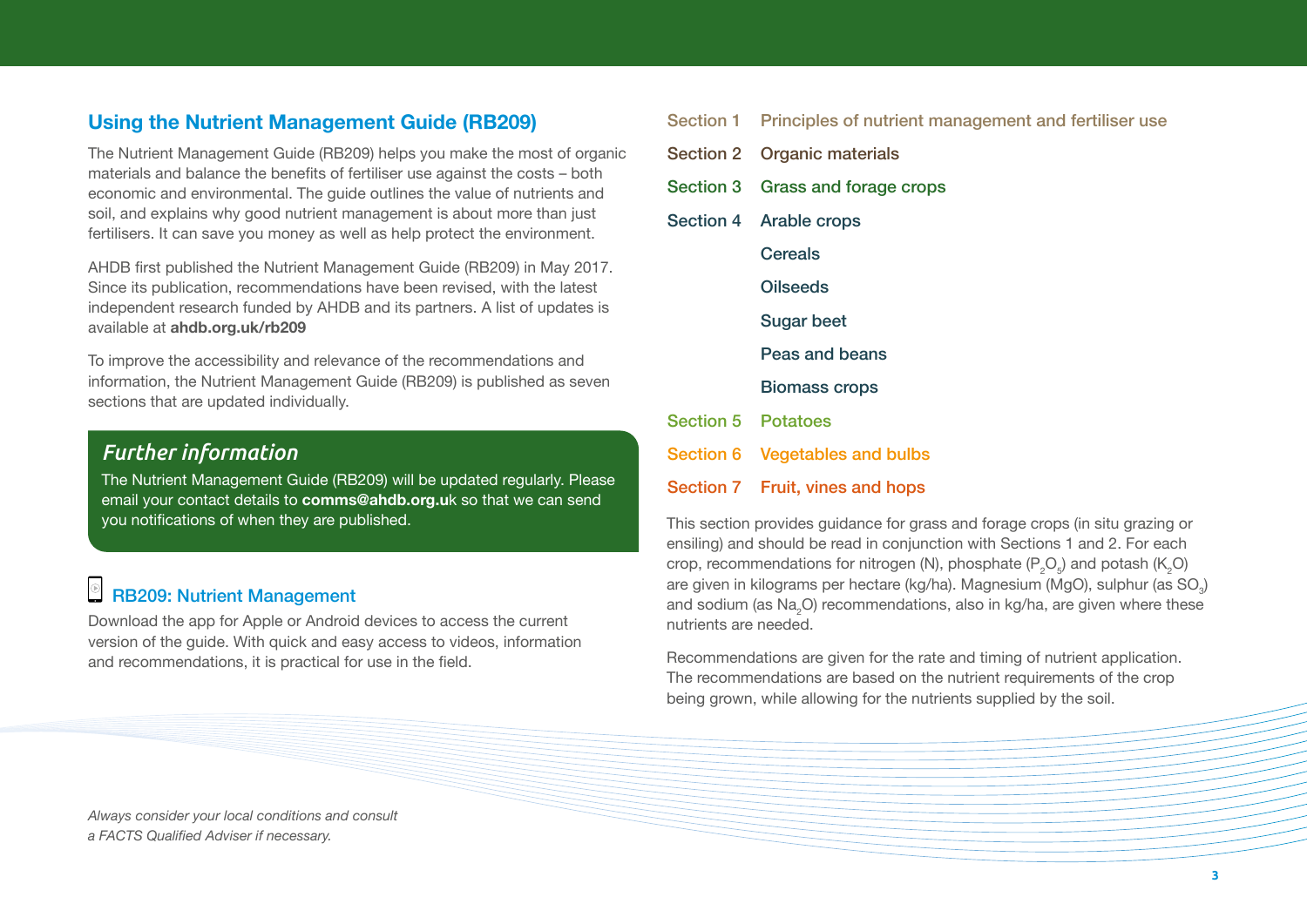### <span id="page-3-0"></span>**Contents**

| Introduction                                                          | 5              |
|-----------------------------------------------------------------------|----------------|
| <b>Checklist for decision-making</b>                                  | 6              |
| Grass and forage requirements                                         | 6              |
| Measuring grass yield                                                 | $\overline{7}$ |
| Calculating target dry matter yield from livestock forage requirement | $\overline{7}$ |
| Sampling for pH, phosphorus, potassium and magnesium                  | 8              |
| Classification of soil analysis results into Indices                  | 9              |
| <b>Grassland recommendations</b>                                      | 9              |
| Phosphate and potash recommendations                                  | 9              |
| Sulphur recommendations                                               | 12             |
| Nitrogen recommendations                                              | 12             |
| Nutrient recommendations for grass establishment                      | 18             |
| Magnesium, sodium and micronutrient recommendations                   | 18             |
| Forage crop recommendations                                           | 20             |
| Calculating Soil Nitrogen Supply (SNS)                                | 20             |
| <b>Field Assessment Method</b>                                        | 20             |
| Phosphate, potash and magnesium recommendations                       | 27             |
| Forage maize - nitrogen, phosphate and potash                         | 27             |
| Wholecrop cereals - nitrogen                                          | 28             |
| Wholecrop cereals - phosphate, potash, magnesium and sulphur          | 32             |
| Swedes, turnips, fodder beet, rape and kale                           | 33             |
| Rye-grass grown for seed                                              | 34             |
| <b>Conversion tables</b>                                              | 35             |
| Analysis of fertilisers and liming materials                          | 36             |
| Glossary                                                              | 37             |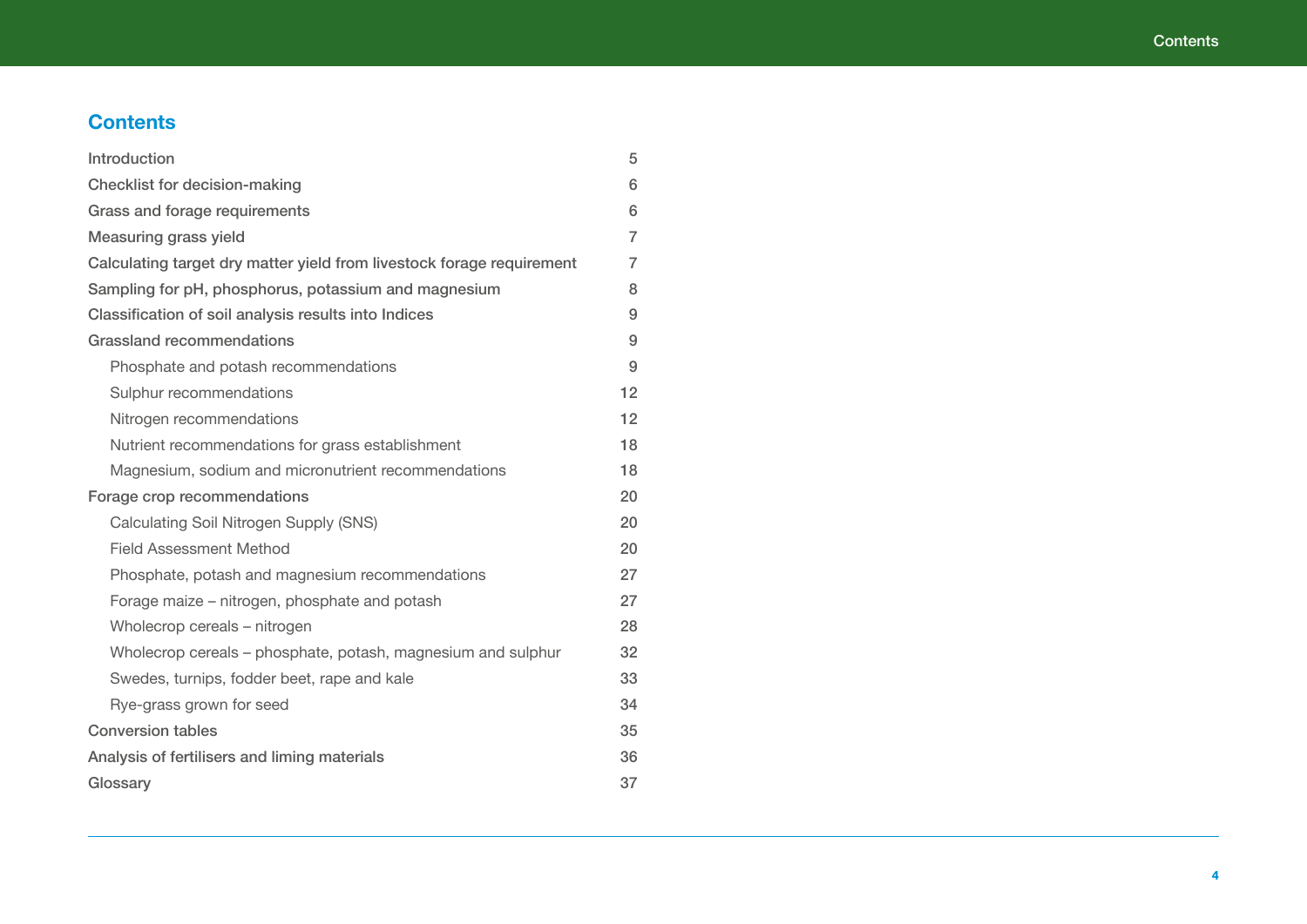### <span id="page-4-0"></span>**Introduction**

This section provides nutrient recommendations for both grass and forage crops. As with any crop, it is important to match nutrient inputs to the demands of the grass sward or forage crop. Doing this will increase nutrient use efficiency, optimise grassland productivity, prevent loss of excess nutrients to the environment and cut input costs by reducing the need for purchased fertilisers.

For grass and forage crops, there are several factors that affect how efficiently nutrients are used by the plant. Nutrients applied through fertilisers or manures (especially nitrogen) will be used most effectively when there is:

- **•**  Good soil structure compacted or poorly draining soils will hinder plant nutrient uptake and can increase gaseous release of N
- Balanced soil fertility nutrient efficiency (particularly N) is higher when soils have optimal levels of phosphate, potash, magnesium and sulphur
- **•**  A moderate soil temperature at low temperatures, nutrient uptake by the plant will diminish, leading to a higher risk of leaching
- Sufficient soil moisture too much moisture will increase the risk of leaching losses, too little will curb plant growth and reduce nutrient uptake
- Optimum soil pH very low or high soil pH will reduce the amount of nutrients available to the plant. Optimum soil pH for grassland is 6.0 for mineral soils, 5.7 for intermediate organic soils and 5.3 for peaty soils. Aim to raise pH to 0.2 units above the optimum
- **•**  Good sward composition more productive sward species, e.g., perennial rye-grass and timothy, will be more responsive to fertiliser inputs

It is important to plan the amount of grass and forage crop production that needs to be achieved in each field, remembering that nutrient applications may need to be adjusted for seasonal and weather conditions.

### *Further information*

AHDB UK Fertiliser Price Series **[ahdb.org.uk/GB-fertiliser-prices](http://ahdb.org.uk/GB-fertiliser-prices)**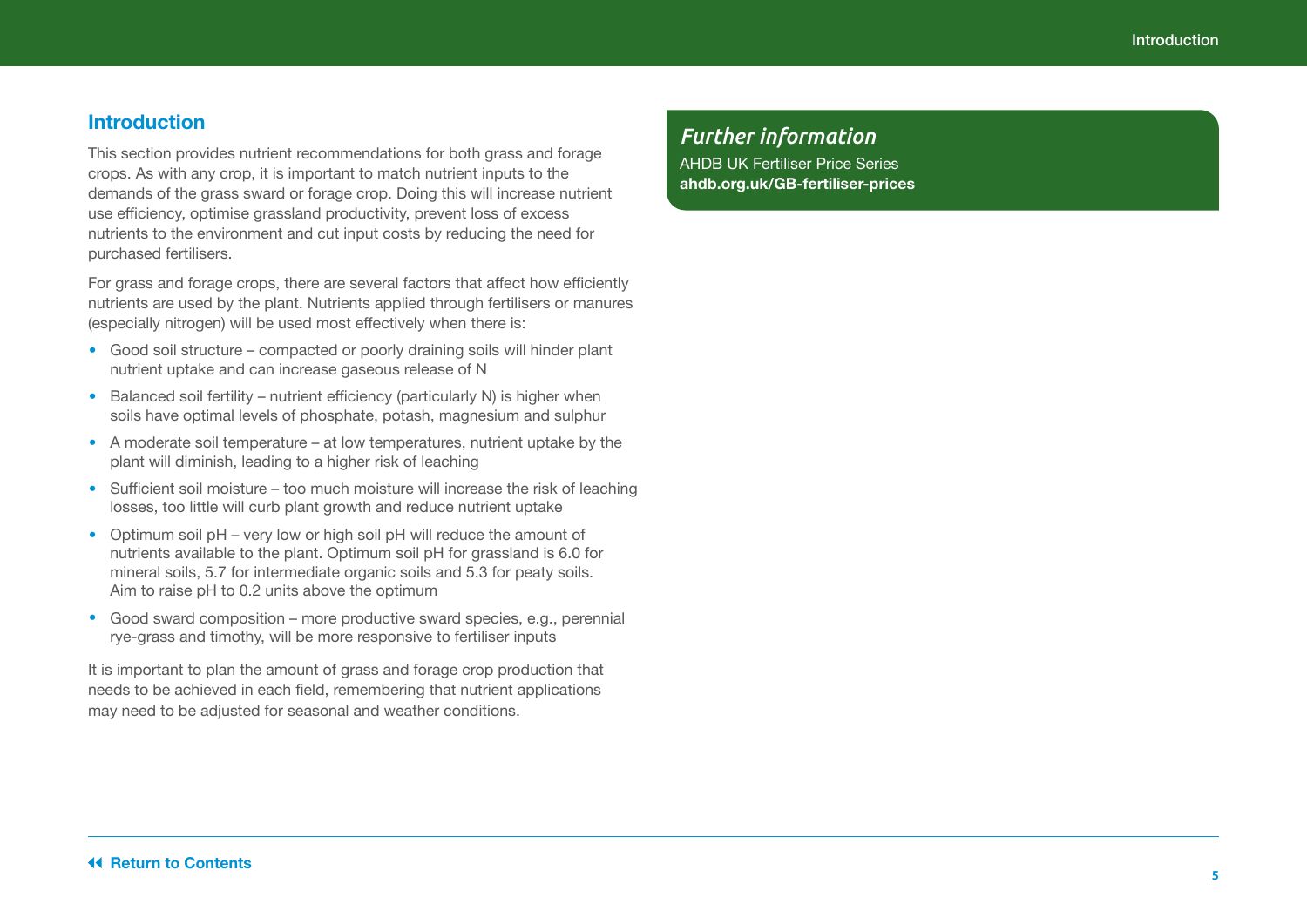### <span id="page-5-0"></span>**Checklist for decision-making**

Before applying fertilisers to grassland or forage crops it is important to:

- 1. Carry out a soil test (page 8).
- 2. Understand if the field is within a nitrate vulnerable zone (NVZ) and check the rules for application rates and timing for organic materials and fertilisers.
- 3. Assess soil structure.
- 4. Ensure drainage systems are maintained and functioning correctly.
- 5. Calibrate the fertiliser spreader.
- 6. Calculate any nutrient available for additions of organic materials (**Section 2: Organic materials**).
- 7. Consider the environmental risks of fertiliser or organic manure use, e.g. connectivity of water to field to water or proximity of sensitive habitat.
- 8. Keep good records of organic materials and fertiliser applications across the farm.

### *Further information*

AHDB Field drainage guide **[ahdb.org.uk/knowledge-library/field-drainage-guide](http://ahdb.org.uk/knowledge-library/field-drainage-guide)**

Beef and sheep manual 7: Managing nutrients for Better Returns **[ahdb.org.uk/knowledge-library/managing-nutrients-for-better-returns](http://ahdb.org.uk/knowledge-library/managing-nutrients-for-better-returns)**

Healthy grassland soils – Four quick steps to assess soil structure **[ahdb.org.uk/knowledge-library/healthy-grassland-soils](http://ahdb.org.uk/knowledge-library/healthy-grassland-soils)**

Think soils **[ahdb.org.uk/knowledge-library/thinksoils](http://ahdb.org.uk/knowledge-library/thinksoils)**

### **Grass and forage requirements**

Well-managed grass remains the cheapest feed available to livestock farms. However, to make the most of this resource, it is important to know:

- How much grass the farm is capable of producing
- How much grass must be produced to meet livestock requirements

The recommendations presented in this guide use target dry matter yield to help determine the amount of nutrient required.

### *Further information*

Beef and sheep manual 8: Planning grazing strategies for Better Returns **[ahdb.org.uk/knowledge-library/planning-grazing-strategies-for](https://ahdb.org.uk/knowledge-library/planning-grazing-strategies-for-better-returns)[better-returns](https://ahdb.org.uk/knowledge-library/planning-grazing-strategies-for-better-returns)** 

### *Points to consider*

- Nitrogen response occurs in two stages: firstly, nitrogen is taken up rapidly and secondly, dry matter yield increases
- **•**  Nitrogen uptake is more rapid than yield increase and is less affected by some adverse conditions, such as short day length. It is necessary, therefore, to distinguish greening of grass (associated with nitrogen uptake) from actual growth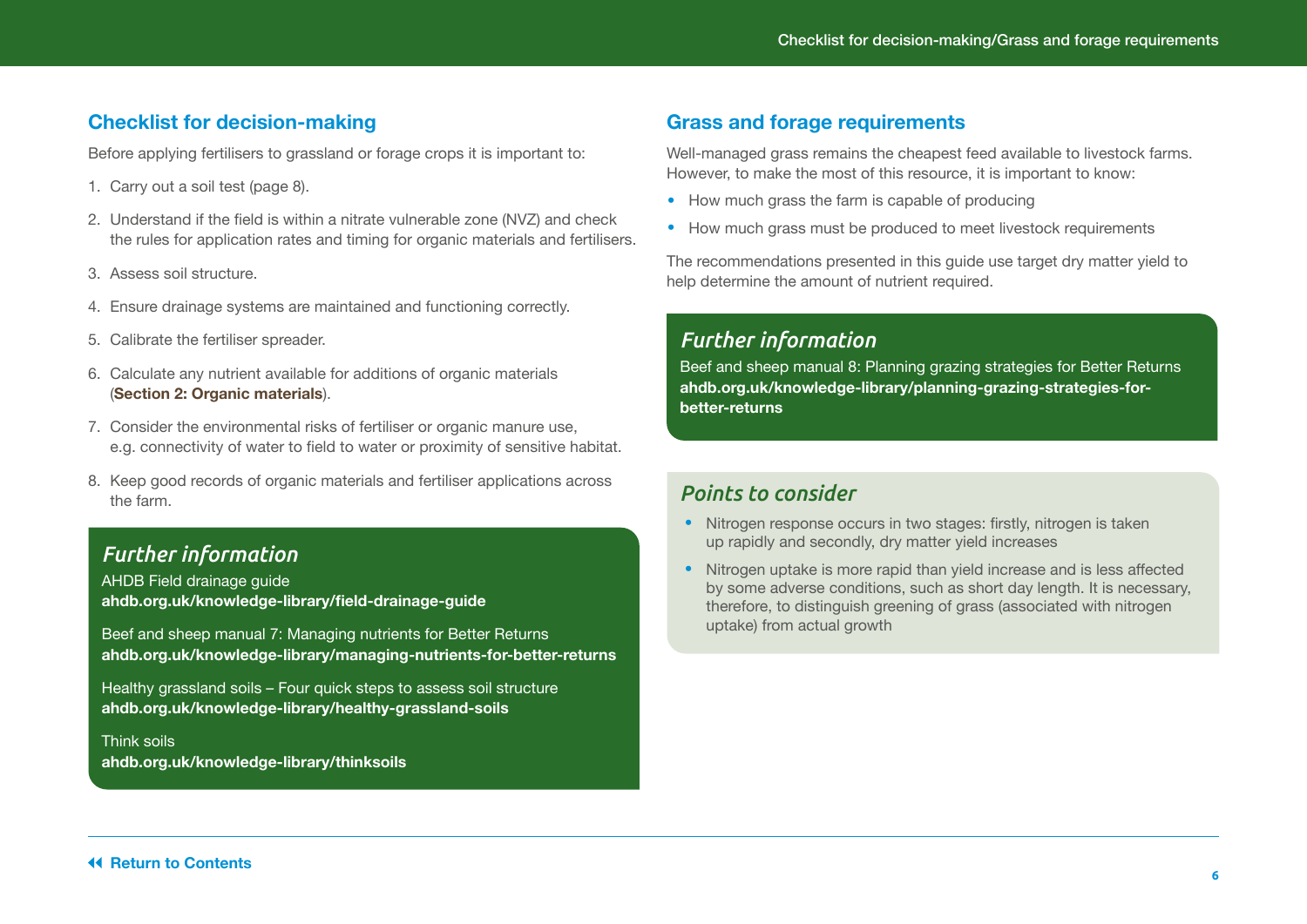### <span id="page-6-0"></span>**Measuring grass yield**

Measuring on-farm grass production in terms of dry matter yield is an essential component of any efficient livestock system. It can also be a useful tool in deciding the target grass dry matter yield which, in turn, will help identify the appropriate nitrogen recommendation. Various methods exist to measure dry matter yield production across a season.

For grazed fields, these include:

- **•**  Rising plate meter
- **•**  Sward stick
- **•**  Cut and weight (quadrat measurements)

For silage fields, cuts can be used to determine grass dry matter yield using trailer-mounted weigh cells, weigh bridges or a small quadrat, or record total weight of bales from the field. It may be necessary to send off subsamples to measure dry matter percentage.

### *Further information*

View videos on how to use plate meters and sward sticks. **[ahdb.org.uk/RB209](http://ahdb.org.uk/RB209)**

### **Calculating target dry matter yield from livestock forage requirement**

Aiming to optimise the amount of meat or milk produced from home-grown forages should help reduce the requirement for purchased concentrates and reduce costs of production. To maximise meat and milk production from grass and forage, efficient production and utilisation is needed and it is important to match supply to demand to avoid oversupply of nutrients to crops and poor utilisation.

### *Further information*

**[Beef and sheep manual 1: Improving pasture for Better Returns](https://projectblue.blob.core.windows.net/media/Default/Imported%20Publication%20Docs/Improving%20pasture%20for%20better%20returns.pdf)  [Beef and sheep manual 4: Managing clover for Better Returns](https://projectblue.blob.core.windows.net/media/Default/Imported%20Publication%20Docs/Managing%20clover%20for%20better%20returns.pdf)  [Beef and sheep manual 5: Making grass silage for Better Returns](https://projectblue.blob.core.windows.net/media/Default/Beef%20&%20Lamb/MakingGrassBR_191002_WEB-1.pdf)  Beef manual 7: Feeding growing and finishing cattle for Better Returns [Sheep manual 12: Improving ewe nutrition for Better Returns](https://projectblue.blob.core.windows.net/media/Default/Beef%20&%20Lamb/ImprovingEweNutrition2869_191129_WEB.pdf)**

British Grassland Society **[britishgrassland.com/publications](https://www.britishgrassland.com/publications)** 

Tried & Tested: Feed planning for cattle and sheep Tried & Tested: Think Manures – a guide to manure managements **[nutrientmanagement.org](http://www.nutrientmanagement.org)**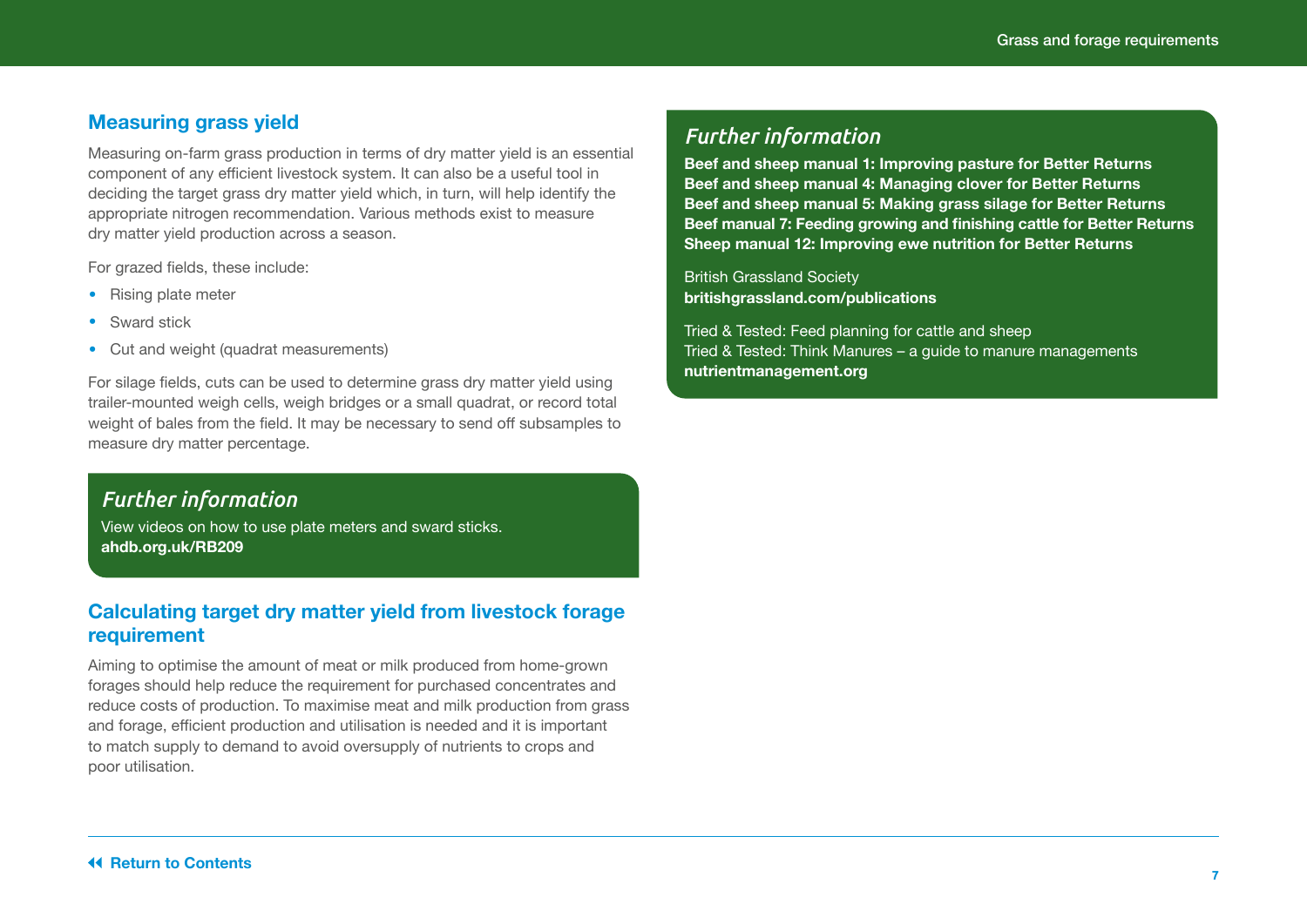### <span id="page-7-0"></span>**Sampling for soil pH, phosphorus, potassium and magnesium**

Current phosphate, potash and magnesium recommendations are based on achieving and maintaining target soil Indices for each nutrient in the soil throughout the crop rotation. Soil analysis should be done every 3–5 years. The use of soil analysis as a basis for making nutrient decisions and the procedure for taking soil samples is described below.

### Taking soil samples for pH, phosphate, potassium and magnesium

Soil sampling must be done accurately to avoid misleading results and expensive mistakes.

- The soil in each field should be sampled every 3-5 years (3 years if regularly cut)
- Collect samples at the same point in the rotation and well before growing a sensitive crop, e.g. sugar beet
- **•**  For long-term grass sample between September and February, sample for short-term leys before sowing or after cultivation. Sample before forage crops (after harvest of the previous crop)
- Do not sample within six months of a lime or fertiliser application (except nitrogen) or six weeks of last organic manure application in autumn and avoid sampling when the soil is very dry
- Do not take samples where muck heaps or feeders have been, in headlands, or in the immediate vicinity of hedges, trees or other unusual features
- The soil sample must be representative of the area sampled. Areas of land known to differ in some important respects (e.g. soil type, previous cropping, applications of manure, fertiliser or lime) should be sampled separately. Small areas known to differ from the majority of a field should be excluded from the sample. Avoid sampling visible urine patches or dung pats
- Ideally, the sampled area should be no larger than four hectares
- **•**  Clean tools before starting and before sampling a new area
- Walk a 'W' pattern across the sampling area, stopping at least 25 times
- At each point, collect a subsample (core) using a gouge corer or screw auger
	- Sample to 7.5 cm depth in long-term grassland fields
	- Sample to 15 cm depth in arable fields, short-term (<5 year) leys or grassland about to be ploughed and re-seeded
- The subsamples should be bulked to form a representative sample and sent to the laboratory for analysis
- Use appropriate packaging (normally available from the laboratory) and label samples clearly, providing as much information about the field and crop as possible

For soils prone to acidity, more frequent testing may be needed than the cycle used for phosphate, potash and magnesium. Since acidity can occur in patches, spot-testing with a soil indicator across the field is often useful. Soil indicator tests can also be useful on soils that contain fragments of free lime, since these can give a misleadingly high pH when analysed following grinding in the laboratory.

## **PAAG**. Professional Agricultural Analysis Group

Most UK laboratories are members of the PAAG that offers farmers and advisers confidence in laboratory analysis.

- Proficiency Tests (often called ring tests) carried out by Wageningen University, guaranteeing that analysis from any member can be trusted **[wepal.nl](http://wepal.nl)**
- **•**  List of UK laboratories **[ahdb.org.uk/knowledge-library/soil-testing-companies](http://ahdb.org.uk/knowledge-library/soil-testing-companies)**
- **•**  Sampling guidelines **www.nutrientmanagement.org/library/sampling**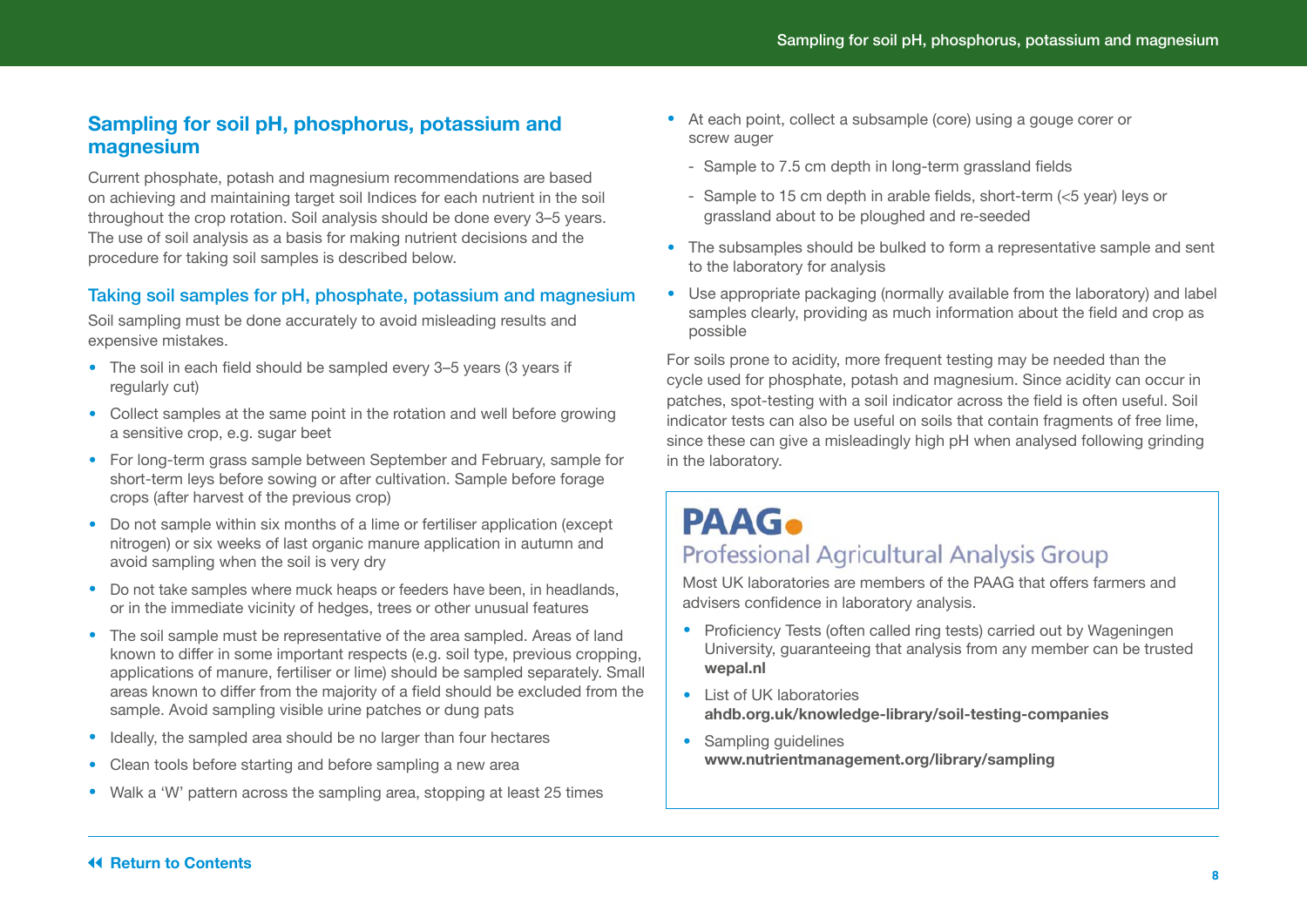### <span id="page-8-0"></span>**Classification of soil analysis results into Indices**

The laboratory soil analysis results for P, K and Mg (in mg/L dry soil) can be converted into soil Indices using Table 3.1.

#### Table 3.1 Classification of soil P, K and Mg analysis results into Indices

| <b>Index</b>   | Phosphorus (P)<br>(mg/L) | Potassium (K)<br>(mg/L)            | Magnesium (Mg)<br>(mg/L) |  |  |
|----------------|--------------------------|------------------------------------|--------------------------|--|--|
|                | <b>Olsen P</b>           | <b>Ammonium nitrate extract</b>    |                          |  |  |
| $\Omega$       | $0 - 9$                  | $0 - 60$                           | $0 - 25$                 |  |  |
| 1              | $10 - 15$                | $61 - 120$                         | $26 - 50$                |  |  |
| $\overline{2}$ | $16 - 25$                | $121 - 180(2-)$<br>$181 - 240(2+)$ | $51 - 100$               |  |  |
| 3              | $26 - 45$                | $241 - 400$                        | $101 - 175$              |  |  |
| $\overline{4}$ | $46 - 70$                | $401 - 600$                        | 176-250                  |  |  |
| 5              | $71 - 100$               | 601-900                            | $251 - 350$              |  |  |
| 6              | $101 - 140$              | $901 - 1,500$                      | $351 - 600$              |  |  |
| $\overline{7}$ | $141 - 200$              | $1,501 - 2,400$                    | 601-1,000                |  |  |
| 8              | $201 - 280$              | 2,401-3,600                        | $1,001 - 1,500$          |  |  |
| 9              | Over 280                 | Over 3,600                         | Over 1,500               |  |  |

### *Further information*

Beef and sheep manual 3: Improving soils for Better Returns **[ahdb.org.uk/knowledge-library/improving-soils-for-better-returns](http://ahdb.org.uk/knowledge-library/improving-soils-for-better-returns)** 

Healthy Grassland Soils **[ahdb.org.uk/greatsoils](http://ahdb.org.uk/greatsoils)**

### **Grassland recommendations**

#### Phosphate and potash recommendations

The results of a recent soil analysis will be needed to determine the recommended phosphate and potash recommendations. The use of soil analysis as a basis for making nutrient decisions is described on page 10, 11 and 18.

Recommendations are given in the tables as phosphate (P $_{2}$ O $_{5}$ ) and potash ( $K_2$ O). Conversion tables are given on page 35.

- **•**  Recommendations for soils at target Indices (2 for phosphate and 2- for potash) are maintenance dressings intended to meet crop requirements and maintain soil reserves to prevent depletion of soil fertility
- **•**  Recommendations at Indices lower than target include an allowance for building up soil reserves over several years, as well as meeting immediate crop requirement
- **•**  All recommendations are given for the midpoint of each Index (midpoint of 2- for potash)
- **•**  Herbage or forage analysis can be useful to assess the adequacy of recent phosphate and potash applications and as a basis for adjusting nutrient use for future cuts. Samples uncontaminated with slurry or soil should be taken. Phosphorus (P) deficiency is indicated if the P concentration is below 0.35% P. Potassium (K) deficiency is indicated if the herbage potassium concentration is below 2.5% potasssium (in dry matter) or the nitrogen:potassium ratio of the herbage is above 1:1.3
- In the first season after autumn or spring sowing, deduct the amounts of phosphate and potash applied to the seedbed from the recommendations
- Phosphate and potash applications should be adjusted where yields are likely to be greater or smaller than those shown in the tables in this section. Table 3.2 provides typical values of the phosphate and potash content in crop material per tonne of yield. For example, the offtake for a 10 t cut of 30% DM grass silage would be 21 kg of phosphate and 72 kg of potash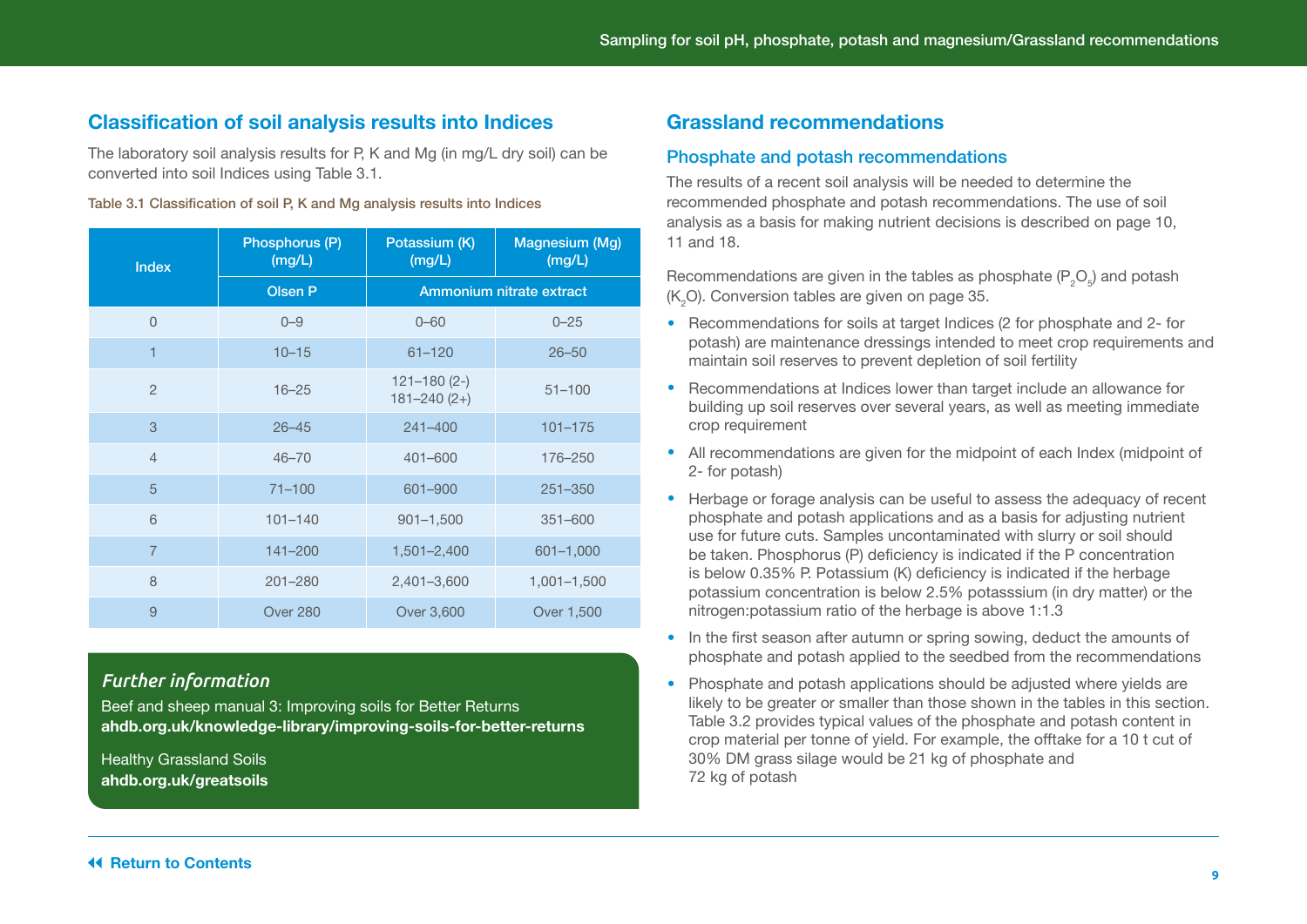#### Phosphate and potash in crop material

Table 3.2 Phosphate and potash in crop material

| <b>Crop material</b>            | Phosphate (kg/t)<br>of fresh material) | Potash (kg/t<br>of fresh material) |
|---------------------------------|----------------------------------------|------------------------------------|
| Grass - Fresh grass (15-20% DM) | 1.4                                    | 4.8                                |
| Grass – Silage (25% DM)         | 1.7                                    | 6.0                                |
| Grass - Silage (30% DM)         | 2.1                                    | 7.2                                |
| Grass - Hay (86% DM)            | 5.9                                    | 18.0                               |
| Grass - Haylage (45% DM)        | 3.2                                    | 10.5                               |
| Wholecrop cereals               | 1.8                                    | 5.4                                |
| Kale                            | 1.2                                    | 5.0                                |
| Maize: Silage (30% DM)          | 1.4                                    | 4.4                                |
| Swedes (roots only)             | 0.7                                    | 2.4                                |
| Fodder beet (roots only)        | 0.7                                    | 4.0                                |

The offtake values are based on herbage or forage concentrations of 0.3% phosphorus (P) and 2.0% potassium (K) (on a DM basis). Large datasets of forage analyses show the five-year average (2012–2016) concentrations are 0.33% P and 2.75% K. Offtake values should be adjusted based on actual figures from analyses.

#### Phosphate and potash for grass silage

Where yields are likely to be greater or smaller than shown in Table 3.3, phosphate and potash applications should be adjusted accordingly (see Table 3.2).

At soil K Indices 2+ or below, extra potash is needed after cutting as follows:

- In one- or two-cut systems, apply an extra 60 kg potash per ha after the last cut or by the autumn. Where grazing follows cutting, this may be applied as an extra 30 kg potash per ha per grazing for up to two grazings
- In three-cut systems, apply an extra 30 kg potash per ha after cutting
- In four-cut systems, no extra potash is needed

| Cut                         | <b>Nutrient</b>                 | P or K Index   |     |                    |                |                |  |  |
|-----------------------------|---------------------------------|----------------|-----|--------------------|----------------|----------------|--|--|
|                             | (kg/ha)                         | $\overline{0}$ | 1   | $\overline{2}$     | 3              | 4 and higher   |  |  |
|                             | Phosphate <sup>a</sup>          | 100            | 70  | 40M                | 20             | $\Omega$       |  |  |
| First cut<br>$(23 t$ FW/ha) | Potash $b -$<br>previous autumn | 60             | 30  | $\overline{0}$     | $\overline{0}$ | $\overline{0}$ |  |  |
|                             | Potash $\flat$ – spring         | 80             | 80  | $80M$ (2-) 60 (2+) | 30             | $\Omega$       |  |  |
| Second cut                  | Phosphate <sup>a</sup>          | 25             | 25  | 25M                | $\overline{0}$ | $\overline{0}$ |  |  |
| $(15 t$ FW/ha)              | Potash <sup>b</sup>             | 120            | 100 | $90M (2-) 60 (2+)$ | 40             | $\overline{0}$ |  |  |
| Third cut                   | Phosphate <sup>a</sup>          | 15             | 15  | 15M                | $\Omega$       | $\Omega$       |  |  |
| $(9 t$ FW/ha)               | Potash <sup>b</sup>             | 80             | 80  | 80M (2-) 40 (2+)   | 20             | $\Omega$       |  |  |
| Fourth cut                  | Phosphate <sup>a</sup>          | 10             | 10  | 10M                | $\overline{0}$ | $\overline{0}$ |  |  |
| $(7 t$ FW/ha)               | Potash <sup>b</sup>             | 70             | 70  | $70M (2-) 40 (2+)$ | 20             | $\overline{0}$ |  |  |

Table 3.3 Phosphate and potash recommendations for grass silage

a. At soil phosphate Index 2 or above, the whole of the total phosphate requirement may be applied in the spring. At phosphate Index 0 and 1, the phosphate recommendation for the third and fourth cuts may be added to the second cut recommendation and applied in one dressing.

b. To minimise luxury uptake of potash, no more than 80–90 kg potash per ha should be applied in the spring for the first cut. The balance of the recommended rate should be applied in the previous autumn.

The yields are based on wilted silage at 25% dry matter content as removed from the field.

 $FW =$  fresh weight.  $M =$  maintenance level

#### **14 [Return to Contents](#page-3-0)**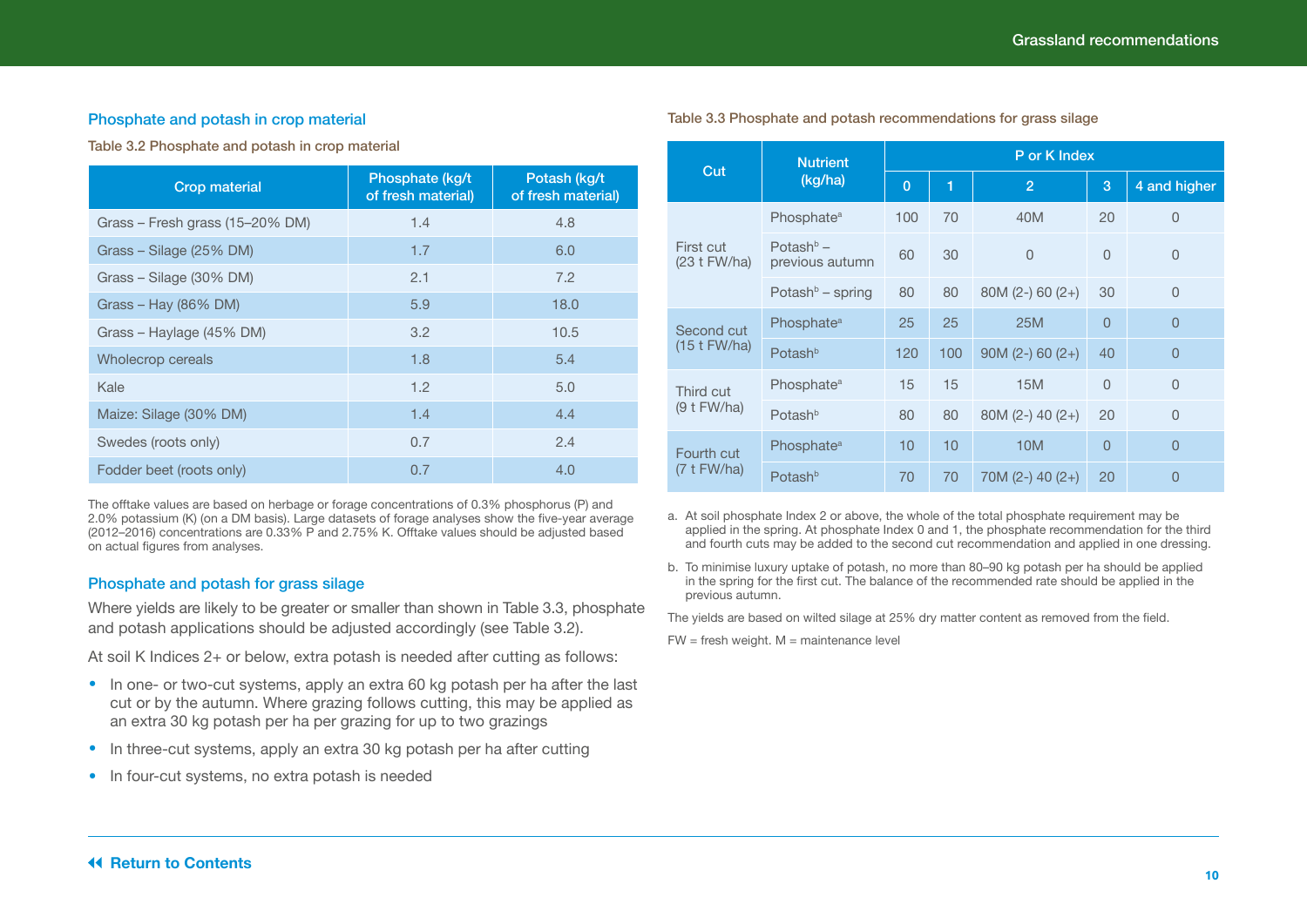#### Phosphate and potash for grazing

Table 3.4 Phosphate and potash recommendations for grazed swards

| <b>Nutrient</b>        | P or K Index |    |    |   |  |  |  |  |
|------------------------|--------------|----|----|---|--|--|--|--|
| (kg/ha)                | U            |    | 2  | З |  |  |  |  |
| Phosphate <sup>a</sup> | 80           | 50 | 20 |   |  |  |  |  |
| Potash <sup>b</sup>    | 60           | 30 |    |   |  |  |  |  |

a. Phosphate may be applied in several small applications during the season, though there may be a small response if it is all applied in early spring for the first grazing.

b. Potash may either be applied in one application in June or July, or in several small applications during the season. At Index 0, apply 30 kg potash per ha for the first grazing. Where there is a known risk of hypomagnesaemia, application of potash in spring should be avoided.

### *Point to consider*

• Tables contain the total nutrient required, remember to deduct nutrients applied as organic materials (**Section 2: Organic materials**)

#### Example 3.1

A field with a P Index of 1 and K Index of 1 is having one cut of silage removed.

The recommendations would be 70 kg/ha of phosphate. For potash, 30 kg/ha would be needed as an autumn dressing, 80 kg in the spring and 60 kg after the cut or by the autumn. In the spring, 30  $\mathrm{m}^3\mathrm{/ha}$  of 6%  $^2$ slurry would supply around 18 kg of phosphate and 69 kg of potash per ha, plus 23 kg of N.

#### Phosphate and potash for hay

Table 3.5 Phosphate and potash recommendations for hay

| <b>Nutrient</b> | P or K Index |     |                    |                 |        |  |  |  |
|-----------------|--------------|-----|--------------------|-----------------|--------|--|--|--|
| (kg/ha)         | 0            |     |                    | 3               | Over 3 |  |  |  |
| Phosphate       | 80           | 55  | 30M                |                 | U      |  |  |  |
| Potash          | 140          | 115 | $90M (2-) 65 (2+)$ | 20 <sup>a</sup> | O      |  |  |  |

a. Potash may be unnecessary in upper half of  $Index$   $M =$  maintenance level

#### Newly sown swards

In the first season after autumn or spring sowing, deduct the amounts of phosphate and potash applied to the seedbed.

#### Phosphate and potash recommendations for legume swards

Apply phosphate, potash and magnesium as recommended for pure grass swards. Clover may benefit from a small application of potash at Index 2-, as clover is more responsive to potash than grass.

#### Example 3.2

Phosphate and potash recommendations for a field with one cut of silage and grazing

The field has a P Index of 1 and a K Index of 1. It would require 70 kg of phosphate for the first cut. It would require 30 kg of potash the previous autumn and 80 kg in the spring. There would be a need for additional potash because of a cut being taken. This can be met by applying 30 kg of potash per ha up to twice during the grazing season.

If the field was only being grazed, it would require 30 kg of potash, which could be applied in June or July or in several small applications during the season.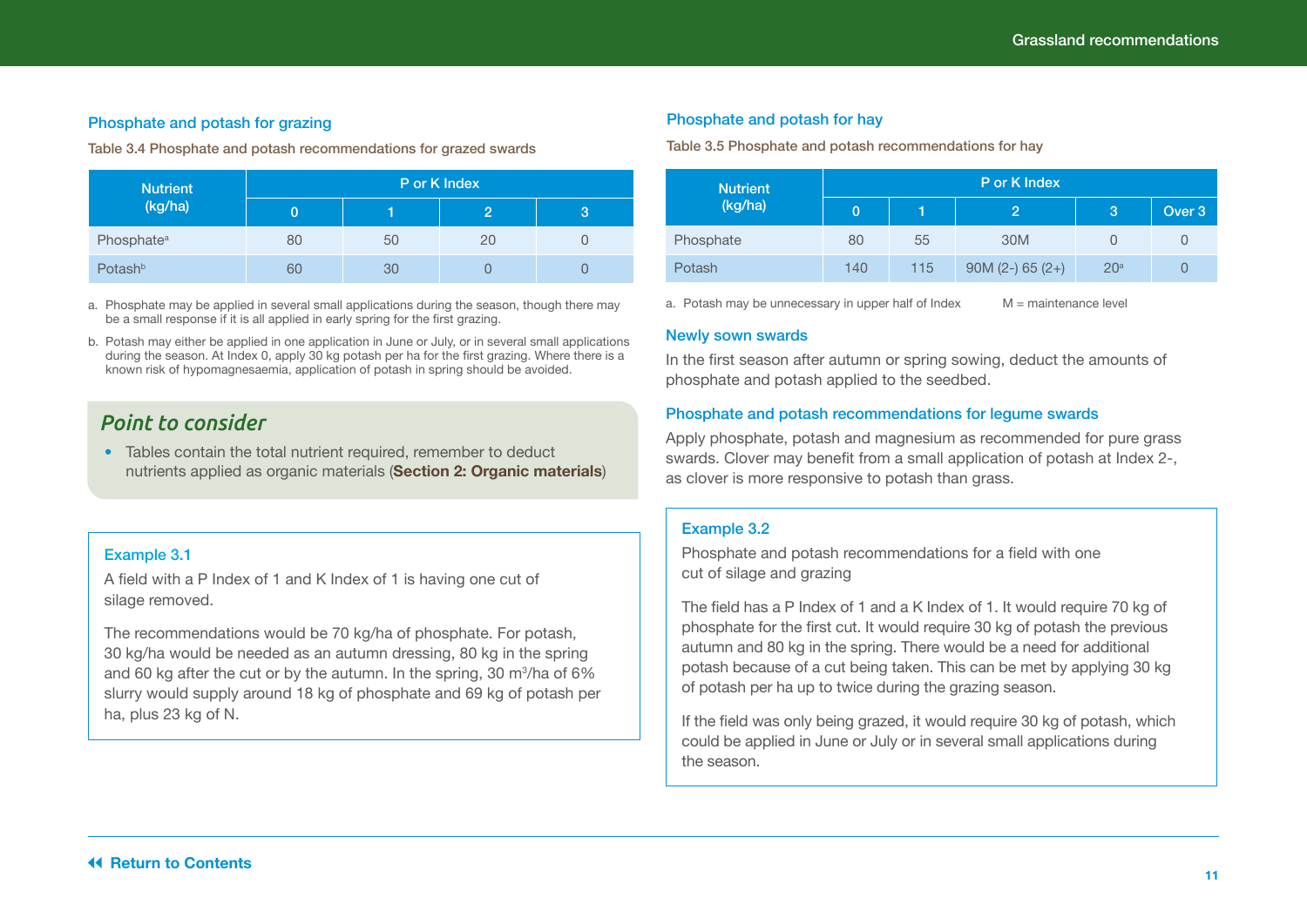#### <span id="page-11-0"></span>Sulphur recommendations

Sulphur is an essential nutrient for maximising dry matter yield protein levels in both grazed and conserved grass. Sulphur deficiency is common in grassland, especially in later cuts or where high rates of nitrogen are used.

The symptoms of sulphur deficiency are indicated by a yellowing of the sward. In contrast to nitrogen deficiency, in which the older leaves are most affected, sulphur deficiency can be identified by yellowing of the youngest leaves. Analysis of uncontaminated herbage sampled just before cutting is a useful indicator of deficiency. The information can be used to assess the need for sulphur for future cuts. The critical level is 0.25% total sulphur or an N:S ratio greater than 13:1.

Some soils are more at risk of sulphur deficiency than others. Apply sulphur as mineral fertiliser or livestock manures, to all grass grown on:

- **•**  Sandy and shallow soils, e.g. chalk and limestone
- **•**  Loamy and coarse silty soils in areas with >200 mm rainfall between November and February
- **•**  Clay, fine silty or peat soils in areas with >400 mm rainfall between November and February

On soils at risk of sulphur deficiency, apply:

- Silage 40 kg SO<sub>3</sub>/ha before each cut
- Grazing  $-20-30$  kg SO<sub>3</sub>/ha when up to 100 kg N/ha is applied and an additional 20–30 kg SO $_{\rm 3}$ /ha for each additional 100 kg N/ha applied

All sulphur recommendations are given as SO $_{\tiny 3}$  and not S; conversion tables (metric–imperial, oxide–element) are given on page 35.

### *Point to consider*

• In drought conditions SO<sub>3</sub> uptake will be limited. Application rates should be reduced or delayed accordingly

#### Nitrogen recommendations

The nitrogen requirements for grassland can be calculated in four simple steps:



a. For grass-clover swards see page 17.

b. Nutrients applied as organic materials can be subtracted from the recommendations at this stage.

SNS = Soil Nutrient Supply, GGC = Grass Growth Class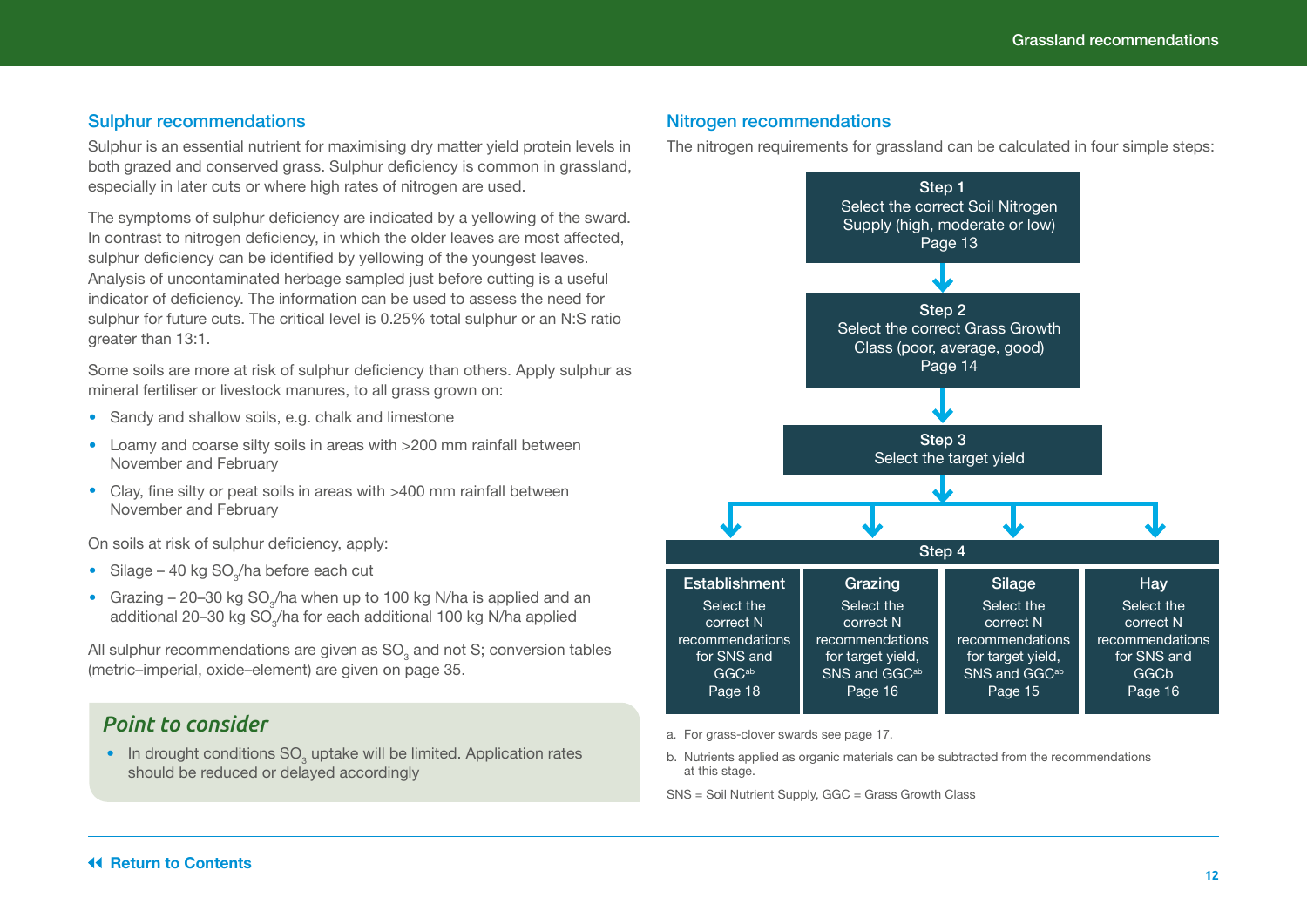#### Adjusting nitrogen use throughout the season

Nitrogen requirement and uptake can be heavily influenced by weather conditions, so it is important to continually re-evaluate nitrogen fertiliser requirements throughout the season.

- As nitrogen is more likely to be lost from the soil, aim to target fertiliser timing to meet crop nitrogen demand
- Most nitrogen should be applied in spring or early summer, when sward demand is greatest
- If grass growth is restricted because of drought, reduce the use of N once growth restarts following rain. As a guide, if grass does not grow for two weeks in June or July, the yield will be reduced by about 1 t/DM/ha, leaving 40 kg/ha of unused N in the soil. This should be taken into account in following applications

#### Assessing the Soil Nitrogen Supply status

The nitrogen recommendations presented in this guide are based on the requirement of the crop, which is adjusted for the amount of nitrogen available from the soil, known as the Soil Nitrogen Supply (SNS).

The method used to assess SNS in grassland systems is different from that used in arable or vegetable cropping systems. Three levels of SNS status are recognised: low, moderate and high. Fields with a low SNS need more additional nitrogen than fields with a moderate or high status.

Nitrogen fertiliser, organic manure use and management history in the last 1–3 years are of most importance for determining the SNS status.

#### Nitrogen returns

In cattle and sheep systems, around 70% of the nitrogen ingested as conserved grass or feed is excreted. During grazing, this nitrogen is returned to the soil and, in intensive systems, will result in the soil having a moderate or high SNS status.

Likewise, silage fields that receive regular average applications of manure will usually have a moderate or high SNS status. Fields that are regularly cut for silage and receive little or no manure are likely to have a low SNS status. Adjustments upwards to higher rates of nitrogen may be needed for these fields.

The nutrient recommendations take account of past manure applications because these influence assessment of the SNS status of a field. The crop available nitrogen supply from manures applied for the current season's growth (i.e. previous September applications onwards) must be assessed using the information in **Section 2: Organic materials** and deducted from the recommendation.

#### Table 3.6 Determining the Soil Nitrogen Supply status of grassland

|                                                                                                       | <b>Previous management</b>                                          | Previous nitrogen use<br>(kg/ha/yr) <sup>a</sup> | <b>SNS status</b> |
|-------------------------------------------------------------------------------------------------------|---------------------------------------------------------------------|--------------------------------------------------|-------------------|
| Long-term grass. Includes:                                                                            |                                                                     | Over 250                                         | High              |
| one year of arable                                                                                    | Grass reseeded after grass or after                                 | 100-250 or<br>high clover content                | Moderateb         |
| Grass ley in second or later year                                                                     |                                                                     | Up to $100$                                      | Low               |
| Potatoes, oilseed rape,<br>peas or beans, NOT on<br>First year ley<br>after two or<br>light sand soil |                                                                     |                                                  | Moderateb         |
| more years<br>of arable with<br>previous crop                                                         | Cereals, sugar beet,<br>linseed or any crop on<br>a light sand soil |                                                  | l ow              |

a. Refers to typical fertiliser and available manure nitrogen used per year in the last 2–3 years.

b. The nitrogen values in the recommendation tables assume a moderate Soil Nitrogen Supply (SNS) status and so adjustments need to be made for high or low SNS: increase total fertiliser nitrogen input by 30 kg/ha in a low SNS situation; decrease total fertiliser nitrogen input by 30 kg/ha in a high SNS situation.

Increase SNS status by one class if more than 150 kg/ha of total nitrogen has been regularly applied as organic manure for several years. Reduce SNS status by one class if grass was cut for silage and less than 150 kg/ha of total nitrogen as organic manure has been applied on average in previous years.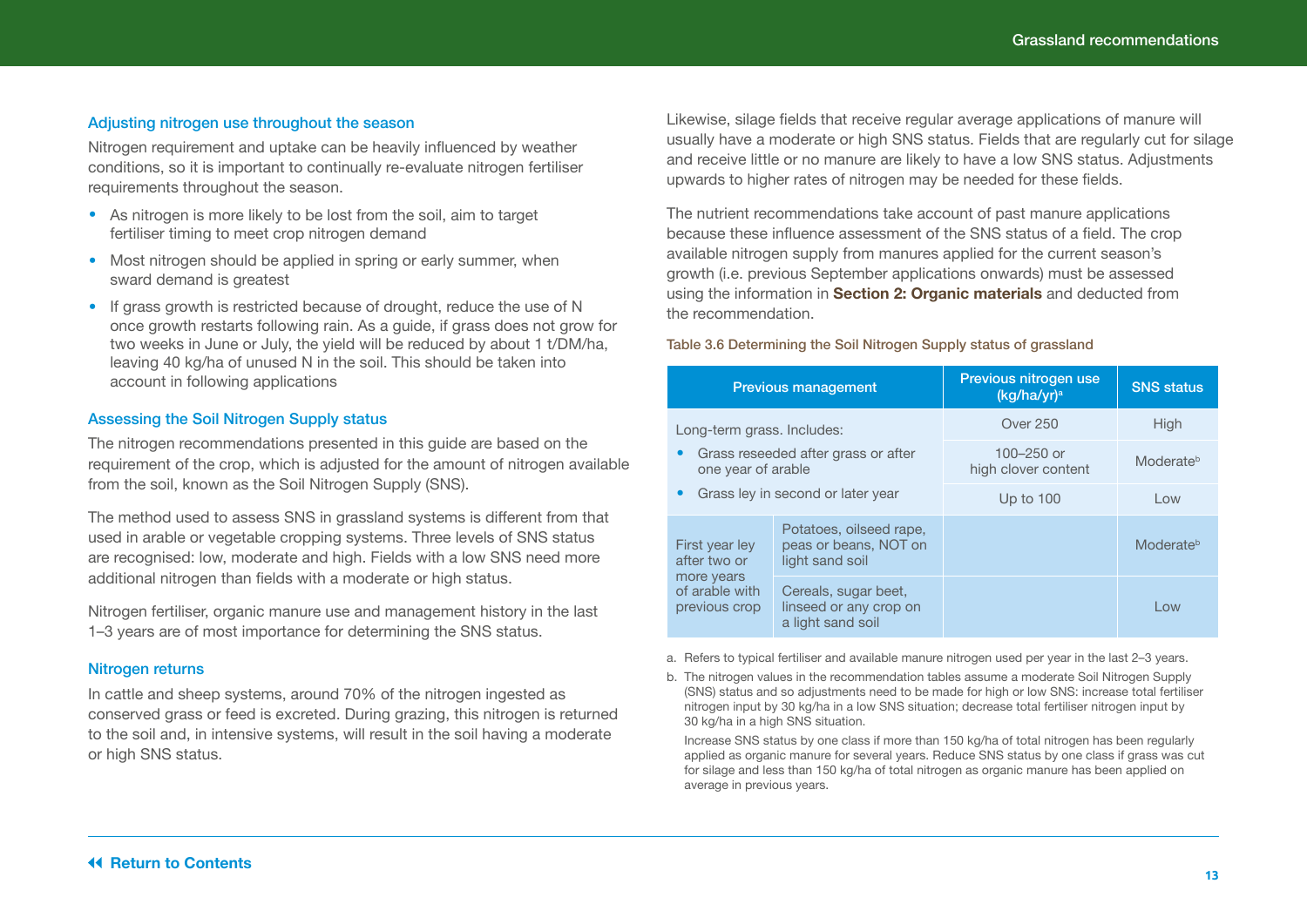#### **Assessing Grass Growth Class**

Grass Growth Class (GGC) describes the ability of a site to respond to nitrogen depending on soil type and rainfall. The better the GGC, the greater the efficiency of nitrogen use and the greater the dry matter yield response (Figure 3.1).

On good/very good GGC sites, swards dominated by productive grass species typically respond strongly to increasing nitrogen supply, as soil drainage, temperature and water supply are conducive to growth.

On poor/very poor GGC sites, grass responds less well to nitrogen applications because of factors such as poor drainage (i.e. wetness) or cooler temperatures (caused by aspect or altitude). Applying high rates of nitrogen fertiliser to these sites can be costly because of inefficient use and has a high risk of nutrient loss to the environment.



#### Figure 3.1 Indicative grass dry matter yield by Grass Growth Class (GGC)

Grass swards greater than three years old with minimal clover and low to moderate soil nitrogen supply (SNS).

Similarly, grass growth will be restricted when summer rainfall and the moisture stored in the soil (the soil available water) are inadequate to meet the grass water demand. Although there can be wide variations in summer rainfall between years, Table 3.7 gives an indication of the grass growth potential in an average season, based on the risk of summer drought.

#### Table 3.7 Determining Grass Growth Class

| Soil available |                                                                                     | Rainfall <sup>b</sup> (April to September) |                   |                |  |
|----------------|-------------------------------------------------------------------------------------|--------------------------------------------|-------------------|----------------|--|
| water          | Soil types <sup>a</sup>                                                             | up to<br>300 mm                            | $300 -$<br>400 mm | over<br>400 mm |  |
| Low            | Light sand soils, gravels and<br>shallow soils (not over chalk)                     | Very poor                                  | Poor              | Average        |  |
| Medium         | Medium soils, deep clay soils,<br>and shallow soils over chalk                      | Poor                                       | Average           | Good           |  |
| High           | Deep silty soils, peaty soils<br>and soils with groundwater<br>(e.g. river meadows) | Average                                    | Good              | Very<br>good   |  |

a. See Table 3.13 for soil descriptions.

b. Mean summer rainfall (April to September) is usually about half of annual rainfall.

For sites above 300 m altitude where lower temperatures restrict growth, move down one GGC, e.g. good becomes average.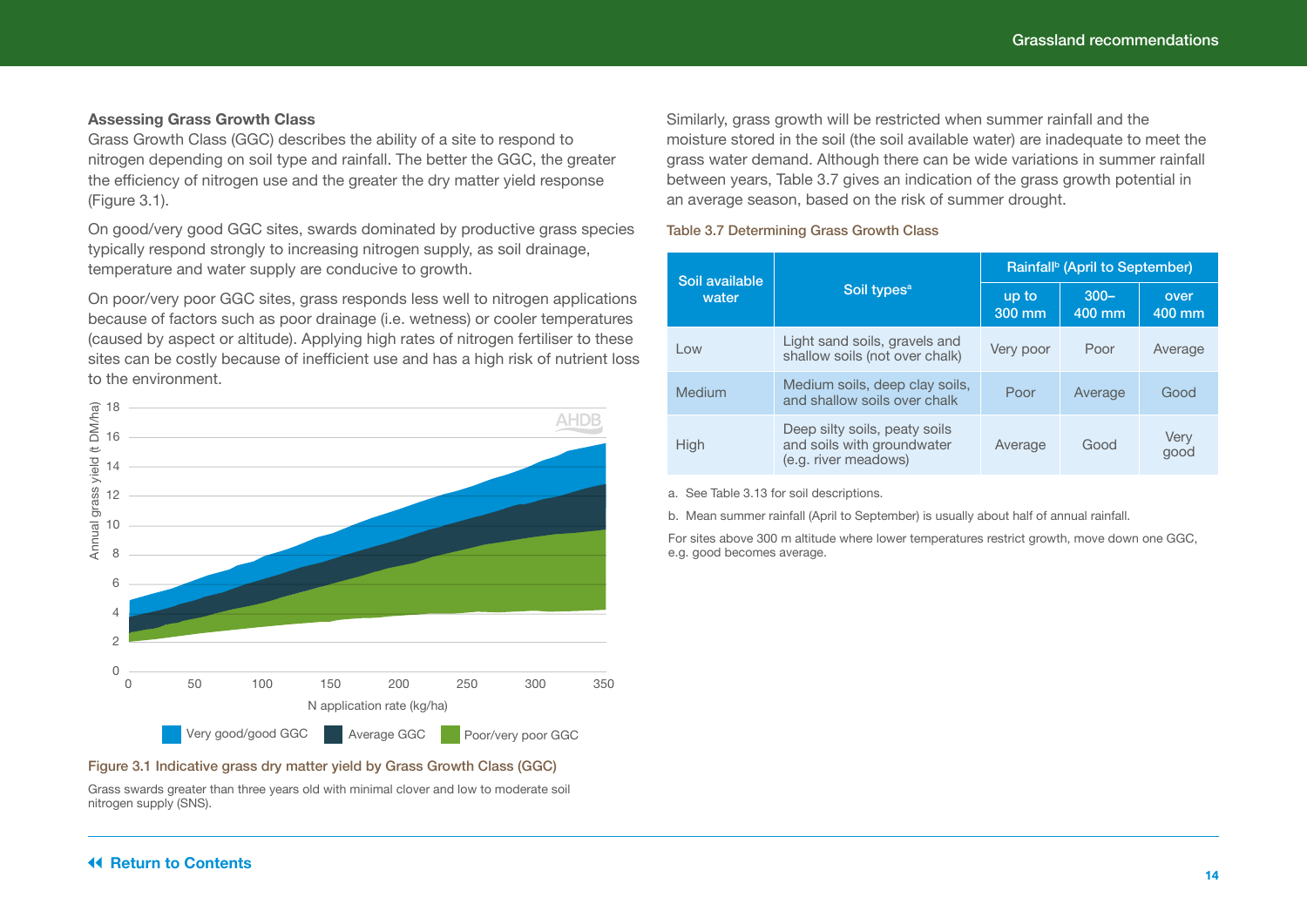#### Nitrogen recommendations for grass silage

Table 3.8 provides nitrogen recommendations for grass silage production for a range of target in-field dry matter yields (t DM/ha).

- The recommendations are applicable to grass swards with low clover content in a very good/good GGC and moderate SNS situation
- **•**  Target DM yield will be different for individual farms depending on GGC and livestock requirements
- **•**  Good/very good GGC sites with 2–10-year-old swards are likely to achieve target DM yield values at the higher end of the range. New leys with modern varieties may exceed the upper DM yield range by 10–20%
- **•**  Poor/very poor GGC sites are likely to achieve DM yield levels towards the lower end of the range in most years

#### Table 3.8 Nitrogen recommendations for grass silage

| <b>Target annual</b><br>DM yield <sup>a</sup> (t/ha) | N application rate (kg N/ha) | <b>Total N</b><br>appliedb |                          |                 |                  |
|------------------------------------------------------|------------------------------|----------------------------|--------------------------|-----------------|------------------|
| $5 - 7$                                              | 70                           | $\qquad \qquad$            | $\qquad \qquad$          | $\qquad \qquad$ | 70               |
| $7 - 9$                                              | 80                           | 50                         | $\overline{\phantom{m}}$ | $\qquad \qquad$ | 130              |
| $9 - 12$                                             | 100                          | 75                         | 75c                      | $\qquad \qquad$ | 250              |
| $12 - 15 +$                                          | 120                          | 90                         | 70 <sup>c</sup>          | 30 <sup>c</sup> | 310 <sup>d</sup> |

- a. DM yield as harvested in the field for all cuts combined. Does not include spoilage in the clamp. Fresh yield is four times these values if the silage is 25% DM.
- b. As manufactured fertiliser and crop available nitrogen from organic materials.
- c. If previous growth has been severely restricted by drought, reduce or omit this application.
- d. This total N could be applied to a three-cut system (yielding around 15 t DM/ha), with the fourth cut recommendation of 30 kg N/ha being split between the second and third cuts.

In the absence of detailed research for haylage, use similar rates to that for silage, as shown in Table 3.8.

- **•**  To adjust for high SNS sites, apply 10 kg N/ha less for first cut, and 20 kg N/ha less for second cut
- **•**  To adjust for low SNS sites, apply 10 kg N/ha more for first cut, and 20 kg N/ha more for second cut
- Following early spring grazing, reduce the first cut recommendation by 25 kg/ha
- **•**  For first cut rates over 80 kg N/ha, split application: 40 kg N/ha in mid-February to early March, with the remainder in late March to early April and at least six weeks before cutting
- Applications for second and subsequent cuts should be made as soon as possible after the previous cut

#### Example 3.3

Nitrogen recommendations for a field with one cut of silage and grazing. The target yield is 9–12 t DM/ha and the site has a good GGC and low SNS situation.

The recommendation for the first cut would be 110 kg N/ha, which could be applied as 40 kg in late February and 70 kg in late March.

The field should be available for grazing in June. Soon after the first cut in May, 40 kg N/ha would be applied, followed by two applications of 40 kg N/ha in July and August, allowing for SNS adjustment. A total of 230 kg N/ha would therefore be applied across the season.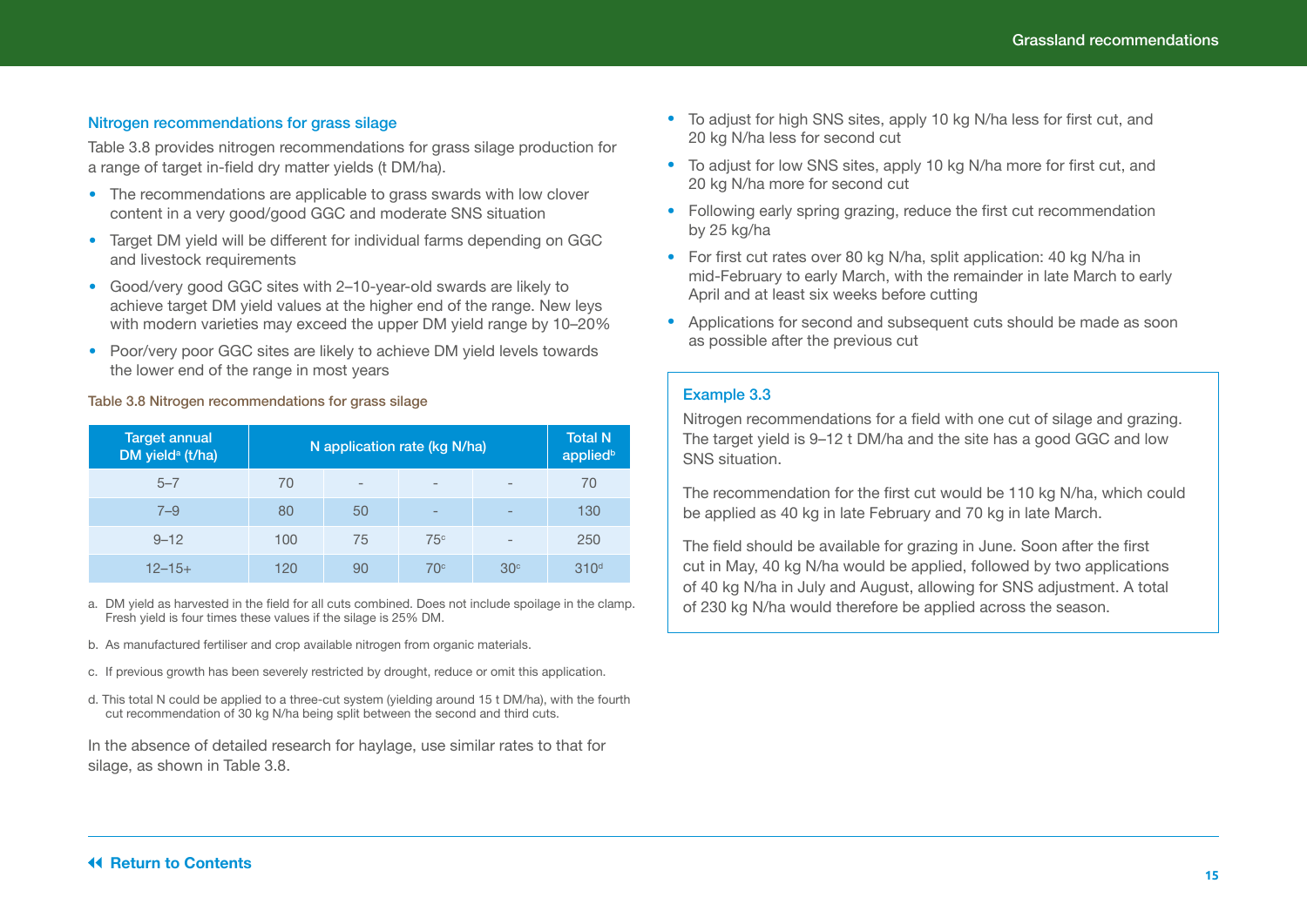#### Nitrogen recommendations for grazing

Table 3.9 provides N recommendations for grazing for a range of target in-field dry matter yields (t DM/ha).

- The recommendations are applicable to grass swards with low clover content in a very good/good GGC and moderate SNS situation
- **•**  Target dry matter yield will be different for individual farms dependent on grass growth class and livestock requirements
- **•**  Good/very good GGC sites with 2–10-year-old swards are likely to achieve target dry matter yield values at the higher end of the range. New leys with modern varieties may exceed the upper dry matter yield range by 10–20%
- **•**  Poor/very poor GGC sites are likely to achieve dry matter yield levels towards the lower end of the range in most years

#### Table 3.9 Nitrogen recommendations for grazed swards

| <b>Indicative</b>               | Nitrogen application rate per grazing rotation* (kg N/ha) |            |     |            |     |                  |                  |                           |  |
|---------------------------------|-----------------------------------------------------------|------------|-----|------------|-----|------------------|------------------|---------------------------|--|
| DM vield <sup>a</sup><br>(t/ha) | Jan/Feb                                                   | <b>Mar</b> | Apr | <b>May</b> | Jun | Jul <sup>c</sup> | Aug <sup>c</sup> | <b>Total N</b><br>applied |  |
| $4 - 5$                         |                                                           | 30         |     |            |     |                  |                  | 30                        |  |
| $5 - 7$                         |                                                           | 30         |     | 20         |     |                  |                  | 50                        |  |
| $6 - 8$                         |                                                           | 30         |     | 30         |     | 20               |                  | 80                        |  |
| $7 - 9$                         |                                                           | 40         |     | 30         | 30  | 30               |                  | 130                       |  |
| $9 - 12$                        |                                                           | 30         | 30  | 30         | 30  | 30               | 30               | 180                       |  |
| $10 - 13$                       | 30 <sup>b</sup>                                           | 40         | 40  | 30         | 30  | 30               | 30               | 230                       |  |
| $12 - 15 +$                     | 30 <sup>b</sup>                                           | 40         | 50  | 50         | 40  | 30               | 30               | 270                       |  |

\*Approximate application date

a. The recommendations take account of nitrogen recycled at grazing.

b. Only applicable to areas with a long grass growing season; the first nitrogen application could be applied as early as mid-to-late January, with the second application in early March.

c. If previous growth has been severely restricted by drought, reduce or omit this application.

Applications of N after August are not usually productive because of the supply of nitrogen from soil organic matter at that time. Check nitrate vulnerable zones (NVZ) rules for guidance on timing.

- **•**  For high SNS sites, apply 30 kg N/ha less across the season
- **•**  For low SNS sites, apply 30 kg N/ha more across the season
- Rates should be adjusted throughout the season according to grass growth, summer rainfall and livestock requirements

#### Nitrogen recommendations for hay

Table 3.10 Nitrogen recommendations for grass hay production

|              | Soil Nitrogen Supply (kg N/ha) |                 |             |  |  |
|--------------|--------------------------------|-----------------|-------------|--|--|
|              | Low                            | <b>Moderate</b> | <b>High</b> |  |  |
| Each hay cut | 100                            | 70              | 40          |  |  |

### *Point to consider*

• Tables contain the total nutrient required, remember to deduct nutrients applied as organic materials (**Section 2: Organic materials**)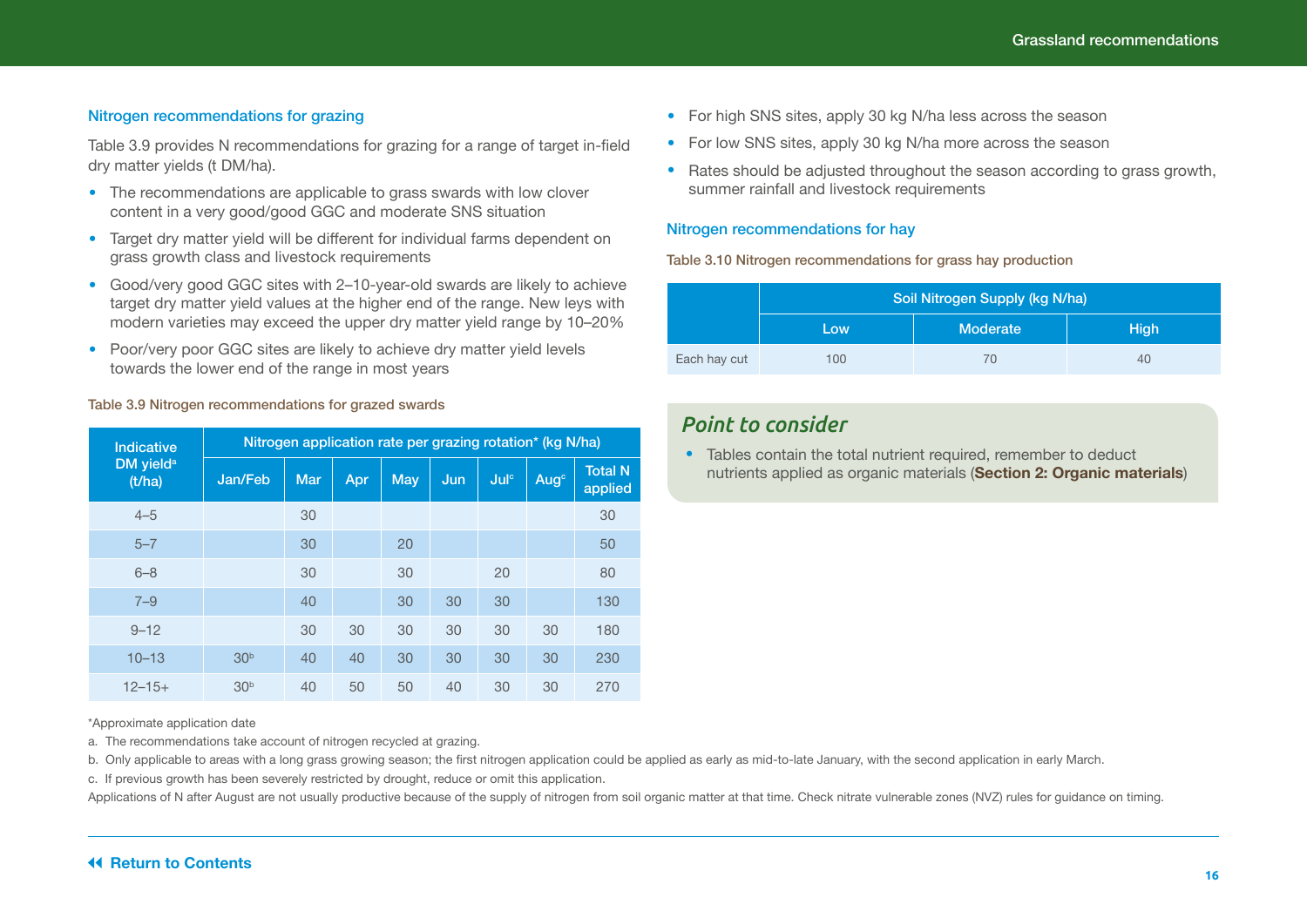#### Nitrogen recommendations for grass and clover

Generally, little fertiliser nitrogen is needed on swards with an appreciable clover content. On average, a good grass and clover sward (30–40% of dry matter of clover) will give an annual dry matter yield equivalent to that produced from about 180 kg N/ha applied to a pure grass sward.

It is often difficult to decide how much nitrogen will be supplied because the clover content can be very changeable from year to year and within a given season. The photographs indicate how to estimate clover content and assess nitrogen supply.

These figures should be used as rough guides only because full clover development does not normally take place until late spring onwards.

Lucerne and red clover crops have no requirement for N fertiliser, apart from that needed for establishment in low SNS soils (up to 50 kg N/ha).

For red clover and grass swards, there may be some advantage in applying a small amount of nitrogen (up to 50 kg N/ha) in the early spring if the grass appears to be nitrogen deficient.

| Potential nitrogen supply | Percentage cover from clover |
|---------------------------|------------------------------|
| 180 kg N/ha               | 20-30% cover                 |
| 240 kg N/ha               | $~10\%$ cover                |
| 300 kg N/ha               | 50-60% cover                 |

#### Grazing grass and clover swards

Applications of fertiliser nitrogen to grass/clover swards should be made with caution because any form of mineral nitrogen inhibits nitrogen fixation by rhizobia in the clover nodules. There is also a risk of the grass responding to the nitrogen and shading out the clover, which can reduce the percentage of clover in the sward.

However, some nitrogen may need to be applied to grass/clover swards to encourage early spring or late autumn growth:

- **•**  Apply up to 50 kg N/ha in mid-February to early March if early grass growth is required
- **•**  Apply up to 50 kg N/ha in late July or August if autumn grass is required

#### **Establishment**

Clover is particularly sensitive to nitrogen application during establishment. No nitrogen should be used during this period.

#### Cutting grass-clover, red clover or lucerne swards

- Do not apply high levels of nitrogen if a silage crop is taken from a grass/clover sward where the clover content needs to be maintained
- Do not apply any fertiliser nitrogen for red clover or lucerne conservation

### *Point to consider*

• The rate and timing of nitrogen applications in fertiliser and organic materials are subject to limits under nitrate vulnerable zones (NVZ) rules. For further information see **[gov.uk](http://gov.uk)**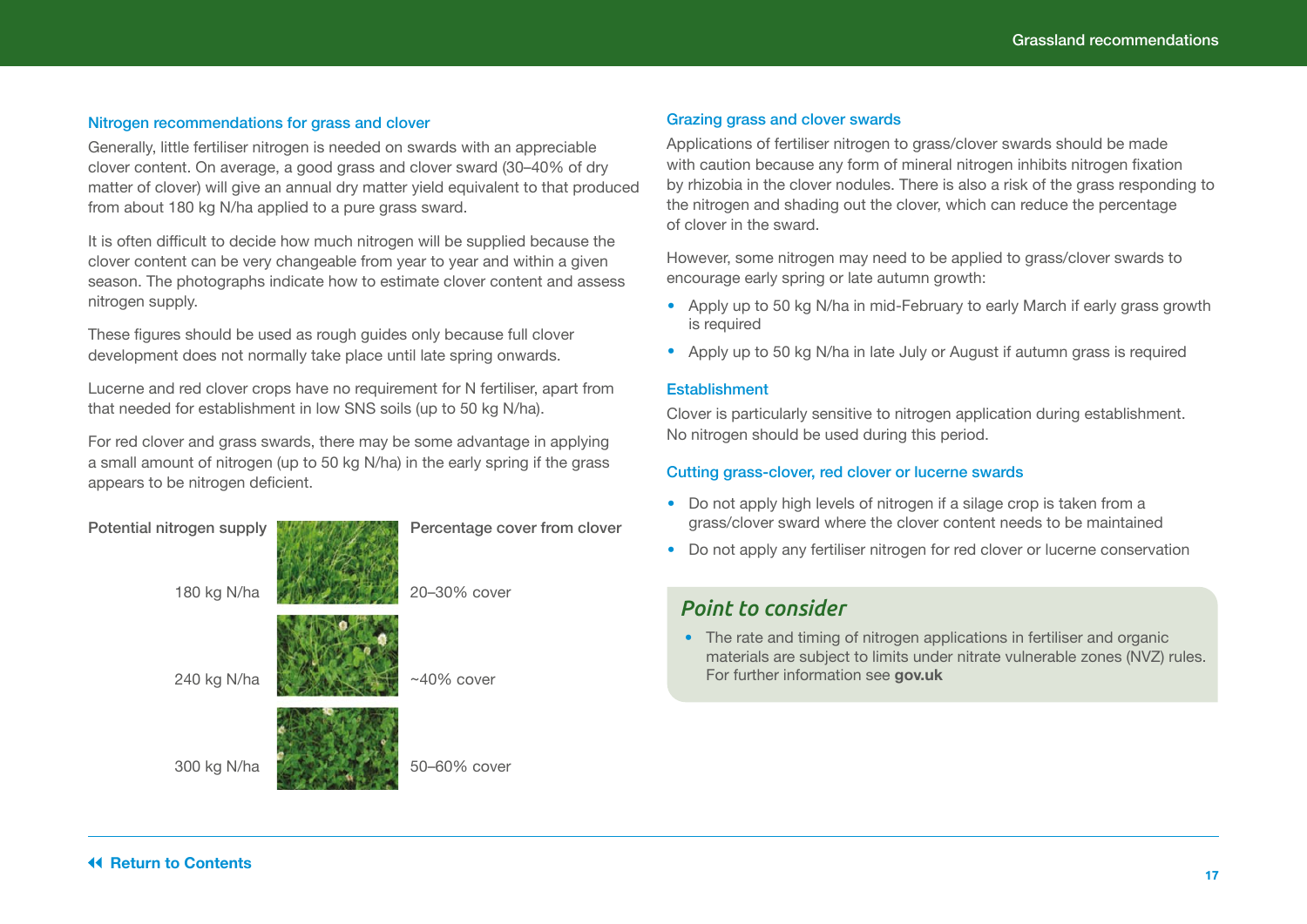#### <span id="page-17-0"></span>Nutrient recommendations for grass establishment

Correct nutrition is important to ensure successful establishment of a new sward. The phosphate, potash and nitrogen recommendations will differ from existing swards. New leys have a greater requirement for phosphate to help with root development and a lower requirement for nitrogen.

#### Table 3.11 Phosphate and potash recommendations for grass establishment

| <b>Nutrient</b> | P or K Index |    |                       |    |              |  |  |  |
|-----------------|--------------|----|-----------------------|----|--------------|--|--|--|
| (kg/ha)         | 0            |    | $\overline{2}$        | 3  | 4 and higher |  |  |  |
| Phosphate       | 120          | 80 | 50                    | 30 |              |  |  |  |
| Potash          | 120          | 80 | $60(2-)$<br>40 $(2+)$ |    |              |  |  |  |

The amount of phosphate and potash applied for establishment may be deducted from the first season's grazing or silage/hay requirement.

#### Application of nitrogen

Table 3.12 Nitrogen recommendations for grass establishment

|                                                | Soil Nitrogen Supply (kg N/ha) |                       |             |  |  |  |  |
|------------------------------------------------|--------------------------------|-----------------------|-------------|--|--|--|--|
|                                                | Low                            | <b>Moderate</b>       | <b>High</b> |  |  |  |  |
| Spring sown (April-June)                       | 60                             | 60                    | 60          |  |  |  |  |
| Summer or autumn sown<br>(July to mid-October) | $30 - 50$ <sup>a</sup>         | $0 - 30$ <sup>a</sup> |             |  |  |  |  |
| Grass and clover swards                        |                                |                       |             |  |  |  |  |

a. Nitrogen is important when rapid grass growth is needed, e.g. when seedbed conditions are suboptimal; or seed is sown late. Nitrogen should not be applied where it will stimulate weed growth (e.g., in weedy stubbles) or seedling competition (e.g., direct-drilled into an existing sward). Be aware of NVZ closed periods.

For spring-sown swards, deduct the amount of nitrogen applied for establishment from the first season's grazing or silage/hay requirement.

#### Magnesium, sodium and micronutrient recommendations

#### **Magnesium**

Grass swards must contain a sufficiently high level of magnesium if the risk of hypomagnesaemia (grass staggers) is to be reduced. At soil magnesium Index 0, apply 50–100 kg magnesium oxide (MgO) per ha every three or four years.

However, the uptake of herbage magnesium decreases as nitrogen and potash increase; consequently, hypomagnesaemia can occur when soil magnesium appears adequate (Index 1). If there is a risk of hypomagnesaemia, 100 kg/ha MgO may be justified to maintain soil magnesium at Index 2. Direct treatment of livestock may also be needed to avoid hypomagnesaemia.

Where liming is also needed, use of magnesian limestone may be most cost-effective (**Section 1: Principles of nutrient management and fertiliser use**).

Magnesium recommendations are given as kg/ha of MgO not as Mg.

Herbage or forage analysis is a useful indicator of the need for additional magnesium and for assessing the risk of hypomagnesaemia. Maintain magnesium concentrations above 0.20% (dry matter basis) and ensure the K:Mg ratio does not exceed 20:1.

Conversion tables are given on page 35.

### *Further information*

Grassland reseeding **[ahdb.org.uk/knowledge-library/grassland-reseeding](https://ahdb.org.uk/knowledge-library/grassland-reseeding)**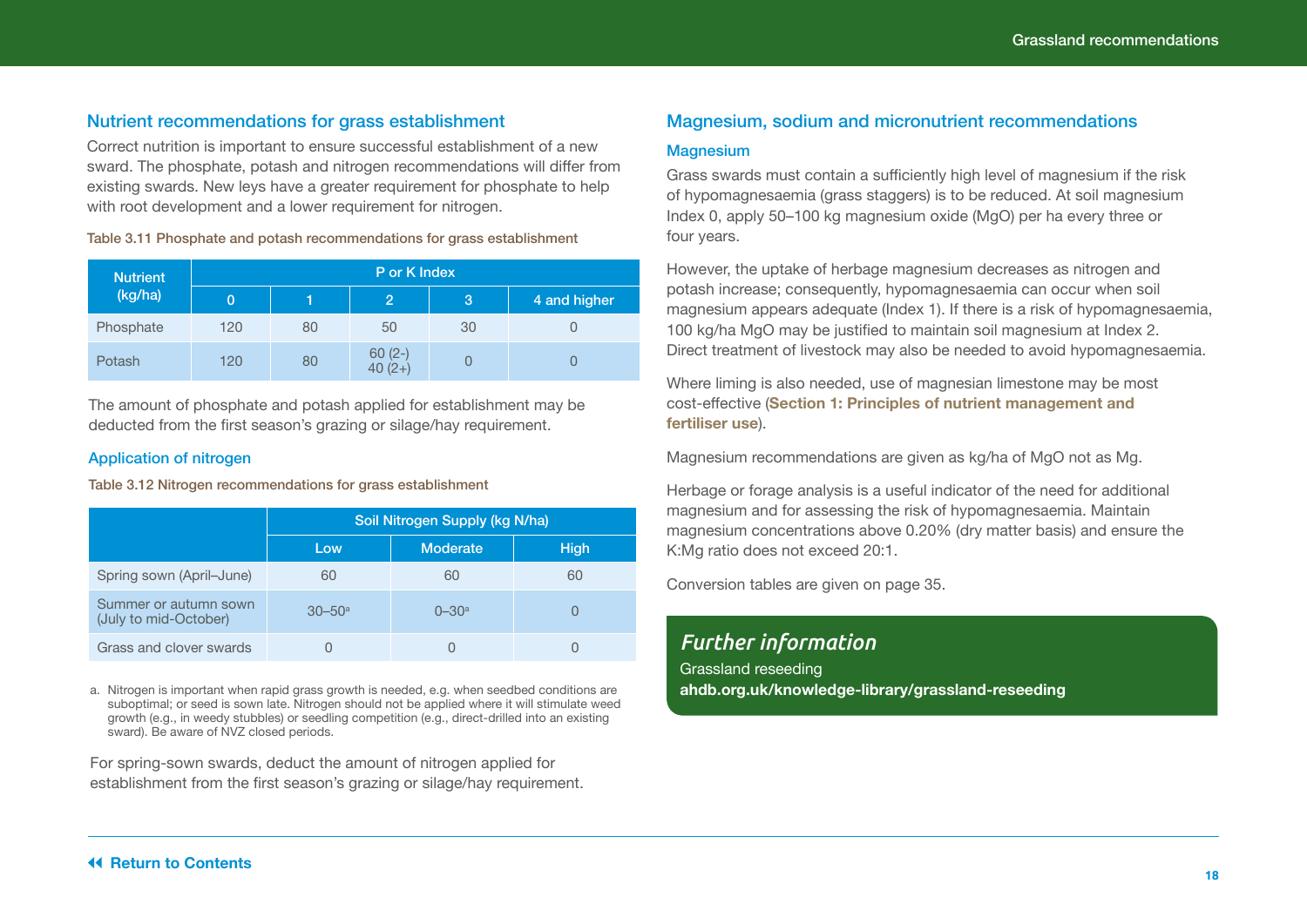#### Sodium

Sodium has no effect on grass growth but a minimum level of 0.15% (dry matter basis) in the diet is essential for livestock health. Research has demonstrated that sodium can improve the palatability of grass and therefore increase dry matter intake.

Herbage or forage analysis is useful to assess the sodium status of grass and its balance with potassium. Where sodium levels are low (below 0.15%) or the K:Na ratio is higher than 20:1, mineral supplements may be required for some classes of stock or a sodium-containing fertiliser may be used.

Apply sodium in fertiliser at 140 kg/ha Na<sub>2</sub>O in early spring, either in a single or split application, to improve herbage mineral balances. To improve pasture palatability, apply regular dressings of 10 kg/ha Na $_2^{}$ O throughout the season.

Herbage or forage analysis can be useful to assess nutrient requirements and balances.

- Magnesium (Mg) deficiency is indicated if the Mg concentration is below 0.20% (dry matter basis) or the K:Mg ratio is above 20:1
- **•**  Sodium (Na) deficiency is indicated if the Na concentration is below 0.15% (dry matter basis) or the K:Na ratio is above 20:1

Herbage or forage analysis is a useful indicator of the need for additional magnesium and for assessing the risk of hypomagnesaemia. Maintain magnesium concentrations above 0.20% (dry matter basis) and ensure the K:Mg ratio does not exceed 20:1.

The K:Na and K:Mg ratios are key indicators of nutritional quality of forage and reducing the risk of tetany.

#### Micronutrients (trace elements)

Avoid liming fields above pH 7: this can induce deficiencies of trace elements, such as copper, cobalt and selenium, which can adversely affect livestock growth but not affect grass growth. Too few micronutrients in the overall diet can lead to deficiency in some animals and cobalt deficiency can affect nitrogen fixation by clover.

Aim to only use micronutrient supplementation when a deficiency has been diagnosed. When deficiency does occur, the most effective means of control is usually to treat the animal with the appropriate trace element, although application of cobalt and selenium to grazing pastures can be effective. If deficiencies are identified, consult an accredited feed adviser – preferably one listed in the Feed Adviser Register (FAR) – to decide an appropriate course of action.

More information on the use of lime is given in **Section 1: Principles of nutrient management and fertiliser use**.

### *Further information*

Trace element supplementation of beef cattle and sheep **[ahdb.org.uk/knowledge-library/trace-elements-in-beef-and-sheep](https://ahdb.org.uk/knowledge-library/trace-elements-in-beef-and-sheep-production)[production](https://ahdb.org.uk/knowledge-library/trace-elements-in-beef-and-sheep-production)**

Potash Development Agency Leaflet 6: Potash, Magnesium & Sodium – Fertilisers for Grass **[pda.org.uk/leaflet-type/grass-and-forage](http://www.pda.org.uk/leaflet-type/grass-and-forage )**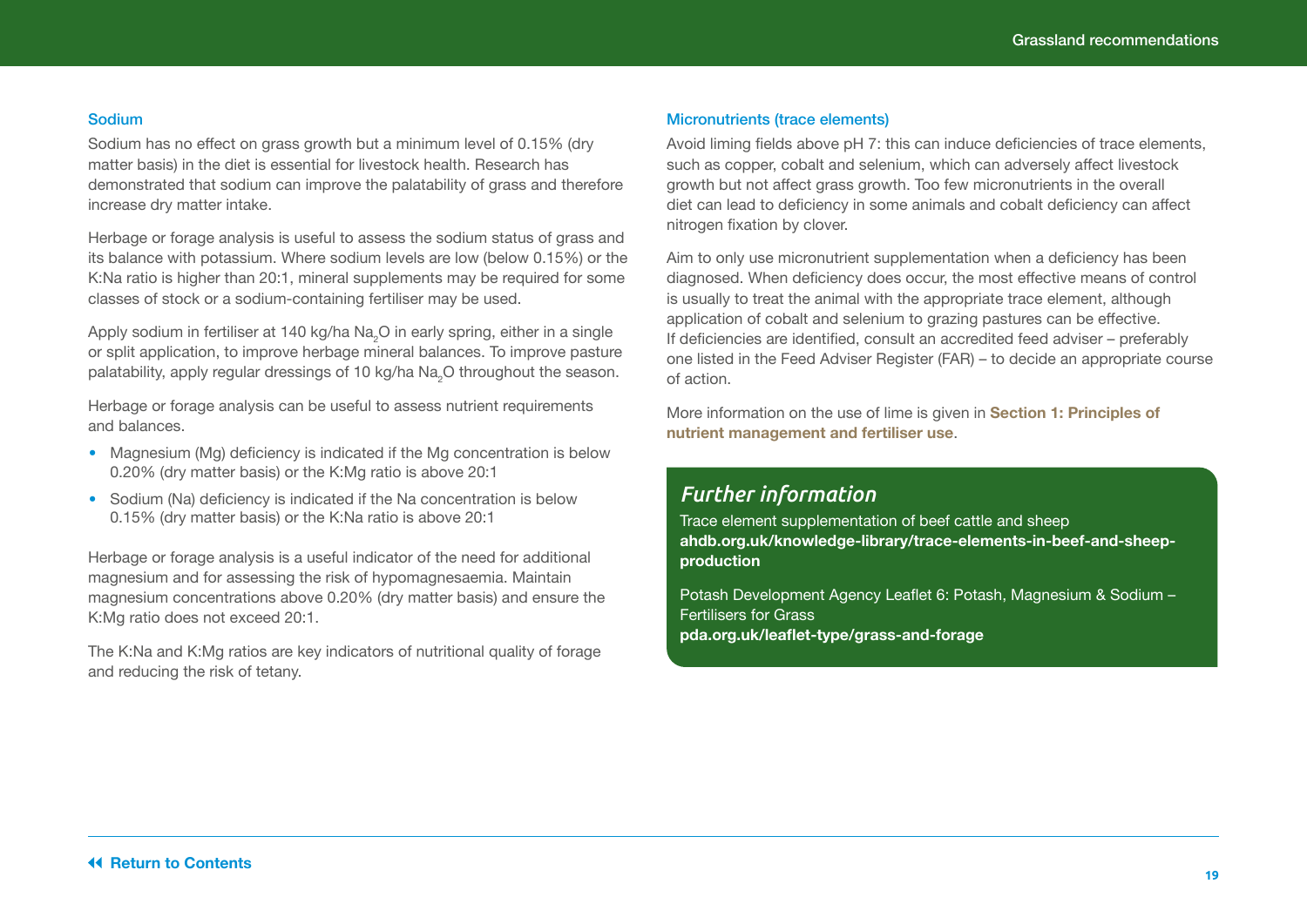### <span id="page-19-0"></span>**Forage crop recommendations**

#### Calculating Soil Nitrogen Supply (SNS)

Fields vary widely in the amount of nitrogen available to a crop before any fertiliser or manure is applied. This variation must be taken into account to avoid inadequate or excessive applications of nitrogen.

The Soil Nitrogen Supply (SNS) system (Index 0 to 6) indicates the likely extent of this 'background' SNS. Once the Index is identified, it can be used to select the appropriate nitrogen recommendation to achieve optimum yield.

The system used to estimate SNS in cultivated fields is different from the system used in grass fields. The SNS Index for each field used to grow a forage or arable crop can be arrived at either by the:

- **•**  Field Assessment Method an estimation of SNS based on soil type, previous cropping and winter rainfall
- Measurement Method a soil sample is collected and sent to a laboratory for analysis

The Field Assessment Method is most commonly used by livestock farmers and is described in this section. If you wish to use the Measurement Method it is described in **Section 1: Principles of nutrient management and fertiliser use**.

#### Field Assessment Method

There are five essential steps to follow to identify the appropriate SNS Index:

Step 1. Identify the soil category for the field.

- Step 2. Identify the previous crop.
- Step 3. Select the rainfall range for the field.
- Step 4. Identify the provisional SNS Index using the appropriate table. Step 5. Make any necessary adjustments to the SNS Index.

### *Points to consider*

- The Field Assessment Method does not take account of the nitrogen that will become available to a crop from any organic materials applied since harvest of the previous crop. These should be deducted from the fertiliser nitrogen application rates shown in the recommendation tables
- The Measurement Method is not suitable for organic and peaty soils because SNS is very unpredicatable (because of the mineralisation of soil organic matter)

#### Step 1. Identify the soil category for the field

Careful identification of the soil category in each field is very important. The whole soil profile should be assessed to one metre depth for forage crops. Where the soil varies and nitrogen is to be applied uniformly, select the soil type that occupies the largest part of the field.

The soil type can be identified using Figure 3.2, which categorises soils on their ability to supply and retain mineral nitrogen. The initial selection can then be checked using Table 3.13. Carefully assess the soil organic matter content when deciding if the soil is organic (10–20% organic matter for the purposes of this guide) or peaty (more than 20% organic matter). If necessary, seek professional advice on soil type assessments, remembering this will only need to be done once.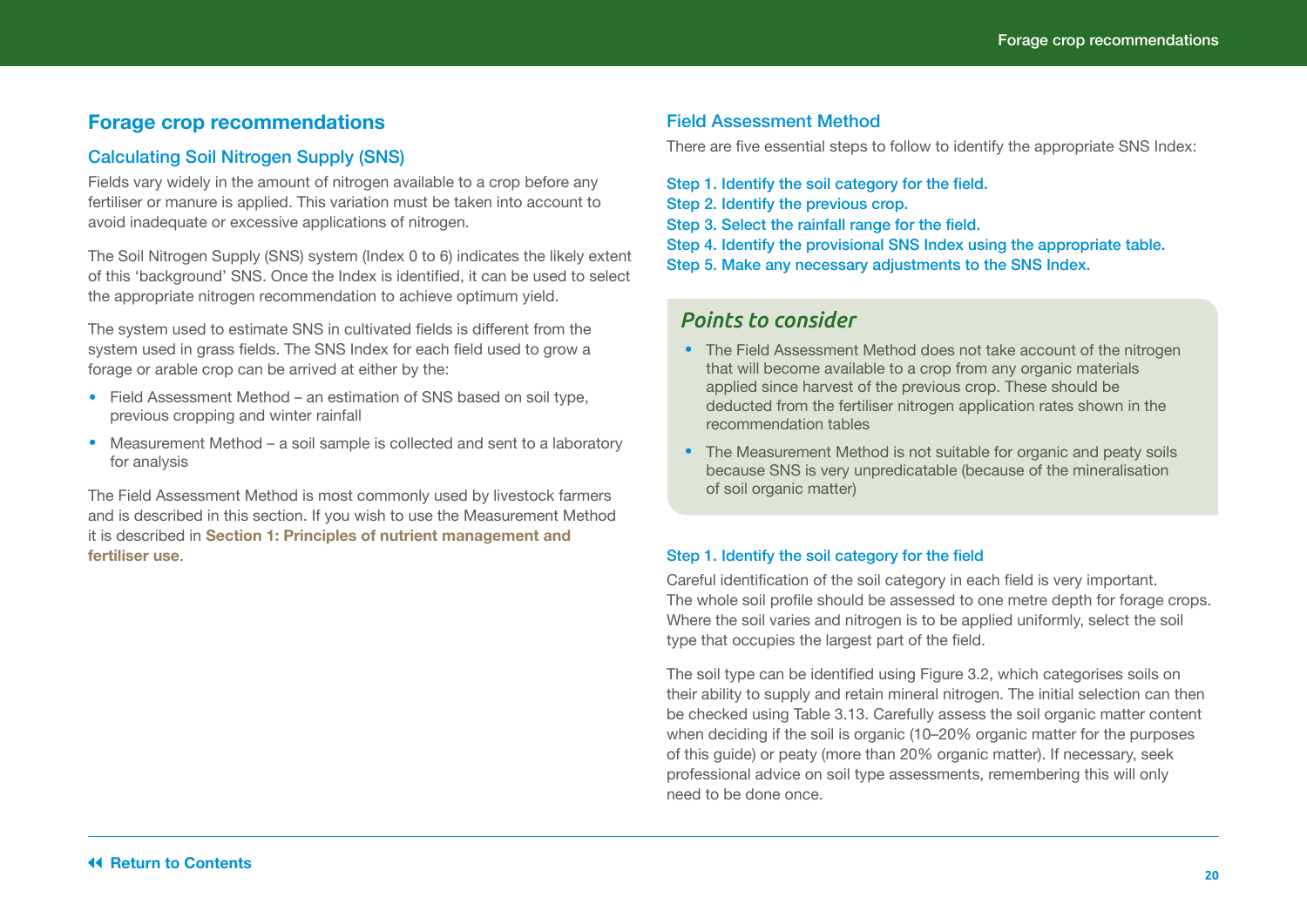

Figure 3.2 Soil category assessment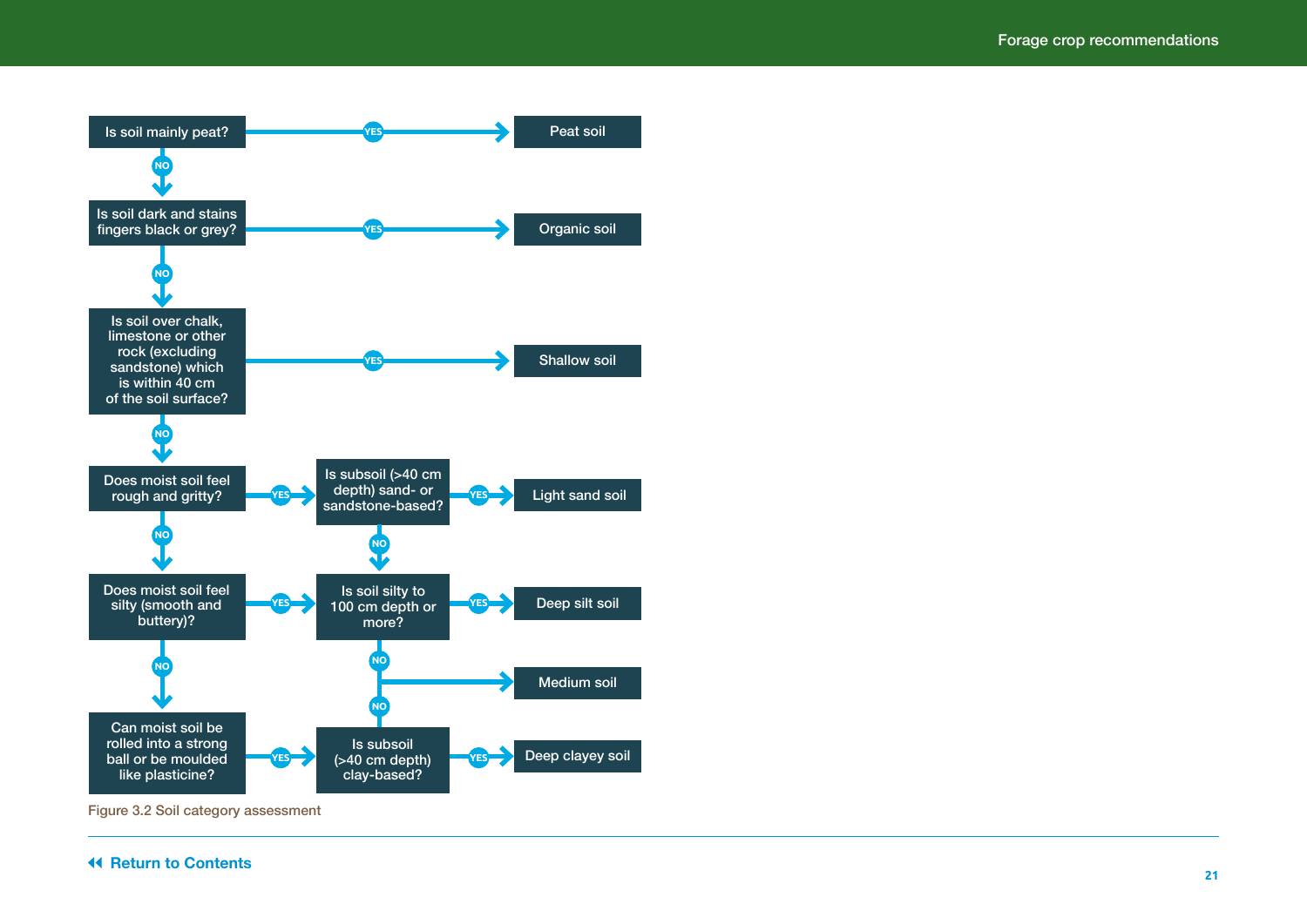#### Table 3.13 Soil category assessment

| Soil category     | Description of soil types within category                                                                                                                                                                                                                                              | <b>Properties</b>                                                                                                                |
|-------------------|----------------------------------------------------------------------------------------------------------------------------------------------------------------------------------------------------------------------------------------------------------------------------------------|----------------------------------------------------------------------------------------------------------------------------------|
| Light sand soils  | Soils that are sand, loamy sand or sandy loam to 40 cm depth and are sand or<br>loamy sand between 40–80 cm, or over sandstone rock.                                                                                                                                                   | Soils in this category have poor water-holding capacity and retain<br>little nitrogen.                                           |
| Shallow soils     | Soils over impermeable subsoils and those where the parent rock (chalk, limestone<br>or other rock) is within 40 cm of the soil surface. Sandy soils developed over<br>sandstone rock should be regarded as light sand soils.                                                          | Soils in this category are less able to retain or supply nitrogen<br>at depth.                                                   |
| Medium soils      | Mostly medium-textured mineral soils that do not fall into any other soil category.<br>These include sandy loams over clay deep loams and silty or clayey topsoils that<br>have sandy or loamy subsoils.                                                                               | Soils in this category have moderate ability to retain nitrogen and<br>allow average rooting depth.                              |
| Deep clayey soils | Soils with predominantly sandy clay loam, silty clay loam, clay loam, sandy clay,<br>silty clay or clay topsoil overlying clay subsoil to more than 40 cm depth. Deep<br>clayey soils normally need artificial field drainage.                                                         | Soils in this category are able to retain more nitrogen than<br>lighter soils.                                                   |
| Deep silty soils  | Soils of sandy silt loam, silt loam or silty clay loam textures to 100 cm depth or<br>more. Silt soils formed on marine alluvium, warp soils (river alluvium) and brickearth<br>soils are in this category. Silty clays of low fertility should be regarded as other<br>mineral soils. | Soils in this category are able to retain more nitrogen than lighter<br>soils and allow rooting to greater depth.                |
| Organic soils     | Soils that are predominantly mineral but with between 10-20% organic matter to<br>depth. These can be distinguished by darker colouring that stains the fingers black<br>or grey.                                                                                                      | Soils in this category are able to retain more nitrogen than lighter<br>soils and have higher nitrogen mineralisation potential. |
| Peat soils        | Soils that contain more than 20% organic matter derived from sedge or similar<br>peat material.                                                                                                                                                                                        | Soils in this category have very high nitrogen mineralisation potential.                                                         |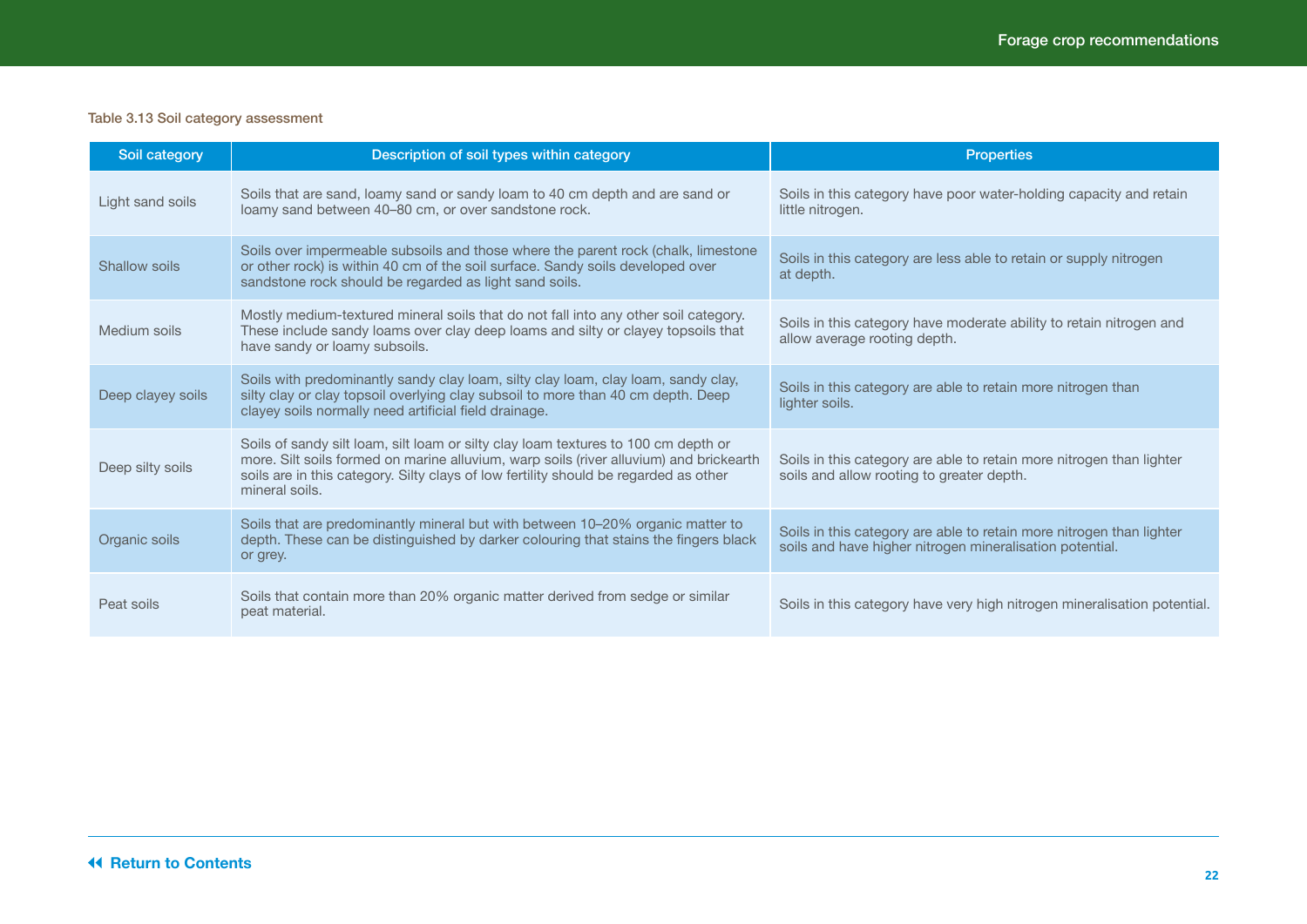#### Step 2. Identify the previous crop

Usually, this is straightforward but sometimes clarification may be needed.

High residual nitrogen vegetables ('high N vegetables') are leafy, nitrogenrich brassica crops such as calabrese, Brussels sprouts and some crops of cauliflower, in which significant amounts of crop debris are returned to the soil, especially in rotations where an earlier brassica crop has been grown within the previous 12 months. To be available for crop uptake, this organic nitrogen must have had time to mineralise, but the nitrate produced must not have been at risk to loss by leaching.

Medium residual nitrogen vegetables ('medium N vegetables') are crops such as lettuce, leeks and long-season brassicas such as Dutch white cabbage, in which a moderate amount of crop debris is returned to the soil.

Low residual nitrogen vegetables ('low N vegetables') are crops such as carrots, onions, radish, swedes or turnips, in which the amount of crop residue is relatively small.

#### Step 3. Select the rainfall range for the field

The appropriate rainfall category should be identified, based on either annual rainfall or excess winter rainfall. Ideally, an estimate of excess winter rainfall is required because this is closely related to drainage by which nitrate is lost through leaching. Figure 3.3 shows long-term (1981–2010) average excess winter rainfall, which, in an average year, can be used to select the rainfall category (Table 3.14).



#### Figure 3.3 Excess winter rainfall (mm)

#### Table 3.14 Rainfall categories

| <b>Rainfall category</b> | Excess winter rainfall (mm) | Annual rainfall (mm) |
|--------------------------|-----------------------------|----------------------|
| Low                      | Less than 150               | Less than 600        |
| Moderate                 | 150–250                     | 600-700              |
| High                     | 250 or more                 | 700 or more          |

#### Step 4. Identify the provisional SNS Index

Tables 3.15 (low rainfall), 3.16 (moderate rainfall) and 3.17 (high rainfall) should be used where the field has not been in grass within the past three years. Take account of the footnotes to the tables.

Higher than typical Indices can occur where there has been a history of grassland or frequent applications of organic materials. The Measurement Method is recommended in these situations (**Section 4: Arable crops**).

If grass has been grown in the previous three years, also look at Table 3.18. Select the higher of the Index levels based on the last crop grown (from Table 3.15, 3.16 or 3.17 and that based on the grass history (from Table 3.18).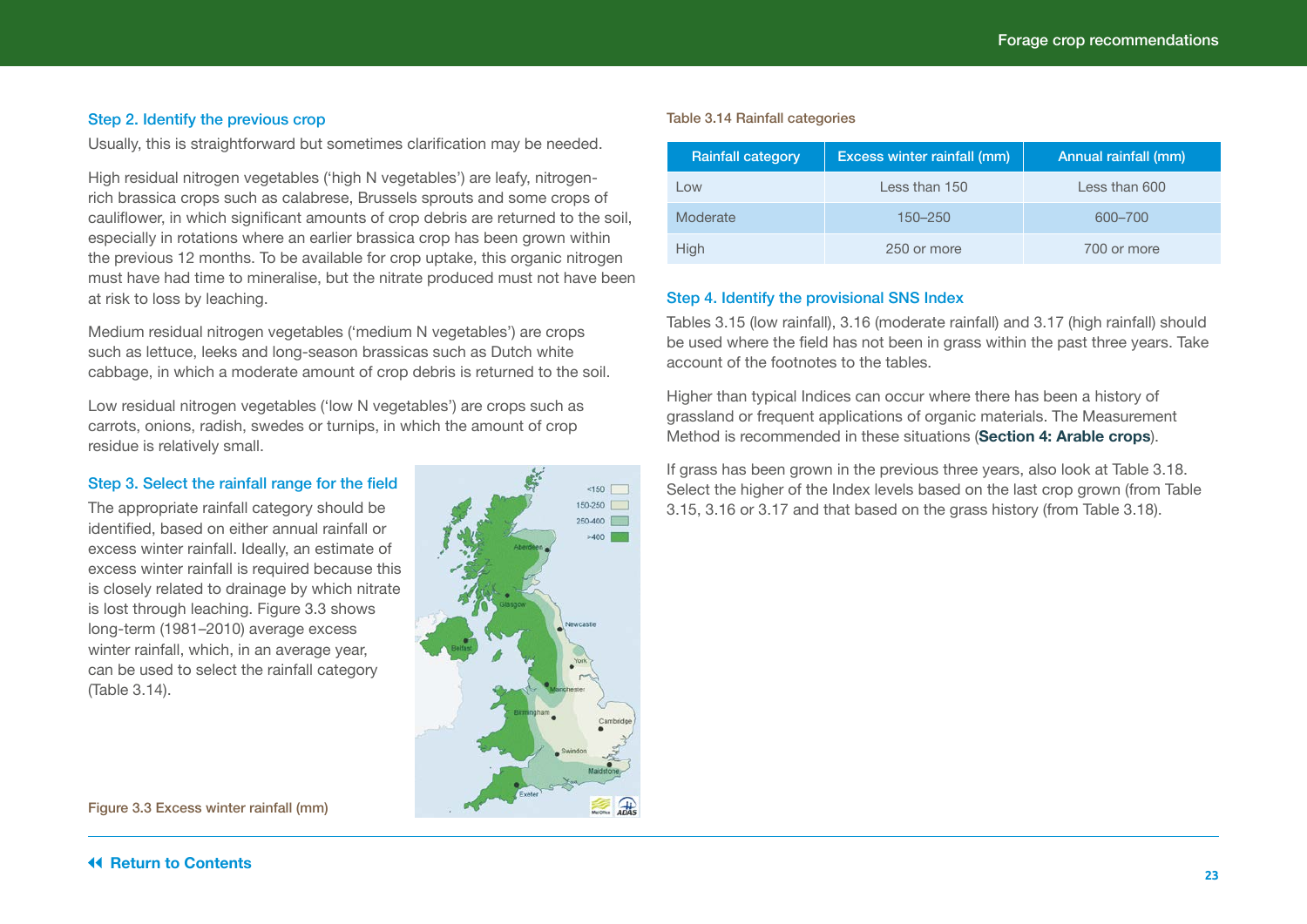Table 3.15 SNS Indices for low rainfall (500–600 mm annual rainfall, up to 150 mm excess winter rainfall) – based on the last crop grown

|                                       | Soil category                                                |                                                                     |                                |                               |                                                 |                                            |  |  |  |
|---------------------------------------|--------------------------------------------------------------|---------------------------------------------------------------------|--------------------------------|-------------------------------|-------------------------------------------------|--------------------------------------------|--|--|--|
| <b>Previous</b><br>crop               | Light<br>sand soils<br>or shallow<br>soils over<br>sandstone | <b>Medium</b><br>soils or<br>shallow soils<br>not over<br>sandstone | <b>Deep</b><br>clayey<br>soils | <b>Deep</b><br>silty<br>soils | Organic<br>soils                                | Peat<br>soils                              |  |  |  |
| <b>Beans</b>                          | 1                                                            | $\overline{2}$                                                      | 3                              | 3                             |                                                 |                                            |  |  |  |
| Cereals                               | $\overline{0}$                                               | $\overline{1}$                                                      | $\overline{2}$                 | $\overline{2}$                |                                                 |                                            |  |  |  |
| Forage crops<br>(cut)                 | $\Omega$                                                     | 1                                                                   | $\overline{2}$                 | $\overline{2}$                |                                                 | All crops<br>in SNS<br>Index 4,<br>5 or 6. |  |  |  |
| Oilseed rape                          | $\overline{1}$                                               | $\overline{2}$                                                      | 3                              | 3                             |                                                 |                                            |  |  |  |
| Peas                                  | 1                                                            | $\overline{2}$                                                      | 3                              | 3                             | All crops<br>in SNS                             |                                            |  |  |  |
| Potatoes                              | 1                                                            | $\overline{c}$                                                      | 3                              | 3                             | Index $3$ .<br>4, 5 or 6.<br>Consult<br>a FACTS |                                            |  |  |  |
| Sugar beet                            | $\overline{1}$                                               | $\mathbf{1}$                                                        | $\overline{2}$                 | $\overline{2}$                |                                                 | Consult<br>a FACTS                         |  |  |  |
| Uncropped<br>land                     | 1                                                            | $\overline{2}$                                                      | 3                              | 3                             | Qualified<br>Adviser.                           | Qualified<br>Adviser.                      |  |  |  |
| Vegetables<br>(low $N$ ) <sup>a</sup> | $\overline{0}$                                               | $\mathbf{1}$                                                        | $\overline{2}$                 | $\overline{2}$                |                                                 |                                            |  |  |  |
| Vegetables<br>(medium N) <sup>a</sup> | $\overline{1}$                                               | 3                                                                   | 3 <sup>b</sup>                 | 3 <sup>b</sup>                |                                                 |                                            |  |  |  |
| Vegetables<br>(high N) <sup>a</sup>   | $\overline{2}$                                               | 4 <sup>b</sup>                                                      | 4 <sup>b</sup>                 | 4 <sup>b</sup>                |                                                 |                                            |  |  |  |

a. Index may need to be increased by up to 1 where significantly larger amounts of leafy residues are incorporated (Step 5). Where there is uncertainty, soil sampling for soil mineral nitrogen (SMN) may be appropriate.

Table 3.16 SNS Indices for moderate rainfall (600–700 mm annual rainfall, or 150–250 mm excess winter rainfall) – based on the last crop grown

|                                       | Soil category                                                |                                                                     |                                |                               |                           |                                                                    |  |  |  |
|---------------------------------------|--------------------------------------------------------------|---------------------------------------------------------------------|--------------------------------|-------------------------------|---------------------------|--------------------------------------------------------------------|--|--|--|
| <b>Previous</b><br>crop               | Light<br>sand soils<br>or shallow<br>soils over<br>sandstone | <b>Medium</b><br>soils or<br>shallow soils<br>not over<br>sandstone | <b>Deep</b><br>clayey<br>soils | <b>Deep</b><br>silty<br>soils | Organic<br>soils          | Peat<br>soils                                                      |  |  |  |
| <b>Beans</b>                          | 1                                                            | $\overline{2}$                                                      | $\overline{2}$                 | 3                             |                           |                                                                    |  |  |  |
| Cereals                               | $\overline{0}$                                               | $\mathbf{1}$                                                        | $\mathbf{1}$                   | $\mathbf{1}$                  |                           |                                                                    |  |  |  |
| Forage crops<br>(cut)                 | $\overline{0}$                                               | $\overline{\phantom{a}}$                                            | $\overline{1}$                 | $\overline{1}$                |                           |                                                                    |  |  |  |
| Oilseed rape                          | $\overline{0}$                                               | $\overline{2}$                                                      | $\overline{2}$                 | $\overline{2}$                |                           |                                                                    |  |  |  |
| Peas                                  | $\mathbf{1}$                                                 | $\overline{2}$                                                      | $\overline{2}$                 | 3                             | All crops<br>in SNS       | All crops<br>in SNS                                                |  |  |  |
| Potatoes                              | $\overline{0}$                                               | $\overline{2}$                                                      | $\overline{2}$                 | $\overline{2}$                | Index $3$ .<br>4, 5 or 6. | Index 4.<br>5 or 6.<br>Consult<br>a FACTS<br>Qualified<br>Adviser. |  |  |  |
| Sugar beet                            | $\overline{0}$                                               | $\mathbf{1}$                                                        | $\mathbf{1}$                   | $\mathbf{1}$                  | Consult<br>a FACTS        |                                                                    |  |  |  |
| Uncropped<br>land                     | $\overline{1}$                                               | $\overline{2}$                                                      | $\overline{2}$                 | $\overline{2}$                | Qualified<br>Adviser.     |                                                                    |  |  |  |
| Vegetables<br>(low $N$ ) <sup>a</sup> | $\overline{0}$                                               | $\mathbf{1}$                                                        | $\overline{1}$                 | 1                             |                           |                                                                    |  |  |  |
| Vegetables<br>(medium N) <sup>a</sup> | $\overline{0}$                                               | $\overline{2}$                                                      | 3                              | 3                             |                           |                                                                    |  |  |  |
| Vegetables<br>(high N) <sup>a</sup>   | 1                                                            | 3                                                                   | $\overline{4}$                 | $\overline{4}$                |                           |                                                                    |  |  |  |

a. Refer to Step 2.

b. Refer to Step 2.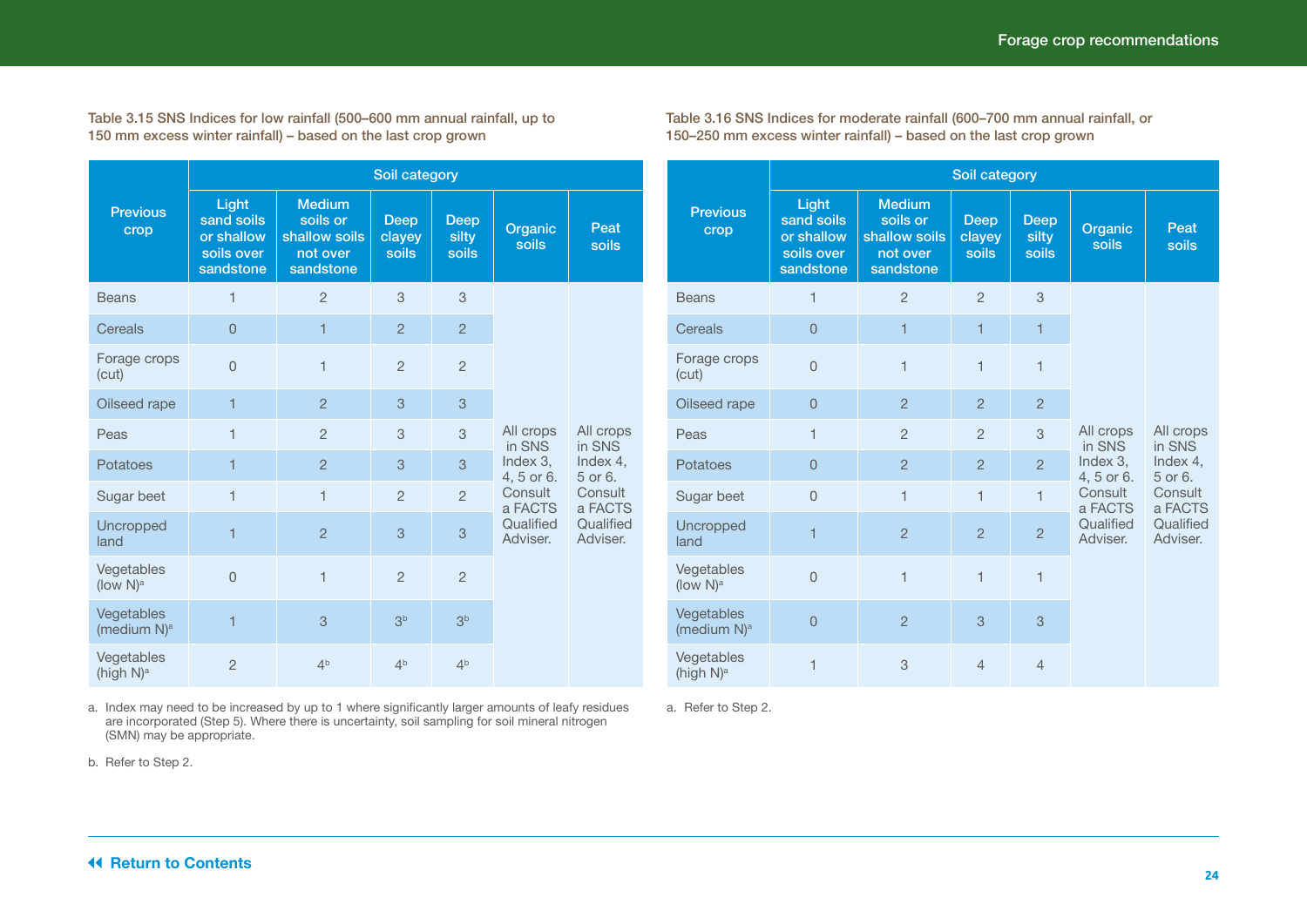Table 3.17 SNS Indices for high rainfall (over 700 mm annual rainfall, or over 250 mm excess winter rainfall) – based on the last crop grown

|                                        | Soil category                                                |                                                                     |                                       |                               |                                              |                                            |  |  |
|----------------------------------------|--------------------------------------------------------------|---------------------------------------------------------------------|---------------------------------------|-------------------------------|----------------------------------------------|--------------------------------------------|--|--|
| <b>Previous</b><br>crop                | Light<br>sand soils<br>or shallow<br>soils over<br>sandstone | <b>Medium</b><br>soils or<br>shallow soils<br>not over<br>sandstone | <b>Deep</b><br>clayey<br><b>soils</b> | <b>Deep</b><br>silty<br>soils | Organic<br>soils                             | Peat<br>soils                              |  |  |
| <b>Beans</b>                           | $\overline{0}$                                               | $\overline{1}$                                                      | $\overline{2}$                        | $\overline{2}$                |                                              |                                            |  |  |
| Cereals                                | $\overline{0}$                                               | 1                                                                   | $\mathbf{1}$                          | 1                             |                                              |                                            |  |  |
| Forage crops<br>(cut)                  | $\overline{0}$                                               | 1                                                                   | $\mathbf{1}$                          | $\overline{1}$                |                                              |                                            |  |  |
| Oilseed rape                           | $\overline{0}$                                               | 1                                                                   | 1                                     | $\overline{2}$                |                                              | All crops<br>in SNS<br>Index 4,<br>5 or 6. |  |  |
| Peas                                   | $\Omega$                                                     | $\overline{1}$                                                      | $\overline{2}$                        | $\overline{2}$                | All crops<br>in SNS                          |                                            |  |  |
| Potatoes                               | $\overline{0}$                                               | 1                                                                   | $\mathbf{1}$                          | $\mathcal{P}$                 | Index 3.<br>4, 5 or 6.<br>Consult<br>a FACTS |                                            |  |  |
| Sugar beet                             | $\overline{0}$                                               | 1                                                                   | $\mathbf{1}$                          | $\overline{1}$                |                                              | Consult<br>a FACTS                         |  |  |
| Uncropped<br>land                      | $\overline{0}$                                               | 1                                                                   | 1                                     | $\overline{2}$                | Qualified<br>Adviser.                        | Qualified<br>Adviser.                      |  |  |
| Vegetables<br>(low $N$ ) <sup>a</sup>  | $\overline{0}$                                               | 1                                                                   | $\mathbf{1}$                          | $\mathbf{1}$                  |                                              |                                            |  |  |
| Vegetables<br>(medium N) <sup>a</sup>  | $\overline{0}$                                               | 1                                                                   | $\overline{1}$                        | $\overline{2}$                |                                              |                                            |  |  |
| Vegetables<br>(high $N$ ) <sup>a</sup> | 1 <sup>b</sup>                                               | $\overline{2}$                                                      | $\overline{2}$                        | 3                             |                                              |                                            |  |  |

a. Index may need to be lowered by 1 where residues incorporated in the autumn and not followed immediately by an autumn-sown crop.

b. Refer to Step 2.

#### Table 3.18 SNS Indices following ploughing out of grass leys

|                                                                                            | Type of ley                                                                                                                                                             |                | <b>SNS Index</b>        |                   |
|--------------------------------------------------------------------------------------------|-------------------------------------------------------------------------------------------------------------------------------------------------------------------------|----------------|-------------------------|-------------------|
| Soil category                                                                              |                                                                                                                                                                         | Year 1         | Year $2$                | Year <sub>3</sub> |
| Light sands or shallow                                                                     | All leys with 2 or more cuts annually<br>receiving little or no manure<br>1-2 year leys, low N<br>1–2 year leys, 1 or more cuts<br>3–5 year leys, low N, 1 or more cuts | 0              | $\Omega$                | $\Omega$          |
| soils over sandstone -<br>all rainfall areas                                               | 1–2 year leys, high N, grazed<br>3–5 year leys, low N, grazed<br>3–5 year leys, high N, 1 cut then grazed                                                               | 1              | $\overline{c}$          | 1                 |
|                                                                                            | 3–5 year leys, high N, grazed                                                                                                                                           | 3              | 2                       | 1                 |
| Other medium soils<br>and shallow soils -                                                  | All leys with 2 or more cuts annually<br>receiving little or no manure<br>1–2 year leys, low N<br>1–2 year leys, 1 or more cuts<br>3-5 year leys, low N, 1 or more cuts | 1              | 1                       | 1                 |
| not over sandstone -<br>all rainfall areas                                                 | 1–2 year leys, high N, grazed<br>3–5 year leys, low N, grazed<br>3–5 year leys, high N, 1 cut then grazed                                                               | $\overline{2}$ | $\overline{2}$          | 1                 |
|                                                                                            | 3-5 year leys, high N, grazed                                                                                                                                           | 3              | 3                       | $\overline{2}$    |
| Deep clayey soils<br>and deep silty soils<br>in low rainfall areas                         | All leys with 2 or more cuts annually<br>receiving little or no manure<br>1-2 year leys, low N<br>1-2 year leys, 1 or more cuts<br>3–5 year leys, low N, 1 or more cuts | 2              | $\overline{2}$          | $\mathfrak{D}$    |
| (500-600 mm<br>annual rainfall)                                                            | 1–2 year leys, high N, grazed<br>3–5 year leys, low N, grazed<br>3–5 year leys, high N, 1 cut then grazed                                                               | 3              | 3                       | $\overline{2}$    |
|                                                                                            | 3-5 year leys, high N, grazed                                                                                                                                           | 5              | $\overline{4}$          | 3                 |
| Deep clayey soils<br>and deep silty soils<br>in moderate                                   | All leys with 2 or more cuts annually<br>receiving little or no manure<br>1-2 year leys, low N<br>1-2 year leys, 1 or more cuts<br>3-5 year leys, low N, 1 or more cuts | 1              | $\overline{\mathbf{1}}$ | 1                 |
| (600-700 mm annual<br>rainfall) or high<br>(over 700 mm annual<br>rainfall) rainfall areas | 1–2 year leys, high N, grazed<br>3-5 year leys, low N, grazed<br>3-5 year leys, high N, 1 cut then grazed                                                               | 3              | 2                       | 1                 |
|                                                                                            | 3-5 year leys, high N, grazed                                                                                                                                           | 4              | 3                       | 2                 |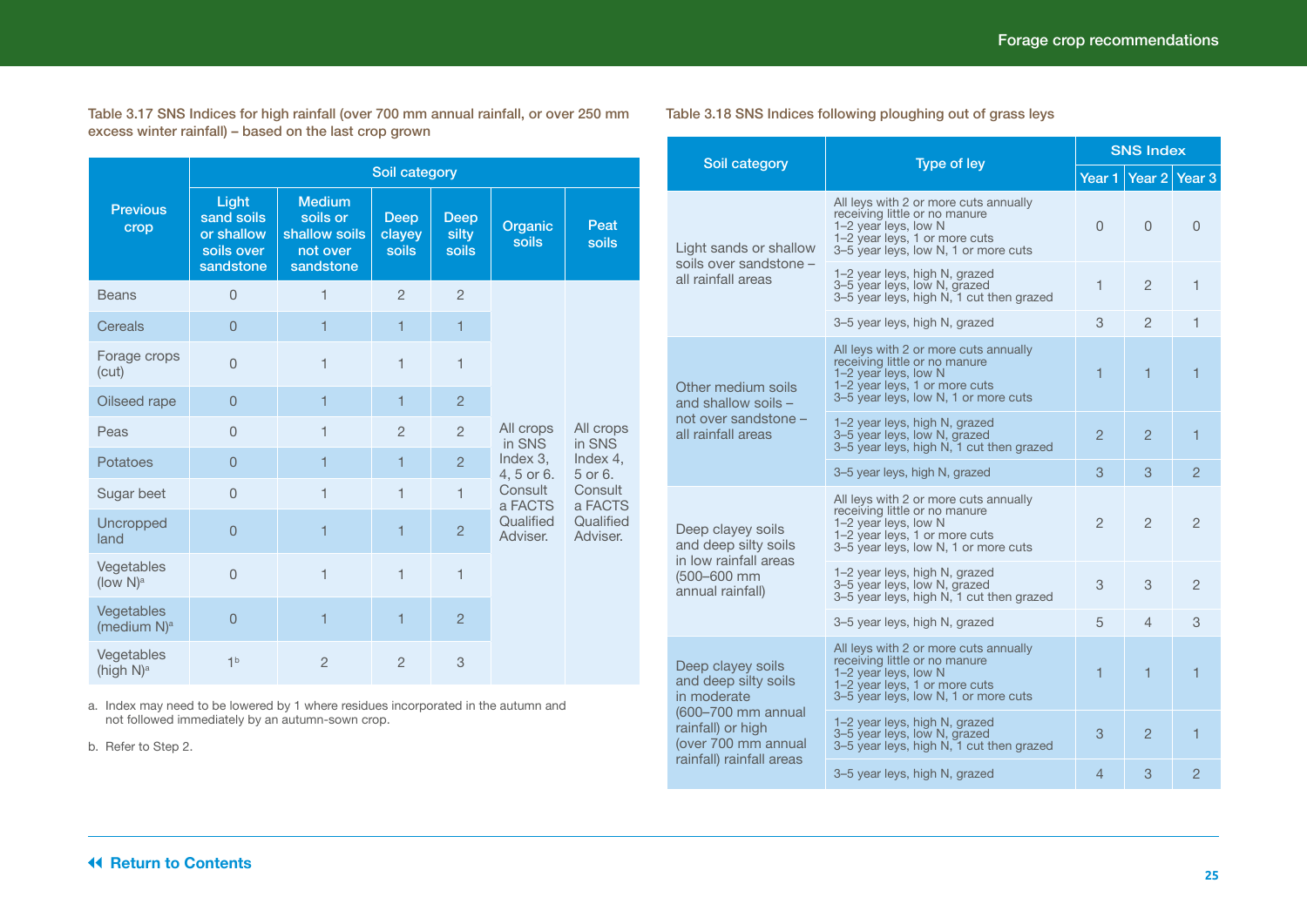The Indices shown in Table 3.18 assume that little or no organic materials have been applied. Where silage fields have received the organic manures produced by livestock that have eaten the silage and the manure has been applied in spring, they should be regarded as containing nitrogen residues equivalent to a previous grazing history.

'Low N' grassland means average annual inputs of less than 250 kg N/ha in fertiliser plus crop available nitrogen in organic materials used in the last two years, or swards with little clover.

'High N' grassland means average annual applications of more than 250 kg N/ha in the last two years, clover-rich swards or lucerne.

#### Step 5. Make any necessary adjustments to the SNS Index

When using the field assessment method, it is not necessary to estimate the amount of nitrogen taken up by the crop over winter. This is already taken into account in the tables.

Manure history: Where regular applications of organic manures have been made to previous crops in the rotation, increase the Index value by one or two levels, depending on manure type, application rate and frequency of application. The nitrogen contribution from manures applied after harvest of the previous crop should not be considered when deciding the SNS Index. This contribution should be deducted from the recommended nitrogen application rate using the information in **Section 2: Organic materials**.

Fertiliser residues from previous crop: The Index assessments assume that the previous crop grew normally and that it received the recommended rate of nitrogen applied as fertiliser and/or organic manures. The Index should be increased if there is reason to believe nitrogen residues are likely to be greater than normal and these residues will not be lost by leaching. This could occur where a cover crop was sown in autumn and grew well over winter. Similarly the Index may need to be adjusted downwards if there is reason to believe nitrogen residues will be smaller than usual.

#### Example 3.4

Maize is to be sown following overwintered barley stubbles after a long-term arable rotation with limited use of organic manures. The soil is a light sand in a high rainfall area.

Using Table 3.17, the SNS Index would be 0. Using Table 3.19, the nitrogen recommendation would be 150 kg N/ha.

#### Example 3.5

Winter wheat is to be sown following a three-year pure grass ley, which has been managed in the last two years using 280 kg N/ha/year as fertiliser plus crop available nitrogen in manure. Slurry has been applied in early spring each year before taking one cut of silage followed by grazing.

The soil is a medium soil in a moderate rainfall area.

The previous grass management is classed as 'high N'. Using Table 3.18 for medium soils, select the category '3-5 year leys high N, 1 cut and grazed', which gives an SNS index of 2 in year one. Regular applications of slurry in previous years could increase the SNS Index by one level, but account should be taken of the application rate and N content of the slurry.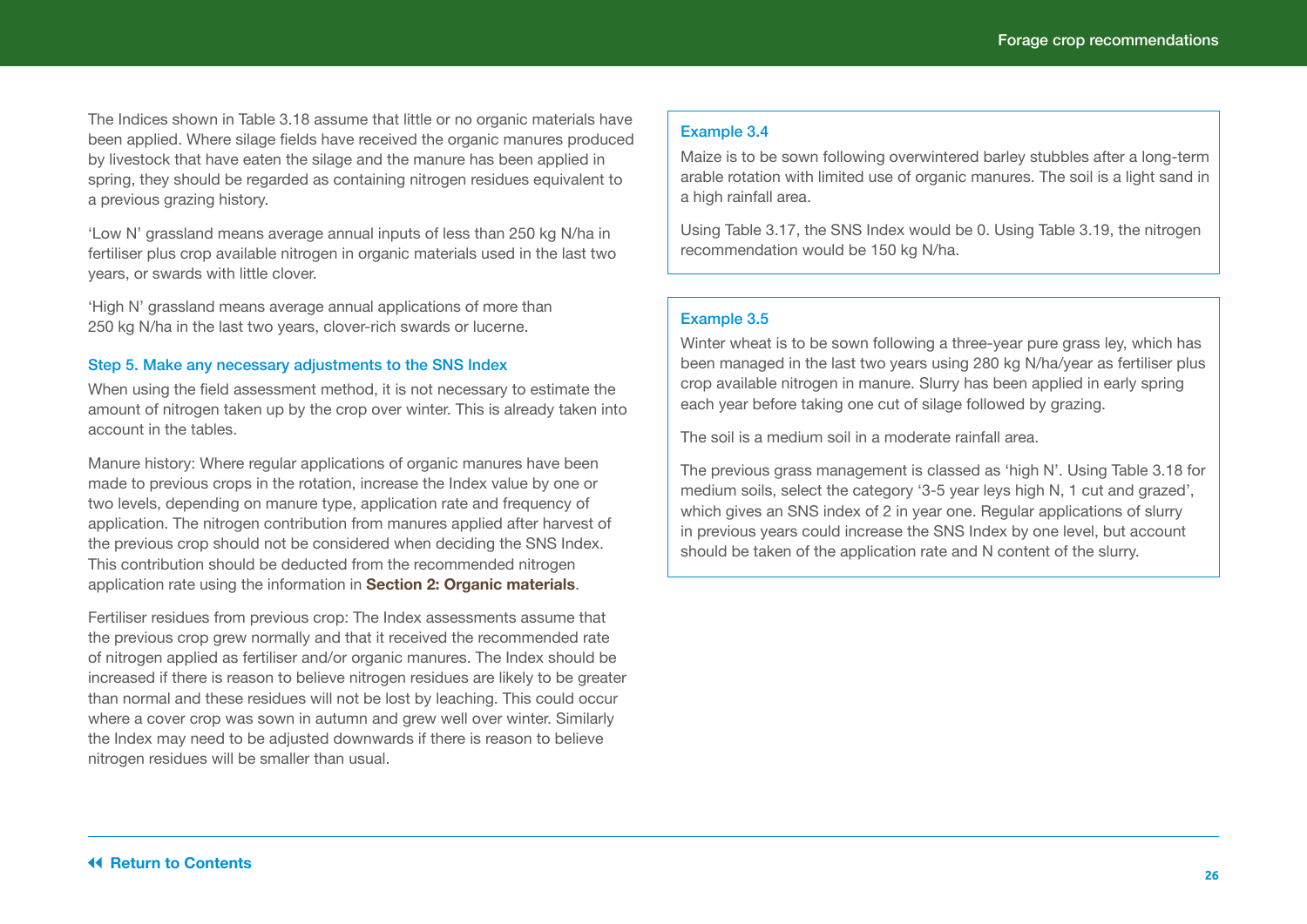#### <span id="page-26-0"></span>Phosphate, potash and magnesium recommendations

The results of a recent soil analysis are needed to determine phosphate, potash and magnesium recommendations. The use of soil analysis as a basis for making nutrient decisions is described in **Section 1: Principles of nutrient management and fertiliser use**.

Recommendations are given in the tables as phosphate (P $_{2}$ O $_{5}$ ) and potash ( $K_2$ O). Conversion tables are given on page 35.

- **•**  Recommendations at target Indices (2 for phosphate and 2- for potash) are maintenance dressings intended to meet crop requirements and maintain soil reserves to prevent depletion of soil fertility
- Recommendations at Indices lower than target include an allowance for building up soil reserves over several years (typically 10–15 years to raise one Soil Index) as well as meeting immediate crop requirement
- All recommendations are given for the midpoint of each Index (midpoint of 2- for potash). Where the soil analysis value is close to the range of an adjacent Index, the recommendation may be reduced or increased
- **•**  Recommendations are based on a typical yield. Adjustments can be made for higher or lower yields by estimating crop offtake using Table 3.2

### *Further information*

Wheat Growth Guide **[ahdb.org.uk/wheatgg](http://ahdb.org.uk/wheatgg)**

AHDB Beef & Lamb Cereals Directory **[ahdb.org.uk/knowledge-library/the-cereals-directory-2](http://ahdb.org.uk/knowledge-library/the-cereals-directory-2)**

#### Forage maize – nitrogen, phosphate and potash

Table 3.19 Nitrogen, phosphate and potash recommendations for forage maize

| <b>Nutrient</b>        | SNS, P or K Index |     |                        |     |              |  |  |
|------------------------|-------------------|-----|------------------------|-----|--------------|--|--|
| (kg/ha)                | $\overline{0}$    | 1   | $\overline{2}$         | 3   | 4 and higher |  |  |
| Nitrogen               | 150               | 100 | 50                     | 20  | 0            |  |  |
| Phosphate <sup>a</sup> | 115               | 85  | 55                     | 20  | 0            |  |  |
| Potash <sup>a</sup>    | 235               | 205 | $175(2-)$<br>$145(2+)$ | 110 | 0            |  |  |

a. Estimates based on a 40 t/ha fresh weight yield. Use Table 3.2 to adjust for higher or lower yields.

Evidence is being gathered by the Maize Growers Association (MGA) that forage maize could respond to higher levels of nitrogen. Currently there is not enough data to justify changing the recommendations but it is area of further work. Discuss with a FACTS Qualified Adviser and use MGA's nitrogen predictor form.

- **•**  To encourage rapid early growth, all of the phosphate requirement and up to 10–15 kg/ha of the nitrogen requirement may be placed below the seed at drilling. The remainder of the nitrogen requirement should be top-dressed as soon as the crop has emerged. Potash should be applied before seedbed preparation and thoroughly worked in
- Where sugar beet or potatoes do not feature in the rotation, magnesium fertiliser is only justified at Soil Index 0 when 50–100 kg MgO/ha should be applied every three or four years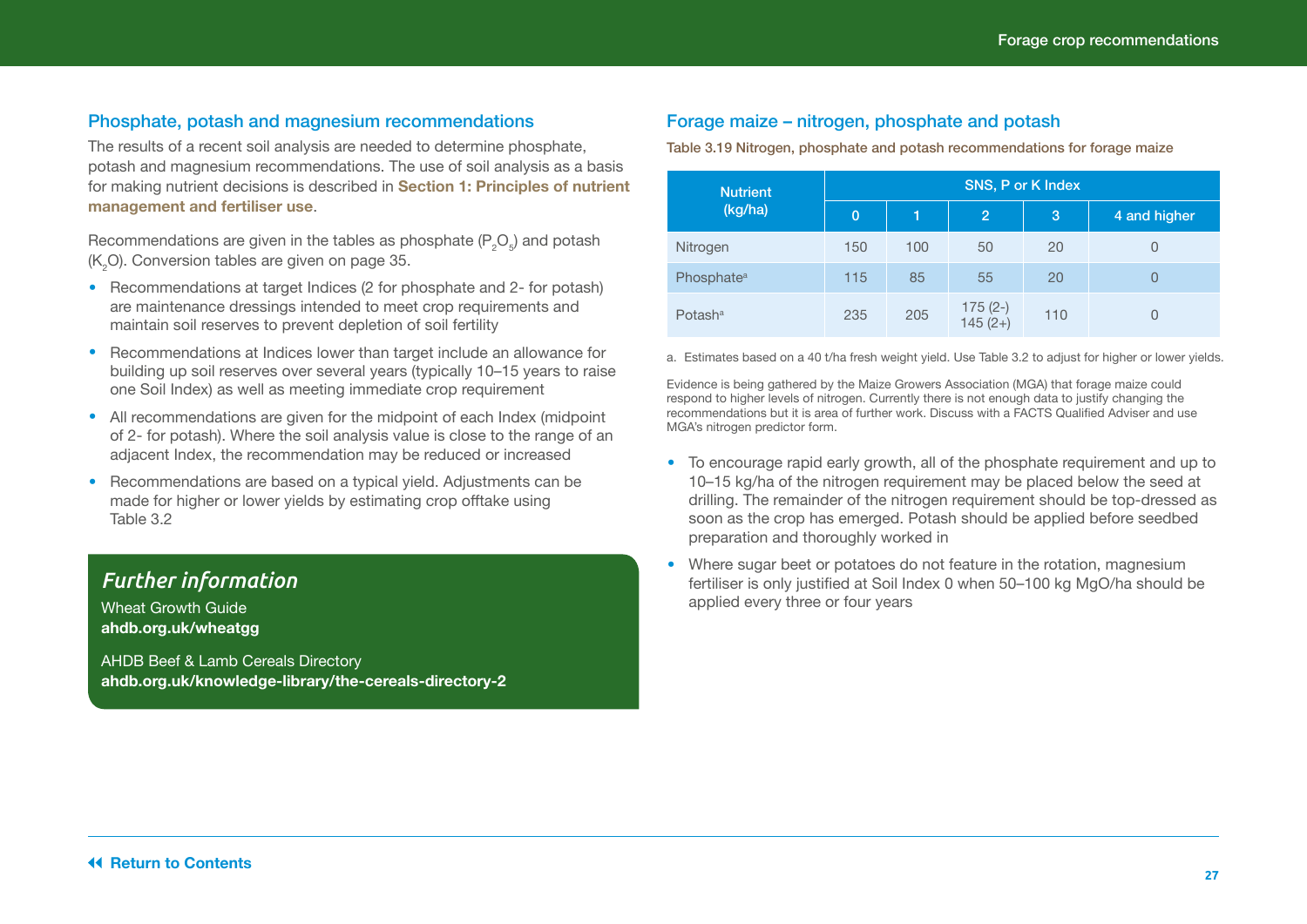#### <span id="page-27-0"></span>Wholecrop cereals – nitrogen

#### Wholecrop wheat, winter sown – nitrogen

Nitrogen recommendations for wholecrop wheat are the same as wheat grown for grain with no adjustments made to account for harvest date. Fermented wholecrop is generally cut at soft dough stage (GS85), with high dry matter wholecrop cut closer to fully ripe (GS87–89).

#### Table 3.20 Nitrogen for winter sown wholecrop wheat

|                  | Nitrogen recommendation (kg N/ha) |                  |                |     |                |           |          |  |  |
|------------------|-----------------------------------|------------------|----------------|-----|----------------|-----------|----------|--|--|
| Soil category    | <b>SNS Index</b>                  |                  |                |     |                |           |          |  |  |
|                  | $\overline{0}$                    | 1                | $\overline{2}$ | 3   | $\overline{4}$ | 5         | 6        |  |  |
| Light sand soils | 180                               | 150              | 120            | 90  | 60             | $0 - 60$  | $0 - 40$ |  |  |
| Shallow soils    | 280 <sup>a</sup>                  | 240 <sup>a</sup> | 210            | 180 | 140            | 80        | $0 - 40$ |  |  |
| Medium soils     | 250 <sup>a</sup>                  | 220              | 190            | 160 | 120            | 60        | $0 - 40$ |  |  |
| Deep clay soils  | 250 <sup>a</sup>                  | 220              | 190            | 160 | 120            | 60        | $0 - 40$ |  |  |
| Deep silty soils | 240 <sup>a</sup>                  | 210              | 170            | 130 | 100            | 40        | $0 - 40$ |  |  |
| Organic soils    |                                   |                  |                | 120 | 80             | $40 - 80$ | $0 - 40$ |  |  |
| Peat             |                                   |                  |                |     |                | $0 - 60$  |          |  |  |

a. The N recommendation exceeds the N max limit of 220 kg for winter-sown wheat. The N max limit is calculated for the whole of the area of a crop type grown on farm and not for individual fields. For more details see **[gov.uk/nitrate-vulnerable-zones](http://gov.uk/nitrate-vulnerable-zones)**

#### Timing of application

There is no requirement for seedbed nitrogen. Depending on the total nitrogen requirement and crop development, it will often be appropriate to apply nitrogen at the following timings:

**•**  Less than 120 kg N/ha: Apply all the recommended amount as a single dressing by early stem extension, but not before early April

- **•**  120 kg N/ha or more: Apply about 40 kg N/ha between mid-February and mid-March, except where:
	- There is a low risk of take-all, and
	- Shoot numbers are very high. Well-tillered crops do not need nitrogen at this stage. Crops with too many tillers will be prone to lodging and higher disease levels

The balance of the application should be applied in one or two dressings during early stem extension. Where more than 120 kg N/ha remains to be applied, half should be applied at the start of stem extension (not before April) and half at least two weeks later (not after early May).

### *Don't forget*

• Tables contain the total nutrient required – remember to deduct nutrients applied as organic materials (**Section 2: Organic materials**)

#### Wholecrop wheat, spring sown – nitrogen

Table 3.21 Nitrogen for spring-sown wholecrop wheat

|                         | Nitrogen recommendation (kg N/ha) |     |                |     |                |          |          |  |  |
|-------------------------|-----------------------------------|-----|----------------|-----|----------------|----------|----------|--|--|
| Soil category           | <b>SNS Index</b>                  |     |                |     |                |          |          |  |  |
|                         | $\overline{0}$                    | ٦   | $\overline{2}$ | 3   | $\overline{4}$ | 5        | 6        |  |  |
| Light sand soils        | 160                               | 130 | 100            | 70  | 40             | $0 - 40$ | $\Omega$ |  |  |
| All other mineral soils | 210 <sup>a</sup>                  | 180 | 150            | 120 | 70             | 40       | $0 - 40$ |  |  |
| Organic soils           |                                   |     |                | 120 | 70             | 40       | $0 - 40$ |  |  |
| Peaty soils             |                                   |     |                |     |                | $0 - 40$ |          |  |  |

a. The N recommendation exceeds the N max limit of 180 kg for spring-sown wheat. The N max limit is calculated for the whole of the area of a crop type grown on farm and not for individual fields. For more details see **[gov.uk/nitrate-vulnerable-zones](http://gov.uk/nitrate-vulnerable-zones)**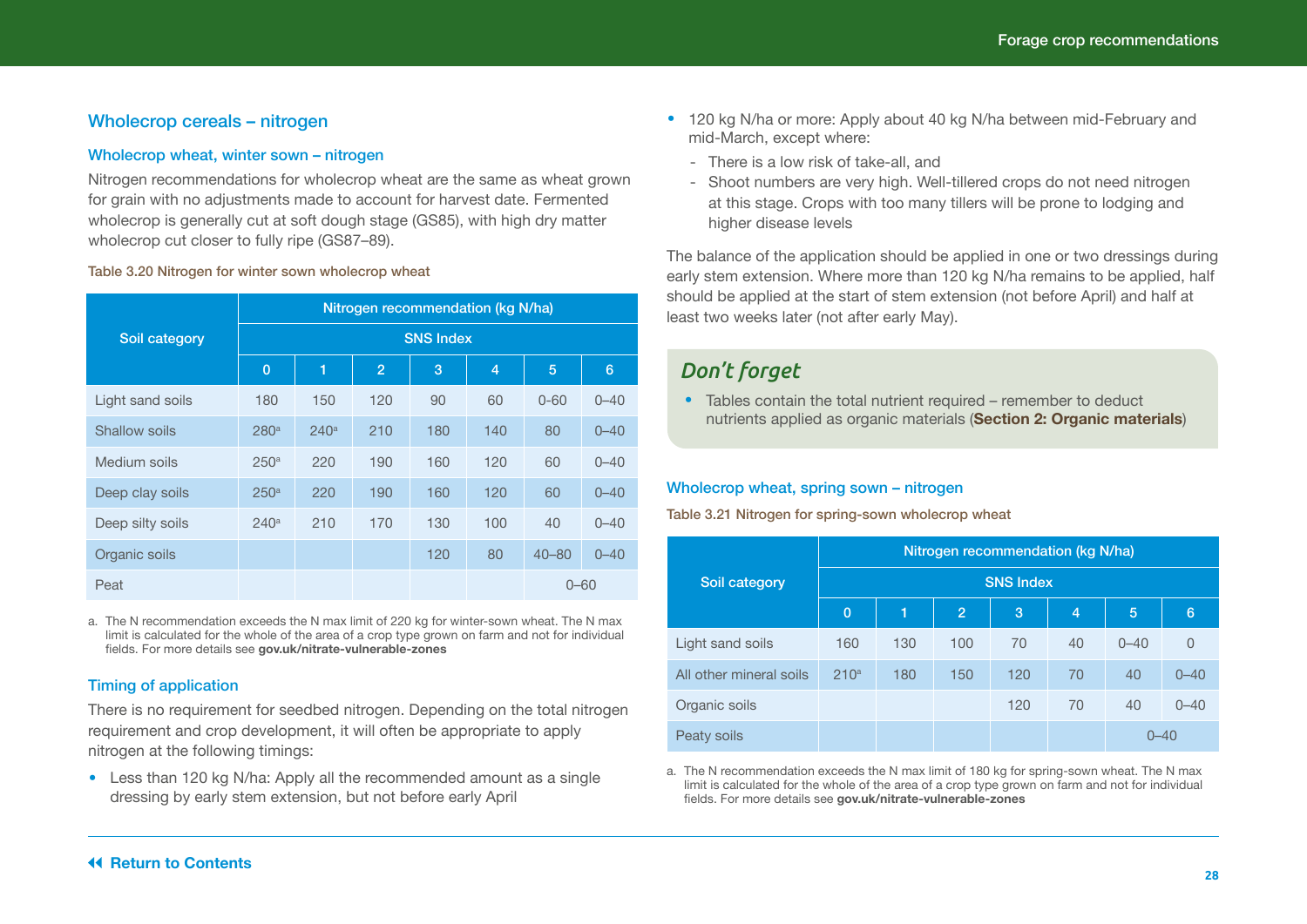#### Timing of application

For crops drilled before March, apply nitrogen at early stem extension but not before early April or after early May. For amounts greater than 70 kg N/ha, apply the first 40 kg N/ha of the total in the seedbed except on light sand soils. On these soils apply 40 kg N/ha at the 3-leaf stage but not before March.

For late-drilled crops, all the nitrogen can be applied in the seedbed, except on light sand soils, where amounts greater than 70 kg N/ha should be split with 40 kg N/ha in the seedbed and the remainder by the three-leaf stage.

#### Wholecrop barley, winter sown – nitrogen

#### Table 3.22 Nitrogen for winter-sown wholecrop barley

|                               | Nitrogen recommendation (kg N/ha) |     |                |     |    |           |                |  |  |  |  |
|-------------------------------|-----------------------------------|-----|----------------|-----|----|-----------|----------------|--|--|--|--|
| Soil category                 | <b>SNS Index</b>                  |     |                |     |    |           |                |  |  |  |  |
|                               | $\overline{0}$                    | 1   | $\overline{2}$ | 3   | 4  | 5         | 6              |  |  |  |  |
| Light sand soils              | 170                               | 140 | 110            | 80  | 60 | $0 - 40$  | $\Omega$       |  |  |  |  |
| Shallow soils                 | 220 <sup>a</sup>                  | 190 | 150            | 120 | 60 | $20 - 60$ | $0 - 20$       |  |  |  |  |
| Medium and deep<br>clay soils | 190 <sup>a</sup>                  | 170 | 140            | 110 | 60 | $20 - 60$ | $0 - 20$       |  |  |  |  |
| Deep fertile silty soils      | 170                               | 150 | 120            | 80  | 40 | $0 - 30$  | $\overline{0}$ |  |  |  |  |
| Organic soils                 |                                   |     |                | 110 | 60 | $0 - 40$  | $\Omega$       |  |  |  |  |
| Peaty soils                   |                                   |     |                |     |    | 0–40      |                |  |  |  |  |

a. The N recommendation exceeds the N max limit of 180 kg for winter-sown barley. The N max limit is calculated for the whole of the area of a crop type grown on farm and not for individual fields. For more details see **[gov.uk/nitrate-vulnerable-zones](http://gov.uk/nitrate-vulnerable-zones)**

#### Timing of application

There is no requirement for seedbed nitrogen. Depending on the total nitrogen requirement and crop development, it will often be appropriate to apply nitrogen at the following timings:

- Less than 100 kg N/ha: Apply this amount as a single dressing by early stem extension (GS30–31)
- **•**  Between 100 and 200 kg N/ha: Split the dressing with 50% during late tillering in mid-February/early March and 50% at GS30–31
- **•**  200 kg N/ha or more: Apply three splits with 40% during late tillering in mid-February/early March, 40% at GS30–31 and 20% at GS32

These recommendations assume appropriate measures are taken to control lodging (e.g. choice of variety, use of plant growth regulator). Reduce the recommendation by 25 kg N/ha if the lodging risk is high.

#### Wholecrop barley, spring sown – nitrogen

#### Table 3.23 Nitrogen for spring-sown wholecrop barley

|                     | Nitrogen recommendation (kg N/ha) |          |                |    |                |          |                |  |  |  |  |
|---------------------|-----------------------------------|----------|----------------|----|----------------|----------|----------------|--|--|--|--|
| Soil category       | <b>SNS Index</b>                  |          |                |    |                |          |                |  |  |  |  |
|                     | $\overline{0}$                    | n        | $\overline{2}$ | 3  | $\overline{4}$ | 5        | 6              |  |  |  |  |
| Light sand soils    | 140                               | 110      | 70             | 50 | $0 - 40$       | $\Omega$ | 0              |  |  |  |  |
| Other mineral soils | 160 <sup>a</sup>                  | 140      | 110            | 70 | 30             | $0 - 30$ | $\overline{0}$ |  |  |  |  |
| Organic soils       |                                   |          |                | 70 | 30             | $0 - 30$ | 0              |  |  |  |  |
| Peaty soils         |                                   | $0 - 30$ |                |    |                |          |                |  |  |  |  |

a. The N recommendation exceeds the N max limit of 150 kg for spring-sown barley. The N max limit is calculated for the whole of the area of a crop type grown on farm and not for individual fields. For more details see **[gov.uk/nitrate-vulnerable-zones](http://gov.uk/nitrate-vulnerable-zones)**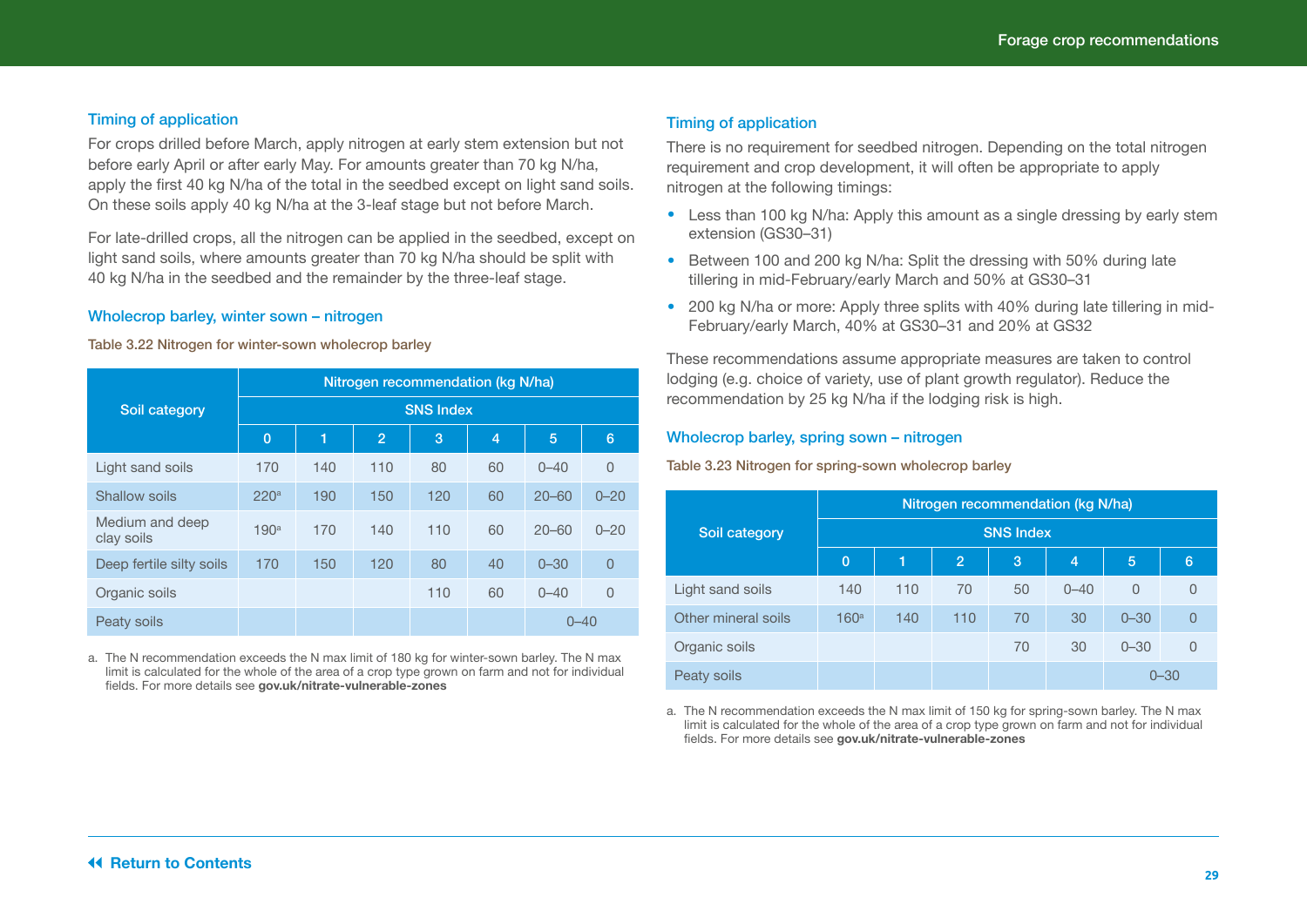Research has shown that the economically optimal rate of N fertiliser increases with yield, assuming all limiting factors are managed. Where previous experience of growing spring barley indicates that grain yields above 5.5 t/ha can be realistically expected, the recommended rate should be increased by 10 kg N/ha for each 0.5 t/ha additional yield, up to a maximum yield of 10 t/ha. Similarly, for low-yielding crops, the recommended rate should be reduced by 10 kg N/ha for each 0.5 t/ha reduction in expected yield.

#### Timing of application

For crops drilled before March, apply nitrogen at early stem extension but not before early April or after early May. For amounts greater than 70 kg N/ha, apply 40 kg N/ha of the total in the seedbed, except on light sand soils. On these soils apply 40 kg N/ha at the three-leaf stage, but not before March.

For late-drilled crops, all the nitrogen can be applied in the seedbed, except on light sand soils, where amounts greater than 70 kg N/ha should be split with 40 kg N/ha in the seedbed and the remainder by the three-leaf stage.

#### Forage triticale, winter sown – nitrogen

The nitrogen requirements of triticale are the same as those of wheat in most situations. However, forage triticale is generally harvested earlier than winter wheat or triticale grown for grain; typically at early milky development (GS71; mid–end June). Nitrogen recommendations are therefore 50 kg N/ha lower than for winter wheat grown for grain.

Triticale has a greater lodging risk than wheat, so less nitrogen may be required in situations of high lodging risk.

|  |  | Table 3.24 Nitrogen for winter-sown forage triticale |
|--|--|------------------------------------------------------|
|--|--|------------------------------------------------------|

|                  | Nitrogen recommendation (kg N/ha) |     |                |     |                |          |                 |  |  |  |
|------------------|-----------------------------------|-----|----------------|-----|----------------|----------|-----------------|--|--|--|
| Soil category    | <b>SNS Index</b>                  |     |                |     |                |          |                 |  |  |  |
|                  | $\overline{0}$                    | 1   | $\overline{2}$ | 3   | $\overline{4}$ | 5        | $6\phantom{1}6$ |  |  |  |
| Light sand soils | 130                               | 100 | 70             | 40  | $0 - 30$       | $\Omega$ | $\Omega$        |  |  |  |
| Shallow soils    | 230                               | 190 | 160            | 130 | 90             | 30       | $\overline{0}$  |  |  |  |
| Medium soils     | 200                               | 170 | 140            | 110 | 70             | $0 - 30$ | $\overline{0}$  |  |  |  |
| Deep clay soils  | 200                               | 170 | 140            | 110 | 70             | $0 - 30$ | $\overline{0}$  |  |  |  |
| Deep silty soils | 190                               | 160 | 120            | 80  | 50             | $0 - 30$ | $\overline{0}$  |  |  |  |
| Organic soils    |                                   |     |                | 70  | 30             | $0 - 30$ | $\overline{0}$  |  |  |  |
| Peaty soils      |                                   |     |                |     |                | $0 - 30$ |                 |  |  |  |

#### Timing of application

There is no requirement for seedbed nitrogen. Depending on the total nitrogen requirement and crop development, it will often be appropriate to apply nitrogen at the following timings:

- Less than 120 kg N/ha: Apply all the recommended amount as a single dressing by early stem extension but not before early April
- **•**  120kg N/ha or more: Apply about 40 kg N/ha between mid-February and mid-March, except where there is a low risk of take-all and shoot numbers are very high. Well-tillered crops do not need nitrogen at this stage. Crops with too many tillers will be prone to lodging and higher disease levels

The balance of the application should be applied in one or two dressings during early stem extension. Where more than 120 kg N/ha remains to be applied, half should be applied at the start of stem extension (not before April), and half at least two weeks later (not after early May).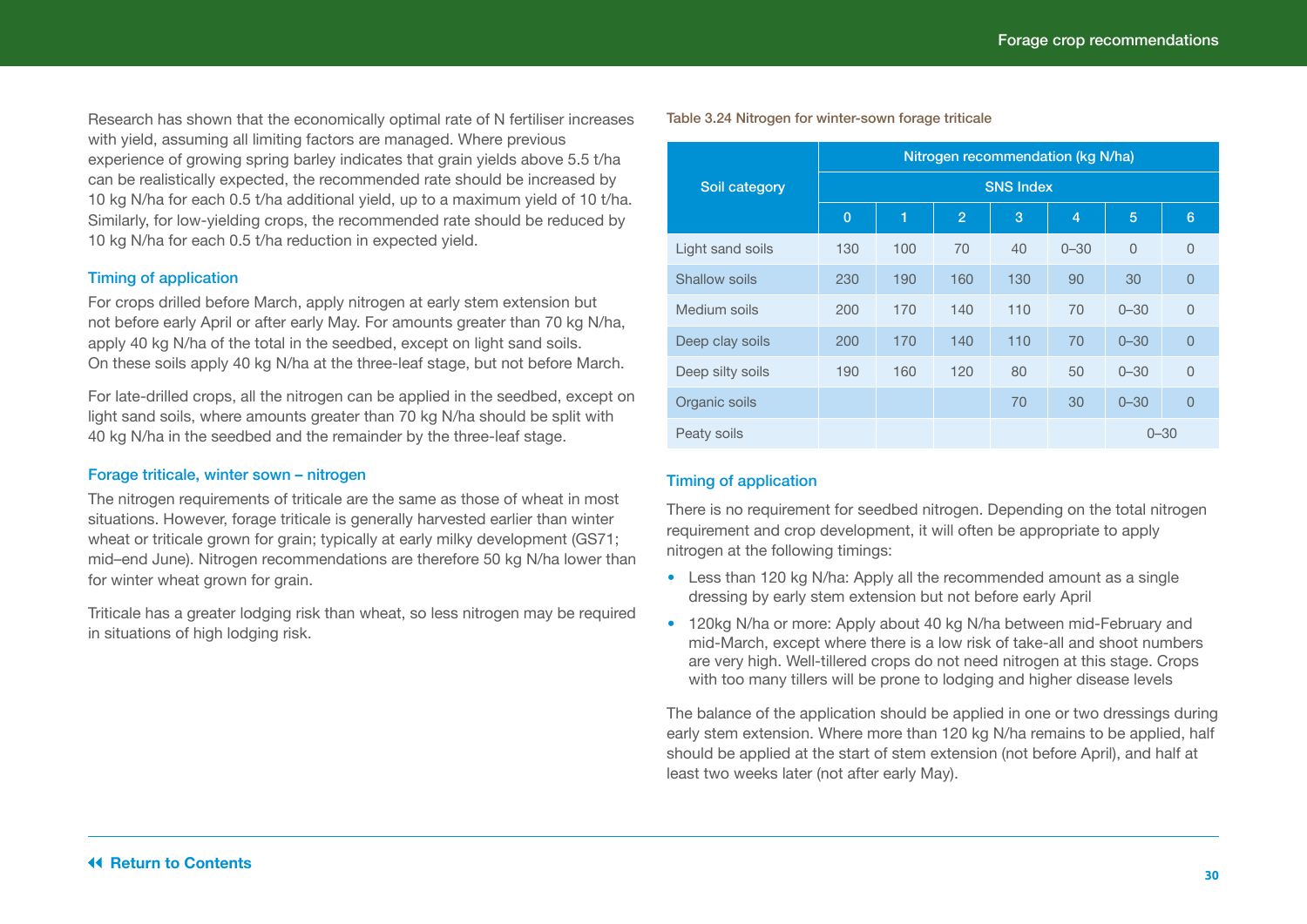#### Oats and rye, winter sown – nitrogen

Table 3.25 Nitrogen for winter-sown oats and rye

|      |                         |                | Nitrogen recommendation (kg N/ha) |                |           |                |          |                |  |  |  |  |
|------|-------------------------|----------------|-----------------------------------|----------------|-----------|----------------|----------|----------------|--|--|--|--|
| Crop | Soil category           |                | <b>SNS Index</b>                  |                |           |                |          |                |  |  |  |  |
|      |                         | $\overline{0}$ | 1                                 | $\overline{2}$ | 3         | 4              | 5        | 6              |  |  |  |  |
|      | Light sand soils        | 150            | 110                               | 80             | $20 - 60$ | $0 - 40$       | $\Omega$ | $\overline{0}$ |  |  |  |  |
| Oats | All other mineral soils | 190            | 160                               | 130            | 100       | 70             | $0 - 40$ | $\Omega$       |  |  |  |  |
|      | Organic soils           |                |                                   |                | 100       | 70             | $0 - 40$ | $\Omega$       |  |  |  |  |
|      | Peaty soils             |                |                                   |                |           |                | $0 - 40$ |                |  |  |  |  |
|      | Light sand soils        | 110            | 70                                | $20 - 50$      | $0 - 20$  | $\overline{0}$ | $\Omega$ |                |  |  |  |  |
|      | All other mineral soils | 150            | 120                               | 90             | 60        | 30             | $0 - 20$ |                |  |  |  |  |
| Rye  | Organic soils           |                |                                   |                | 60        | 30             | $0 - 20$ |                |  |  |  |  |
|      | Peaty soils             |                |                                   |                |           |                | $0 - 20$ |                |  |  |  |  |

#### Timing of application

Depending on the total nitrogen requirement and crop development, it will often be appropriate to apply nitrogen at the following timings:

- **•**  Less than 100 kg N/ha: Apply as a single dressing by early stem extension, but not before late March
- **•**  100 kg N/ha or more: Split the dressing with 40 kg N/ha in mid-February early-March and:
	- If the remaining nitrogen is less than 100 kg N/ha then apply the rest by early stem extension, but not before late March
	- If the remaining nitrogen is 100 kg N/ha or more then apply in two dressings: half at early stem extension (not before late March) and half at least two weeks later

These recommendations assume appropriate measures are taken to control lodging (e.g. choice of variety, use of plant growth regulator). Reduce the recommended rate by 40 kg N/ha for oats or 25 kg N/ha for rye if lodging risk is high.

#### Wholecrop silage from bi-crops

Crops, such as cereals and legumes, are grown together as specialist wholecrop silages. It is difficult to provide recommendations for the variety of crops that are being used by the industry, so it is best to assess the proportion of each crop within the mix and use the relevant tables, alongside knowledge of SNS Index, to produce an appropriate recommendation.

Wholecrop cereals grown for silage with legumes (e.g. peas, beans, vetch or lupins) do not require any nitrogen, but will benefit from sulphur, phosphate, potash and magnesium, as for cereals grown as a single crop.

#### Oats, rye and triticale, spring sown – nitrogen

#### Table 3.26 Nitrogen for spring sown oats, rye and triticale

|                         | Nitrogen recommendation (kg N/ha) |     |                |          |                |          |          |  |  |  |  |
|-------------------------|-----------------------------------|-----|----------------|----------|----------------|----------|----------|--|--|--|--|
| Soil category           | <b>SNS Index</b>                  |     |                |          |                |          |          |  |  |  |  |
|                         | $\overline{0}$                    | ſ.  | $\overline{2}$ | 3        | $\overline{4}$ | 5        | 6        |  |  |  |  |
| Light sand soils        | 90                                | 60  | 30             | $0 - 30$ | $\Omega$       | 0        | O        |  |  |  |  |
| All other mineral soils | 140                               | 110 | 70             | 40       | $0 - 30$       | $\Omega$ | $\Omega$ |  |  |  |  |
| Organic soils           |                                   |     |                | 40       | $0 - 30$       | $\Omega$ |          |  |  |  |  |
| Peaty soils             |                                   |     |                |          |                |          |          |  |  |  |  |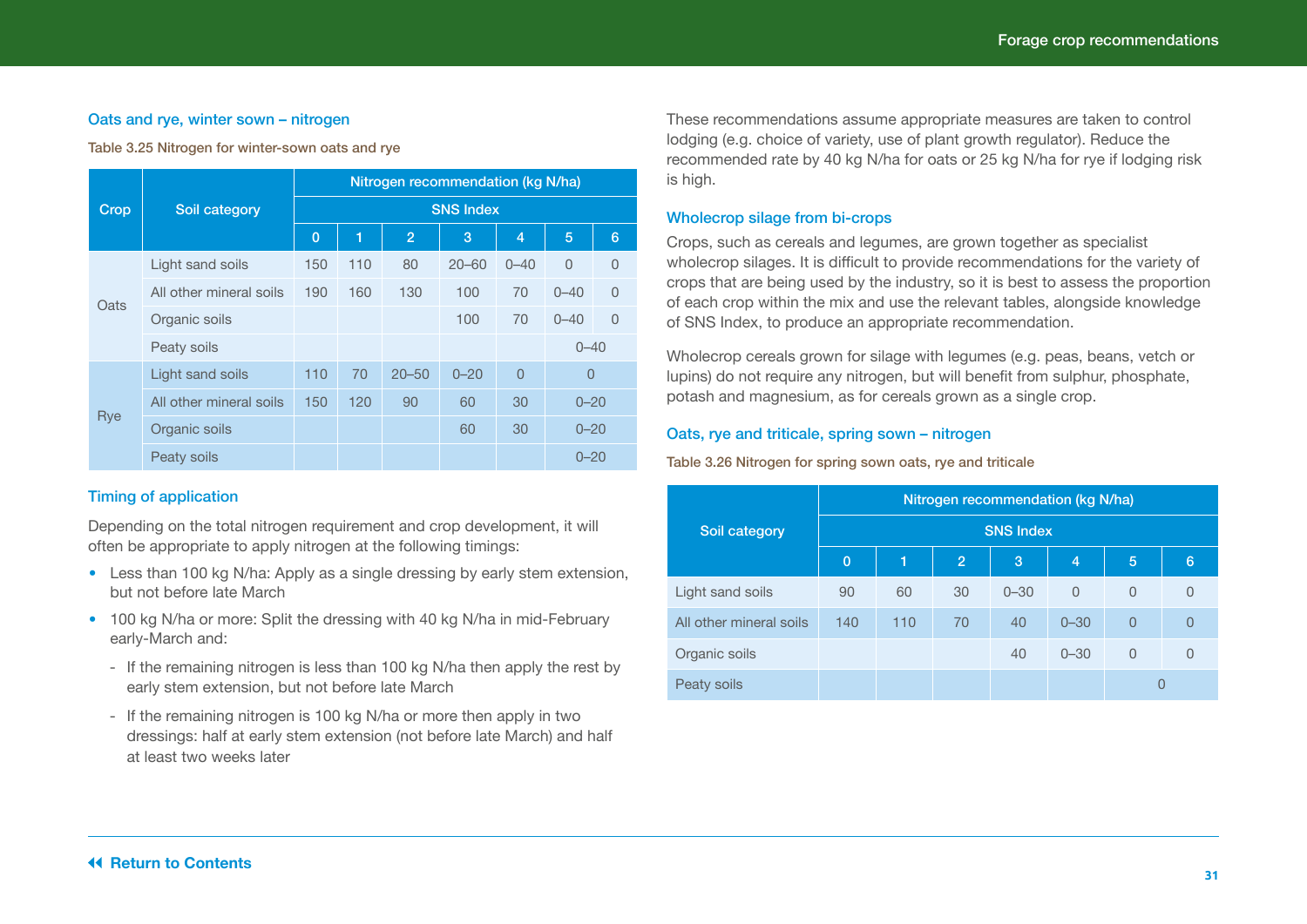### <span id="page-31-0"></span>Wholecrop cereals – phosphate, potash, magnesium and sulphur

#### All wholecrop cereals – phosphate and potash

#### Table 3.27 Phosphate and potash for all wholecrop cereals

| <b>Expected</b> | <b>Nutrient</b> | P or K Index   |     |                |     |              |  |  |
|-----------------|-----------------|----------------|-----|----------------|-----|--------------|--|--|
| yield           | (kg/ha)         | $\overline{0}$ |     | $\overline{2}$ | 13, | 4 and higher |  |  |
| 30 t FW/ha      | Phosphate       | 115            | 85  | 55             |     |              |  |  |
| 30 t FW/ha      | Potash          | 220            | 190 | 160            | 100 |              |  |  |

The amounts of phosphate and potash are appropriate to the fresh weight yield shown. Table 3.2 can be used to calculate offtake if wholecrop yields are known to be different, for example a spring-sown crop yielding 25 t FW/ha.

At Index 2, phosphate and potash can be applied when convenient during the year but, at Index 0 and 1, they should be applied and worked into the seedbed. To avoid damage to germinating seedlings, do not use more than 150 kg/ha of nitrogen plus potash on sandy soils.

#### All wholecrop cereals – magnesium

At Mg Index 0, magnesium fertiliser should be applied every 3–4 years at 50–100 kg MgO/ha.

#### All wholecrop cereals – sulphur

Not all cereal crops will respond to sulphur. Use Table 3.28 to assess the risk of deficiency. Where deficiency has been recognised or is expected, apply 25–50 kg/ha SO $_3$  as a sulphate-containing fertiliser in early spring, before the start of stem extension.

Table 3.28 Sulphur deficiency risk

|                           | <b>Winter rainfall (Nov-Feb)</b> |                              |  |  |  |  |  |
|---------------------------|----------------------------------|------------------------------|--|--|--|--|--|
| Soil texture              | Low<br>$(<175$ mm)               | <b>High</b><br>$( > 375$ mm) |  |  |  |  |  |
| Sandy                     |                                  | High                         |  |  |  |  |  |
| Loamy and coarse silty    | High<br>Low                      |                              |  |  |  |  |  |
| Clay, fine silty or peaty | High<br>Low                      |                              |  |  |  |  |  |

#### Example 3.6

Wholecrop winter wheat is to be sown on land at P and K Index 0. The crop is expected to yield 30 t FW/ha.

Offtake for a wholecrop cereal is 1.8 kg  $\mathsf{P}_\mathsf{2}\mathsf{O}_\mathsf{s}/\mathsf{t}$  and 5.4 K $_\mathsf{2}$ O/t (Table 3.2). The recommendations at Index 0 would be 114 kg  $\mathsf{P}_2\mathsf{O}_5$ /ha and 222 kg K $_2$ O/ha. Both these values are arrived at by (expected yield, i.e. 30 x offtake)  $+$  60 to build up the Soil Index over 10–15 years (Table 1.6, Section 1).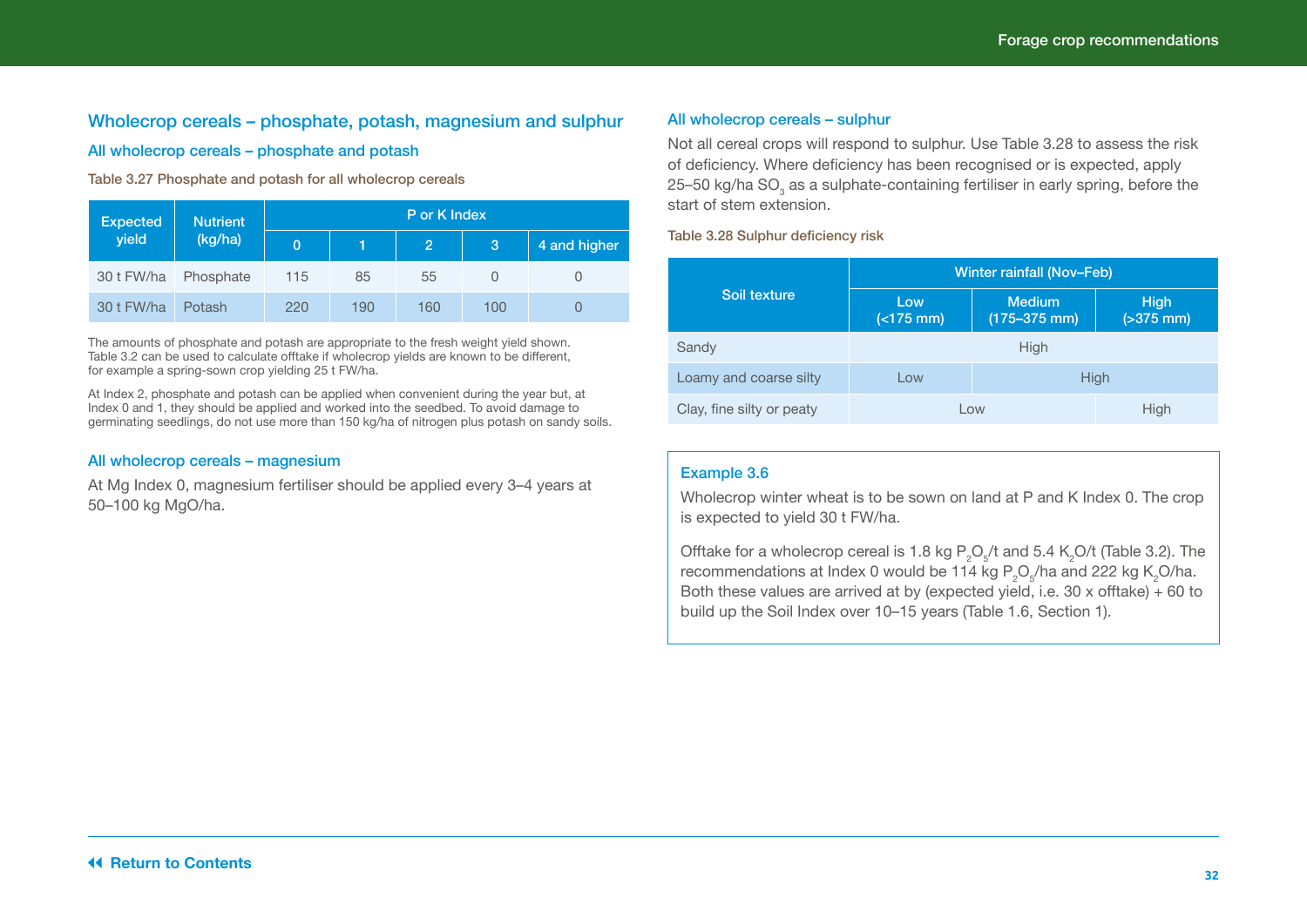#### <span id="page-32-0"></span>Swedes, turnips, fodder beet, rape and kale

Table 3.29 Nitrogen, phosphate and potash for forage swedes, turnips, fodder beet, rape and kale

|                               | SNS, P or K Index |                  |                 |                        |                |                |              |                |  |  |
|-------------------------------|-------------------|------------------|-----------------|------------------------|----------------|----------------|--------------|----------------|--|--|
| Crop                          | (kg/ha)           | $\overline{0}$   | 1               | $\overline{2}$         | 3              | $\overline{4}$ | 5            | $6\phantom{1}$ |  |  |
| Forage swedes                 | Nitrogen          | 100              | 80              | 60                     | 40             | $0 - 40$       | $\Omega$     | $\Omega$       |  |  |
| and turnips<br>(65 t/ha roots | Phosphate         | 105              | 75              | 45                     | $\Omega$       | $\overline{0}$ | $\Omega$     | $\overline{0}$ |  |  |
| lifted)                       | Potash            | 215              | 185             | $155(2-)$<br>$125(2+)$ | 80             | $\Omega$       | $\Omega$     | $\Omega$       |  |  |
|                               | Nitrogen          | 130              | 120             | 110                    | 90             | 60             | $0 - 40$     | $\overline{0}$ |  |  |
| Fodder beet<br>(85 t/ha roots | Phosphate         | 120              | 90              | 60                     | $\Omega$       | $\overline{0}$ | $\mathbf{0}$ | $\overline{0}$ |  |  |
| lifted)                       | Potash            | 400              | 370             | $340(2-)$<br>$310(2+)$ | 190*           | $\overline{0}$ | $\Omega$     | $\overline{0}$ |  |  |
| Forage rape,                  | Nitrogen          | 100 <sup>a</sup> | 80 <sup>a</sup> | 60                     | 40             | $0 - 40$       | $\Omega$     | $\Omega$       |  |  |
| swedes and<br>stubble turnips | Phosphate         | 85               | 55              | 25                     | $\Omega$       | $\Omega$       | $\Omega$     | $\overline{0}$ |  |  |
| (grazed)                      | Potash            | 110              | 80              | $50(2-)$<br>$20(2+)$   | $\overline{0}$ | $\Omega$       | $\Omega$     | 0              |  |  |
|                               | Nitrogen          | 130              | 120             | 110                    | 90             | 60             | $0 - 40$     | $\overline{0}$ |  |  |
| Kale (grazed)                 | Phosphate         | 80               | 50              | 20                     | $\Omega$       | $\Omega$       | $\Omega$     | $\overline{0}$ |  |  |
|                               | Potash            | 200              | 170             | $140(2-)$<br>70 (2+)   | 70             | $\overline{0}$ | $\Omega$     | $\overline{0}$ |  |  |

Recommendations are based on typical yields. Adjustments can be made for higher or lower yields by estimating crop offtake using Table 3.2. The recommendations for grazed crops are assuming that all the manures are returned. For hybrid brassicas, use the recommendations for forage rape, swedes or stubble turnips.

a. Forage rape and stubble turnips, apply no more than 75 kg N/ha at Index 0 or 1. Further reductions may be made if the soil is moist and has been cultivated.

#### Phosphate and potash

Phosphate and potash need only be applied to the seedbed at Index 0 or 1. In crops where roots are removed (forage swedes, turnips and fodder beet) and the tops are also carted off, potash applications may need to be increased by up to 150 kg/ha.

#### **Magnesium**

Where sugar beet or potatoes do not feature in the rotation, magnesium fertiliser is only justified at Soil Index 0, where 50–100 kg MgO/ha should be applied every three or four years. The exception is fodder beet, which should be treated as sugar beet with a Mg recommendation at Index 1 (**Section 4: Arable crops**).

#### **Sodium**

For fodder beet, sodium is recommended on all soils except Fen silts and peats. Apply 400 kg/ha of agricultural salt (200 kg Na<sub>2</sub>O /ha) well before drilling. If sodium is recommended but not applied, increase potash by 100 kg K<sub>2</sub>O/ha.

#### Boron

A boron application may be needed. Soil and plant analysis are useful guides to assess the need for boron.

#### **Sulphur**

Soils at risk of deficiency require 25 kg SO $_3$ /ha (Table 3.28).

### *Point to consider*

• Tables contain the total nutrient required – remember to deduct nutrients applied as organic materials (**Section 2: Organic materials**)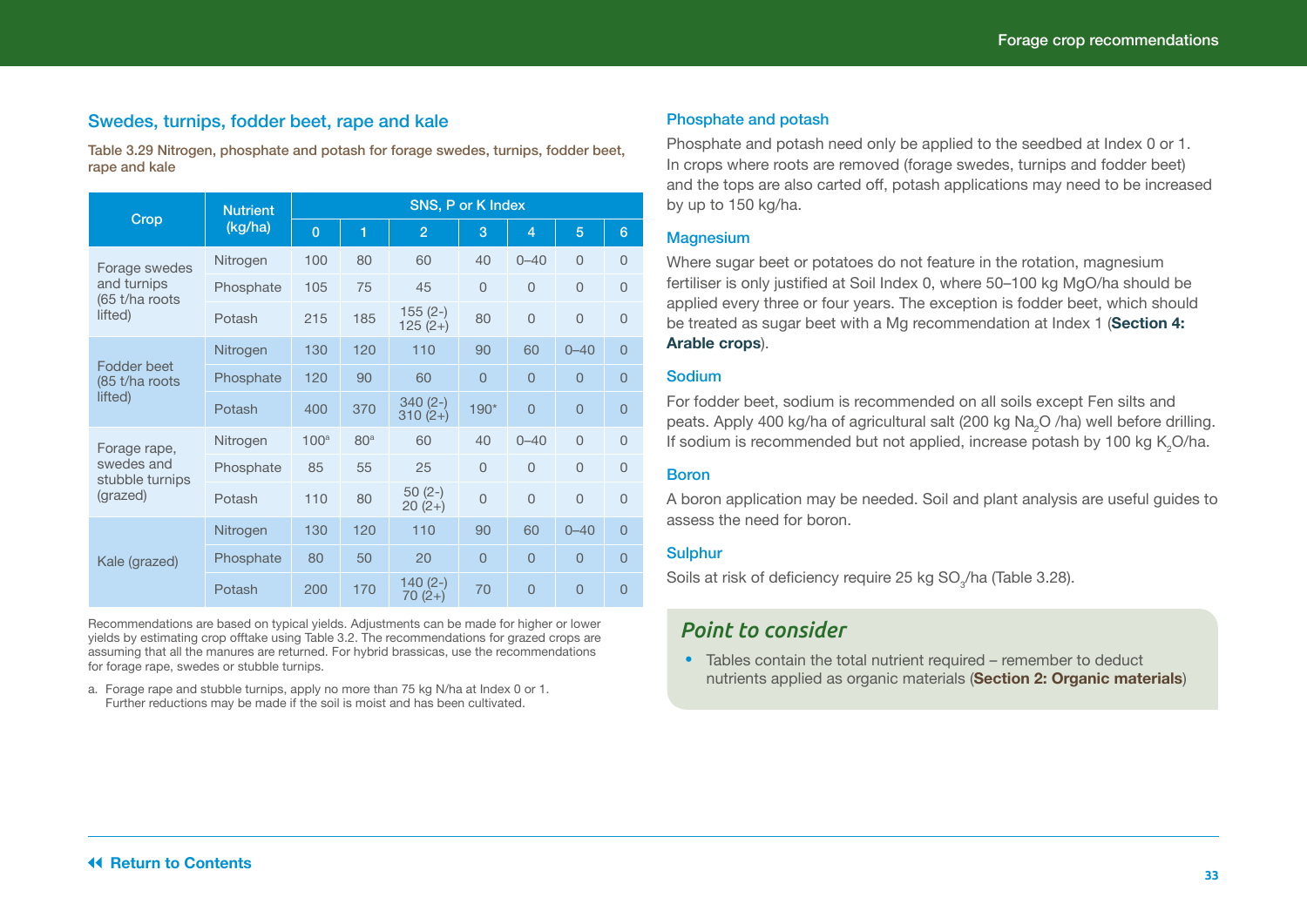#### <span id="page-33-0"></span>Rye-grass grown for seed

#### Phosphate and potash

Phosphate and potash can be applied at any convenient time, except at Index 0 and 1 when the dressing should be applied in the spring of the harvest year.

Table 3.30 Nitrogen, phosphate and potash for rye-grass grown for seed

| <b>Nutrient</b> | Soil category              | <b>SNS, P or K Index</b> |     |                      |                |                |                |                |  |
|-----------------|----------------------------|--------------------------|-----|----------------------|----------------|----------------|----------------|----------------|--|
| (kg/ha)         |                            |                          | ſ1  | $\overline{2}$       | 3              | $\overline{4}$ | 5              | 6              |  |
|                 | Light sand soils           | 160                      | 110 | 60                   | $0 - 40$       | $\overline{0}$ | $\overline{0}$ | $\overline{0}$ |  |
| Nitrogen        | All other<br>mineral soils |                          | 160 | 110                  | 60             | $0 - 40$       | $\overline{0}$ | 0              |  |
|                 | Organic soils              |                          |     |                      | 60             | $0 - 40$       | $\overline{0}$ | $\overline{0}$ |  |
|                 | Peaty soils                |                          |     |                      |                |                | $0 - 40$       |                |  |
| Phosphate       | All soils                  | 90                       | 60  | 30                   | $\overline{0}$ | $\overline{0}$ | $\overline{0}$ | $\overline{0}$ |  |
| Potash          | All soils                  | 150                      | 120 | $90(2-)$<br>$60(2+)$ | $\overline{0}$ | $\overline{0}$ | $\overline{0}$ | 0              |  |

Requirements are based on a seed and hay yield of 5 t/ha. If the hay is chopped and returned, much less phosphate and potash is required.

#### Nitrogen

Nitrogen rates are for crops for which there is a low risk of crop lodging – either because of field characteristics or where amenity varieties are grown. A lower nitrogen rate will be appropriate for crops with a higher risk of lodging. Higher rates may be needed in the second cropping year or where amenity varieties are grown.

Depending on the total nitrogen requirement and crop development, it will often be appropriate to apply nitrogen at the following timings:

- Less than 100 kg N/ha: Apply the whole application in early April
- **•**  100 kg N/ha or more: Apply 40 kg N/ha in early-mid March and the balance of the application in early April

Where a crop of Italian rye-grass seed is to be grown following a silage crop, apply 60 kg N/ha immediately following the silage crop.

#### Example 3.7

Fodder beet is to be sown on land at P and K Index 1. The crop is expected to yield 85 t/ha (roots lifted).

Offtake for fodder beet is 0.7 kg  $P_2O_5/t$  and 4.0 K<sub>2</sub>O/t (Table 3.2). The recommendations at Index 1 would be 90 kg  $P_{2}O_{5}$ /ha and 370 kg K $_{2}$ O/ha. Both these values are arrived at by (expected yield, i.e. 85 x offtake) + 30 to build up the Soil Index over 10–15 years (Table 1.6, Section 1).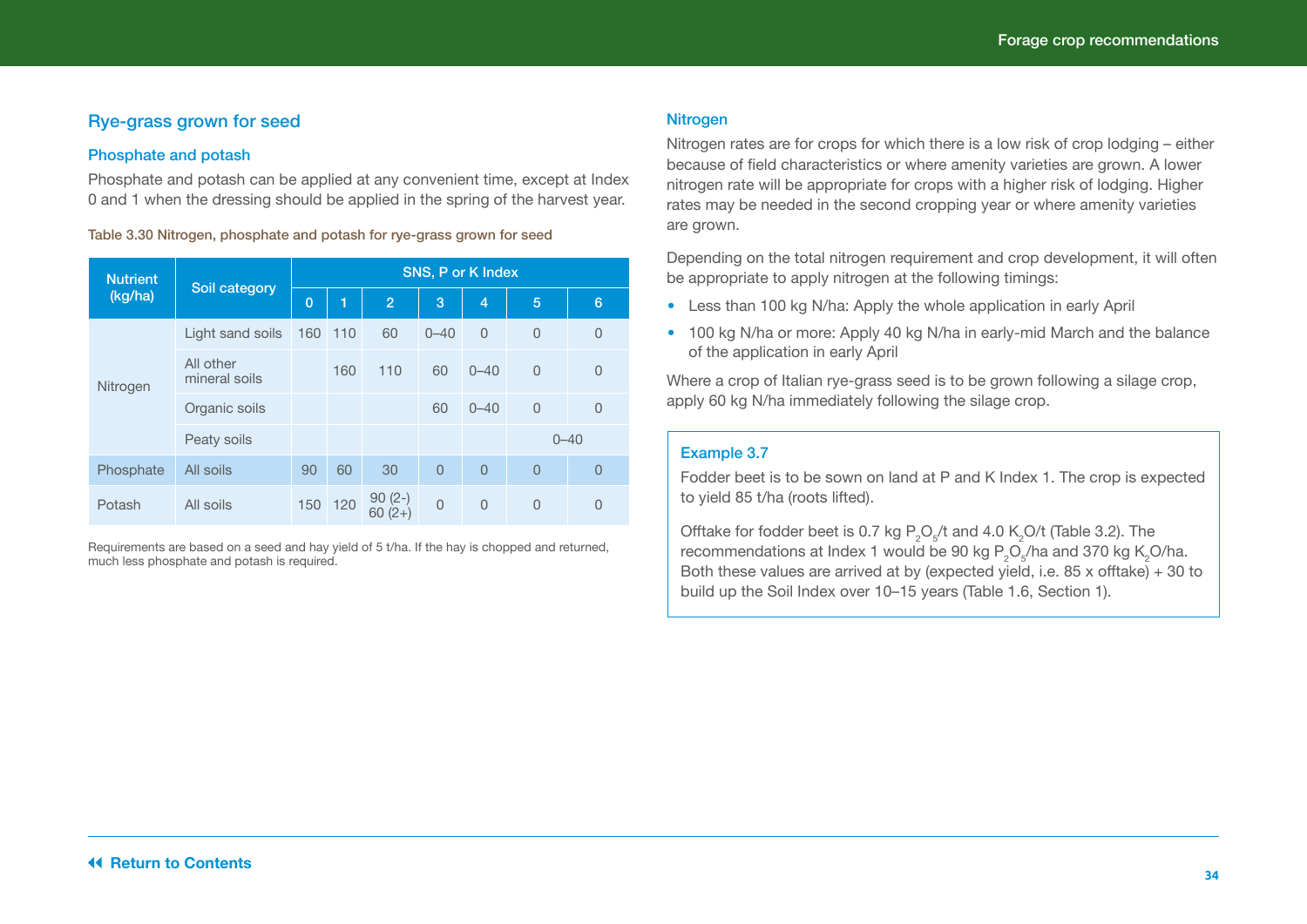### <span id="page-34-0"></span>**Conversion tables**

#### Metric to imperial

| 1 tonne/ha      | 0.4 tons/acre         |
|-----------------|-----------------------|
| 100 kg/ha       | 80 units/acre         |
| 1 kg/tonne      | 2 units/ton           |
| $10 \text{ cm}$ | 4 inches              |
| $1 \text{ m}^3$ | 220 gallons           |
| 1 $m^3/ha$      | 90 gallons/acre       |
| 1 $kg/m3$       | 9 units/1,000 gallons |
| 1 kg            | 2 units               |
|                 |                       |

Note: a 'unit' is 1% of 1 hundredweight, or 1.12 lbs.

#### Imperial to metric

| 2.5 tonnes/ha    |
|------------------|
| 125 kg/ha        |
| 0.5 kg/tonne     |
| $2.5 \text{ cm}$ |
| 4.5 $m3$         |
| 11 $m^3/ha$      |
| $0.5$ kg         |
|                  |

#### Element to oxide

| P to $P_2O_5$           | Multiply by 2.291 |
|-------------------------|-------------------|
| K to $K2O$              | Multiply by 1.205 |
| Mg to MgO               | Multiply by 1.658 |
| S to SO <sub>2</sub>    | Multiply by 2.500 |
| Na to Na <sub>2</sub> O | Multiply by 1.348 |
| Na to salt              | Multiply by 2.542 |

#### Oxide to element

| $P_2O_5$ to P           | Multiply by 0.436 |
|-------------------------|-------------------|
| $K2O$ to $K$            | Multiply by 0.830 |
| MgO to Mg               | Multiply by 0.603 |
| $SO3$ to S              | Multiply by 0.400 |
| Na <sub>2</sub> O to Na | Multiply by 0.742 |
| Salt to Na              | Multiply by 0.393 |

#### Fluid fertiliser

kg/tonne (w/w basis) to kg/m<sup>3</sup> Multiply by specific gravity (w/v basis)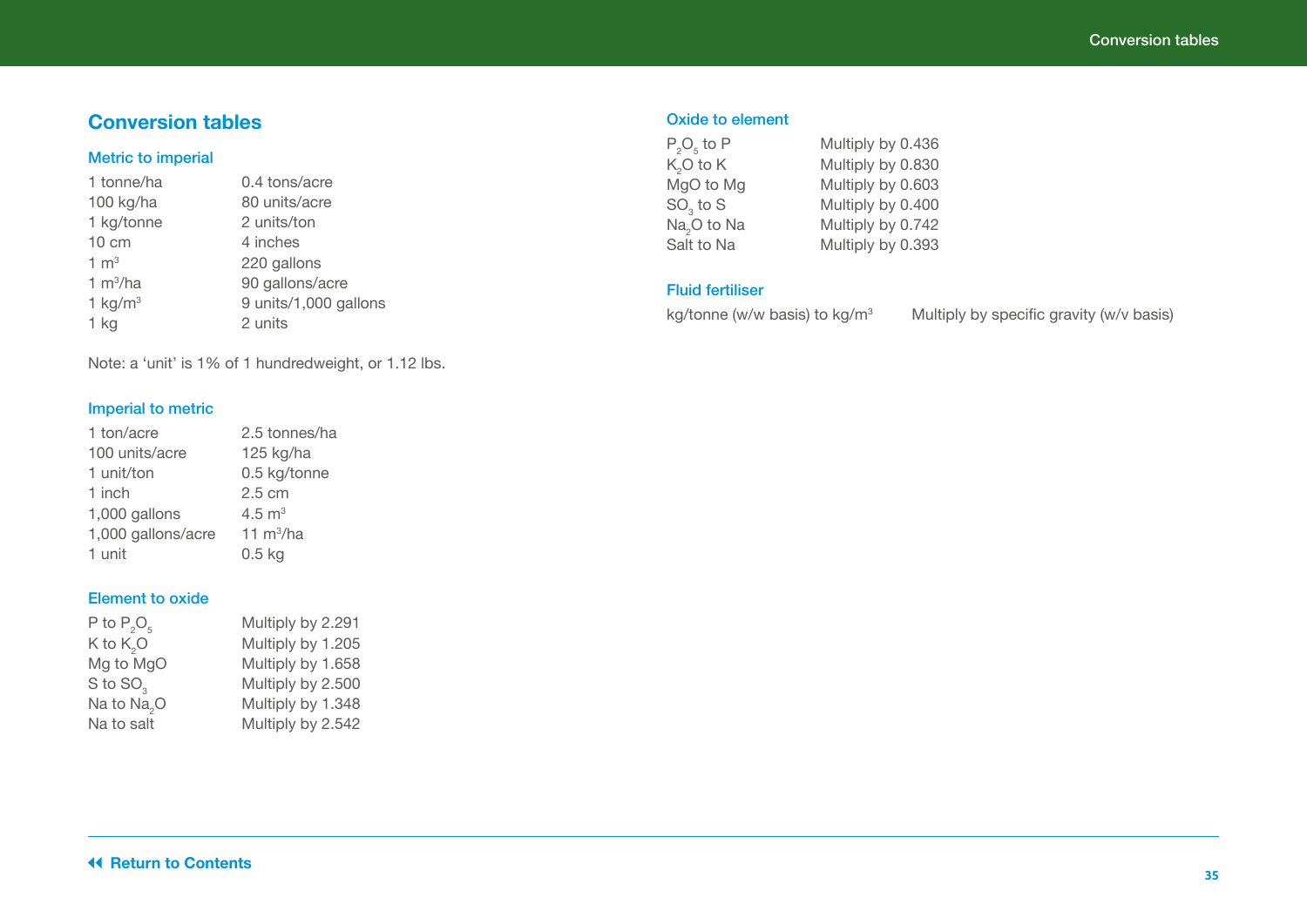### <span id="page-35-0"></span>**Analysis of fertilisers and liming materials**

The materials listed below are used individually and some are used as components of compound or multi-nutrient fertilisers. The chemical and physical forms of nutrient sources, as well as growing conditions, can influence the effectiveness of fertilisers. A FACTS Qualified Adviser can give advice on appropriate forms for different soil and crop conditions.

The reactivity, or fineness of grinding, of liming materials determines their speed of action. However, the amount of lime needed is determined mainly by its neutralising value.

#### Nitrogen fertilisers Typical % nutrient content

Ammonium nitrate 33.5–34.5% N Liquid nitrogen solutions 18–30% N (w/w) Calcium ammonium nitrate (CAN) 26–28% N Ammonium sulphate  $1$  and  $21\%$  N, 60% SO<sub>3</sub><br>16% N Urea 46% N Urea + urease inhibitor  $46\% N + NBPT$ Urea + nitrification inhibitor  $46\% N + DCD$ Calcium nitrate 15.5% N, 26% CaO

#### Phosphate fertilisers

Single superphosphate (SSP) Triple superphosphate (TSP) Di-ammonium phosphate (DAP) Mono-ammonium phosphate (MAP) Rock phosphate (e.g. Gafsa)

 $\mathrm{O}_5^{}$ , typically 30%  $\mathrm{SO}_3^{}$ 45-46%  $P_5O_5$ 18% N, 46% P<sub>2</sub>O<sub>5</sub> 12% N, 52% P.O.  $27 - 33% P<sub>0</sub>$ 

#### Potash, magnesium and sodium fertilisers

Muriate of potash (MOP) Sulphate of potash (SOP)<br>Potassium nitrate Potassium nitrate  $13\%$  N, 45% K<sub>2</sub>O

Kieserite (magnesium sulphate) 25% MgO, 50% SO<sub>3</sub><br>Calcined magnesite 7ypically 80% MgO Calcined magnesite Epsom salts (magnesium sulphate) 16% MgO, 33% SO<sub>3</sub> Agricultural salt

#### Sulphur fertilisers

Ammonium sulphate 21% N, 60%  $SO<sub>3</sub>$ <br>Epsom salts (magnesium sulphate) 16% MgO, 33% SO Epsom salts (magnesium sulphate)<br>Elemental sulphur

Quarried gypsum (calcium sulphate) 40% SO<sub>3</sub> Polyhalite (e.g. Polysulphate)

Ground chalk or limestone 50–55 Magnesian limestone 50–55, over 15% MgO Hydrated lime c.70 Burnt lime c.80

## 60% K<sub>0</sub>O 50% K.O. 45% SO. Kainit  $11\%~K_{2}$ O, 5% MgO, 26% Na<sub>2</sub>O,  $10\%$  SO $_{\circ}$ Sylvinite  $M$ inimum 16% K<sub>2</sub>O, typically 32% Na<sub>2</sub>O 50% Na<sub>.</sub>O

Typically 200–225% SO<sub>3</sub> (80–90% S) , 14% K<sub>2</sub>O, 6% MgO, 17% CaO.

#### Liming materials **Neutralising Value (NV)**

Sugar beet lime  $22-32 +$  typically 7–10 kg  $P_2O_5$ , 5–7 kg MgO, 3–5 kg SO<sub>3</sub>/tonne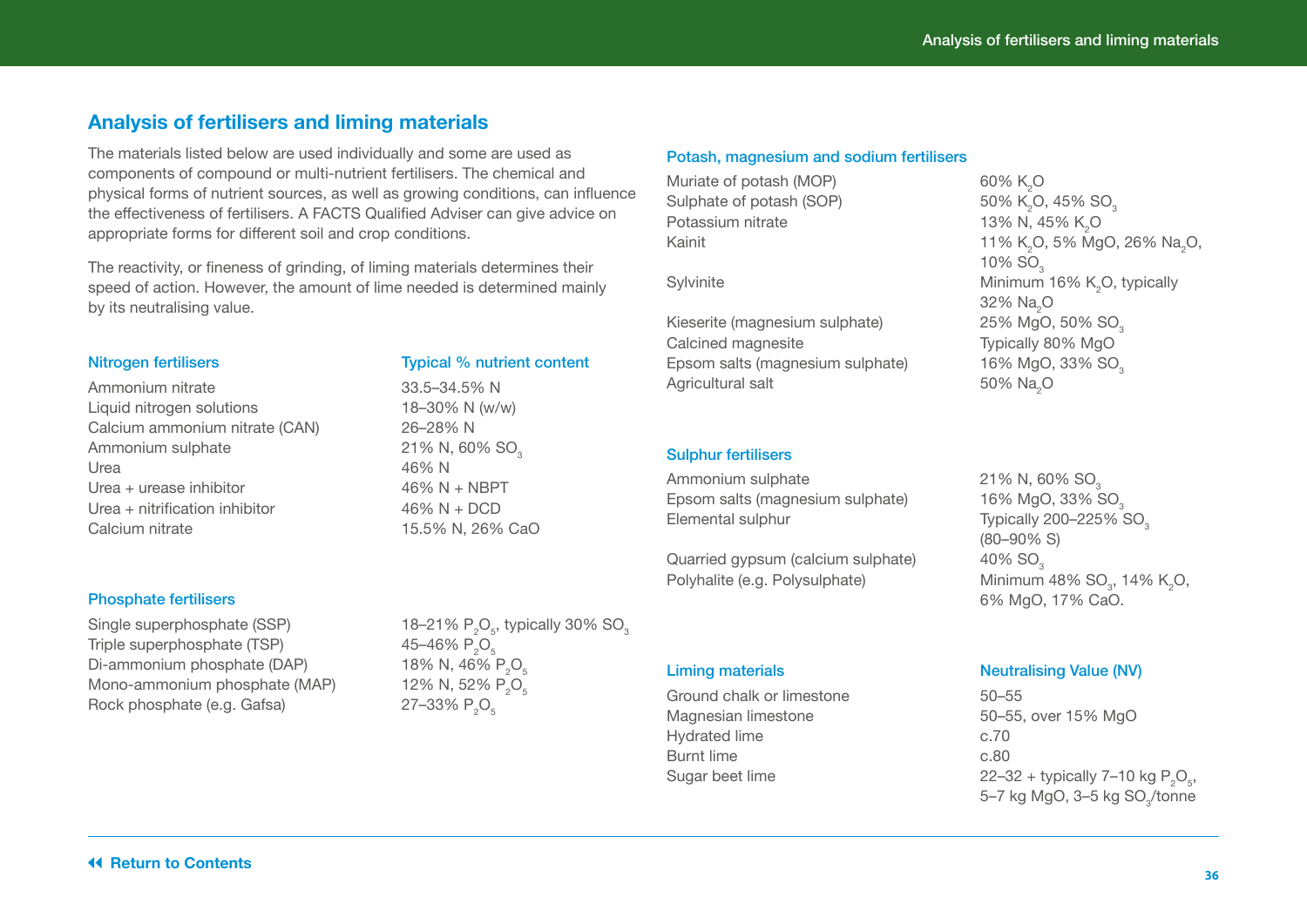<span id="page-36-0"></span>

| <b>Glossary</b>                                                                                      |                                                                                                                                                               | <b>FACTS</b>                       | UK national certification scheme for advisers<br>on crop nutrition and nutrient management.                                                                                                                |
|------------------------------------------------------------------------------------------------------|---------------------------------------------------------------------------------------------------------------------------------------------------------------|------------------------------------|------------------------------------------------------------------------------------------------------------------------------------------------------------------------------------------------------------|
| <b>Available (nutrient)</b>                                                                          | Form of a nutrient that can be taken up by a crop<br>immediately or within a short period so acting as<br>an effective source of that nutrient for the crop.  |                                    | Membership renewable annually. A FACTS<br>Qualified Adviser has a certificate and an<br>identity card.                                                                                                     |
| Clay                                                                                                 | Finely divided inorganic crystalline particles in<br>soils, less than 0.002 mm in diameter.                                                                   | <b>Farmyard manure (FYM)</b>       | Livestock excreta that is mixed with straw bedding<br>material that can be stacked in a heap without<br>slumping.                                                                                          |
| <b>Content</b>                                                                                       | Commonly used instead of the more accurate                                                                                                                    | <b>Fertiliser</b>                  | See Manufactured fertiliser.                                                                                                                                                                               |
|                                                                                                      | 'concentration' to describe nutrients in fertiliser<br>or organic manure. For example, 6 kg N/t often is<br>described as the nitrogen content of a manure.    | <b>Fluid fertiliser</b>            | Pumpable fertiliser in which nutrients are<br>dissolved in water (solutions) or held partly as<br>very finely divided particles in suspension                                                              |
| <b>Cover crop</b><br>nitrogen from the soil and which is not harvested.<br>Also called green manure. | A crop sown primarily for the purpose of taking up                                                                                                            |                                    | (suspensions).                                                                                                                                                                                             |
|                                                                                                      |                                                                                                                                                               | Grassland                          | Land on which the vegetation consists<br>predominantly of grass species.                                                                                                                                   |
| Crop-available nitrogen                                                                              | The total nitrogen content of organic manure that<br>is available for crop uptake in the growing season<br>in which it is spread on land.                     | <b>Grass Growth Class</b><br>(GGC) | Ability of a site to respond to nitrogen fertiliser<br>application depending soil type and rainfall.                                                                                                       |
| Crop nitrogen<br>requirement                                                                         | The amount of crop-available nitrogen that<br>must be applied to achieve the economically<br>optimum yield.                                                   | Leaching                           | Process by which soluble materials such as nitrate<br>or sulphate are removed from the soil by drainage<br>water passing through it.                                                                       |
| <b>Economic optimum</b>                                                                              | Rate of nitrogen application that achieves the<br>greatest (nitrogen rate) economic return from<br>a crop, taking account of crop value and<br>nitrogen cost. | Ley                                | Temporary grass, usually ploughed up one to five<br>years (sometimes longer) after sowing.                                                                                                                 |
|                                                                                                      |                                                                                                                                                               | Lime requirement                   | Amount of standard limestone needed in tonnes/<br>ha to increase soil pH from the measured value<br>to a higher specified value (often 6.5 for arable<br>crops). Can be determined by a laboratory test or |

inferred from soil pH.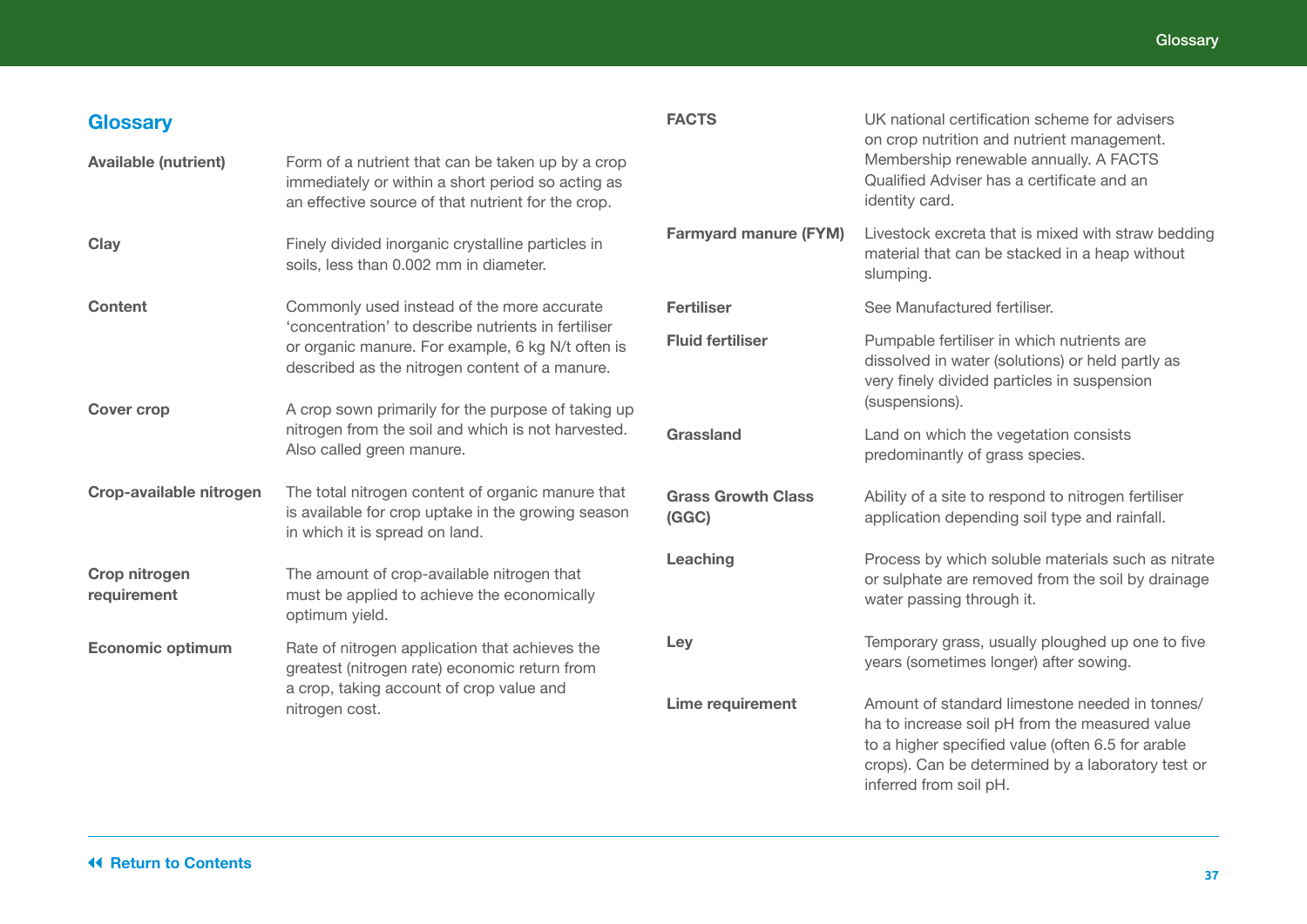| <b>Liquid fertiliser</b>       | See Fluid fertiliser.                                                                                                                                                                                                                             | <b>Mineral nitrogen</b>            | Nitrogen in ammonium (NH <sub>4</sub> ) and nitrate (NO <sub>3</sub> )<br>forms.                                                                                                                                              |
|--------------------------------|---------------------------------------------------------------------------------------------------------------------------------------------------------------------------------------------------------------------------------------------------|------------------------------------|-------------------------------------------------------------------------------------------------------------------------------------------------------------------------------------------------------------------------------|
| Livestock manure               | Dung and urine excreted by livestock or a mixture<br>of litter, dung and urine excreted by livestock,<br>even in processed organic form. Includes<br>FYM, slurry, poultry litter, poultry manure,<br>separated manures and granular or pelletised | <b>Mineralisation</b>              | Microbial breakdown of organic matter in the<br>soil, releasing nutrients in crop-available,<br>inorganic forms.                                                                                                              |
| <b>Maintenance application</b> | manures.<br>Amount of phosphate or potash that must be<br>applied to replace the amount removed from<br>a field at harvest (including that in any straw,<br>tops or haulm removed).                                                               | <b>Neutralising Value (NV)</b>     | Percentage calcium oxide (CaO) equivalent in a<br>material. 100 kg of a material with a neutralising<br>value of 52% will have the same Neutralising Value<br>as 52 kg of pure CaO. NV is determined by a<br>laboratory test. |
| <b>Major nutrient</b>          | Nitrogen, phosphorus and potassium, which are<br>needed in relatively large amounts by crops.                                                                                                                                                     | Nitrate vulnerable<br>zones (NVZs) | Areas designated by Defra as being at risk from<br>agricultural nitrate pollution.                                                                                                                                            |
| <b>Manufactured fertiliser</b> | Any fertiliser that is manufactured by an industrial<br>process. Includes conventional straight and NPK<br>products (solid or fluid), organo-mineral fertilisers,<br>rock phosphates, slags, ashed poultry manure and                             | <b>Offtake</b>                     | Amount of a nutrient contained in the harvested<br>crop (including straw, tops or haulm) and removed<br>from the field. Usually applied to phosphate and<br>potash.                                                           |
| <b>Manure</b>                  | liming materials that contain nutrients.<br>See Livestock manure and Organic manure.                                                                                                                                                              | <b>Olsen P</b>                     | Concentration of available P in soil, determined<br>by a standard method (developed by Olsen)                                                                                                                                 |
| <b>Micronutrient</b>           | Boron, copper, iron, manganese, molybdenum,<br>zinc, which are needed in very small amounts<br>by crops (see also Major nutrient). Cobalt and                                                                                                     |                                    | involving extraction with sodium bicarbonate<br>solution at pH 8.5. The main method used in the<br>England, Wales and Northern Ireland and the basis<br>for the Soil Index for P.                                             |
|                                | selenium are taken up in small amounts by crops<br>and are needed in human and livestock diets.                                                                                                                                                   | <b>Organic manure</b>              | Any bulky organic nitrogen source of livestock,<br>human or plant origin, including livestock manures.                                                                                                                        |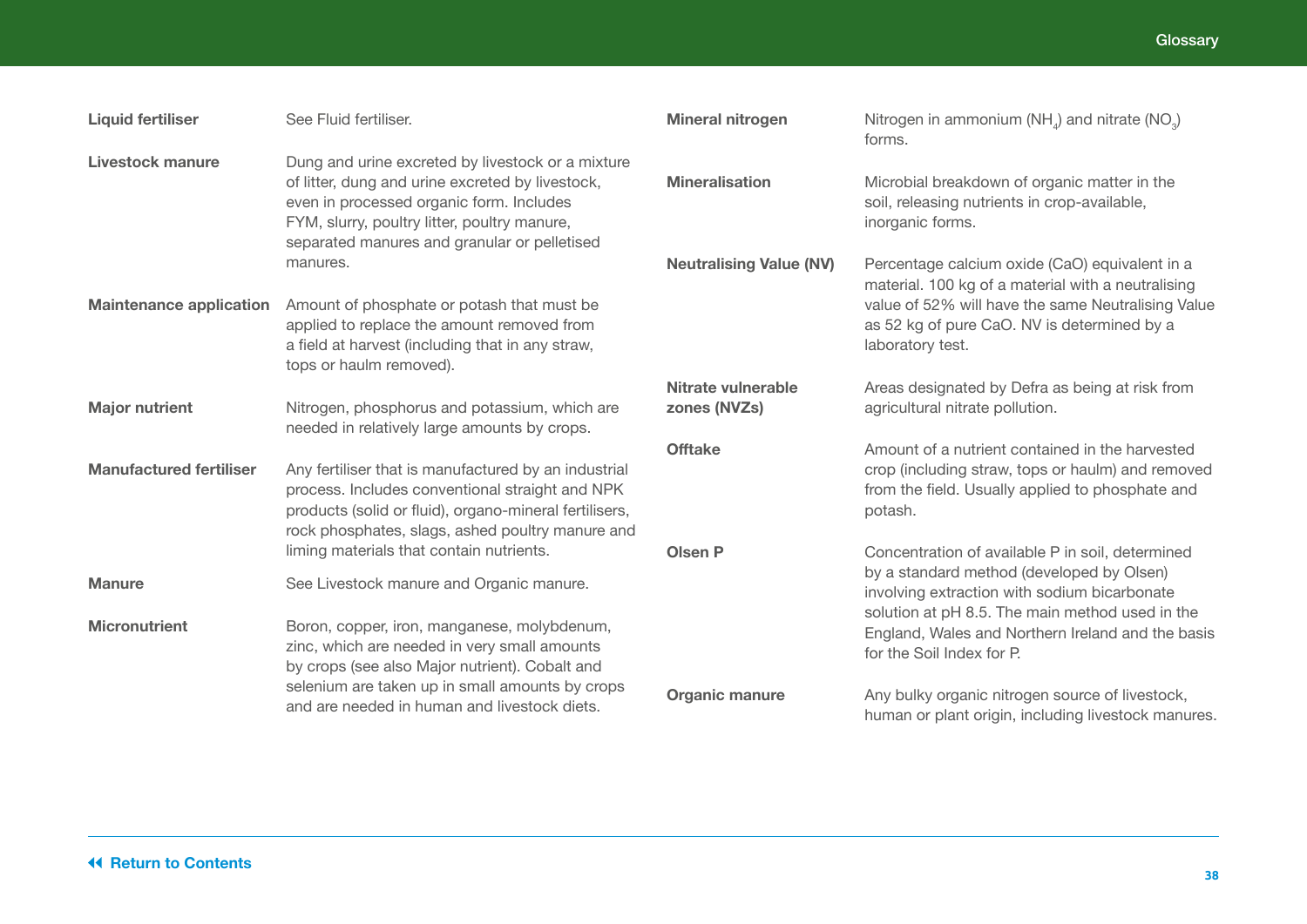| <b>Organic soil</b>                  | Soil containing between 10% and 20% organic<br>matter (in this guide). Elsewhere, sometimes<br>refers to soils with between 6% and 20%<br>organic matter.                                                                            |
|--------------------------------------|--------------------------------------------------------------------------------------------------------------------------------------------------------------------------------------------------------------------------------------|
| Peaty soil (peat)                    | Soil containing more than 20% organic matter.                                                                                                                                                                                        |
| <b>Poultry manure</b>                | Excreta produced by poultry, including bedding<br>material that is mixed with excreta, but excluding<br>duck manure, with a readily available nitrogen<br>content of 30% or less.                                                    |
| <b>Sand</b>                          | Soil mineral particles larger than 0.05 mm.                                                                                                                                                                                          |
| <b>Silt</b>                          | Soil mineral particles in the 0.002-0.05 mm<br>diameter range.                                                                                                                                                                       |
| <b>Slurry</b>                        | Excreta of livestock (other than poultry), including<br>any bedding, rainwater and washings mixed<br>with it, which can be pumped or discharged by<br>gravity. The liquid fraction of separated slurry is<br>also defined as slurry. |
| <b>SNS Index</b>                     | Soil Nitrogen Supply expressed in seven bands or<br>Indices, each associated with a range in kg N/ha.                                                                                                                                |
| Soil Index (P, K or Mg)              | Concentration of available P, K or Mg, as<br>determined by standard analytical methods,<br>expressed in bands or Indices.                                                                                                            |
| <b>Soil Nitrogen Supply</b><br>(SNS) | The amount of nitrogen (kg N/ha) in the soil that<br>becomes available for uptake by the crop in the<br>growing season, taking account of nitrogen losses.                                                                           |

| Soil texture         | Description based on the proportions of sand, silt<br>and clay in the soil.            |
|----------------------|----------------------------------------------------------------------------------------|
| Soil type            | Description based on soil texture, depth, chalk<br>content and organic matter content. |
| <b>Trace element</b> | See Micronutrient.                                                                     |